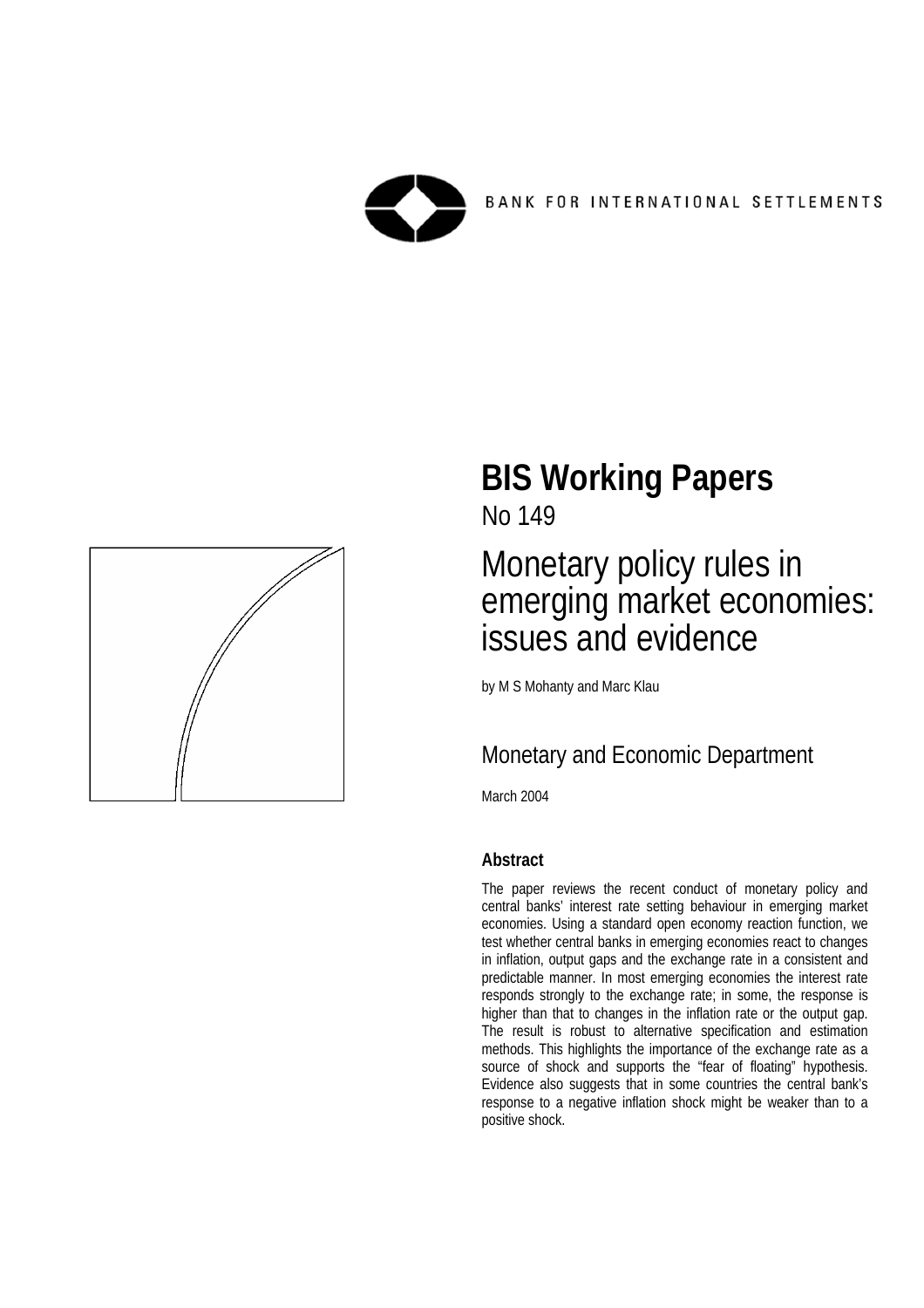BIS Working Papers are written by members of the Monetary and Economic Department of the Bank for International Settlements, and from time to time by other economists, and are published by the Bank. The views expressed in them are those of their authors and not necessarily the views of the BIS.

Copies of publications are available from:

Bank for International Settlements Press & Communications CH-4002 Basel, Switzerland

E-mail: [publications@bis.org](mailto:publications@bis.org) 

Fax: +41 61 280 9100 and +41 61 280 8100

This publication is available on the BIS website ([www.bis.org\)](http://www.bis.org/).

© *Bank for International Settlements 2004. All rights reserved. Brief excerpts may be reproduced or translated provided the source is cited.* 

ISSN 1020-0959 (print) ISSN 1682-7678 (online)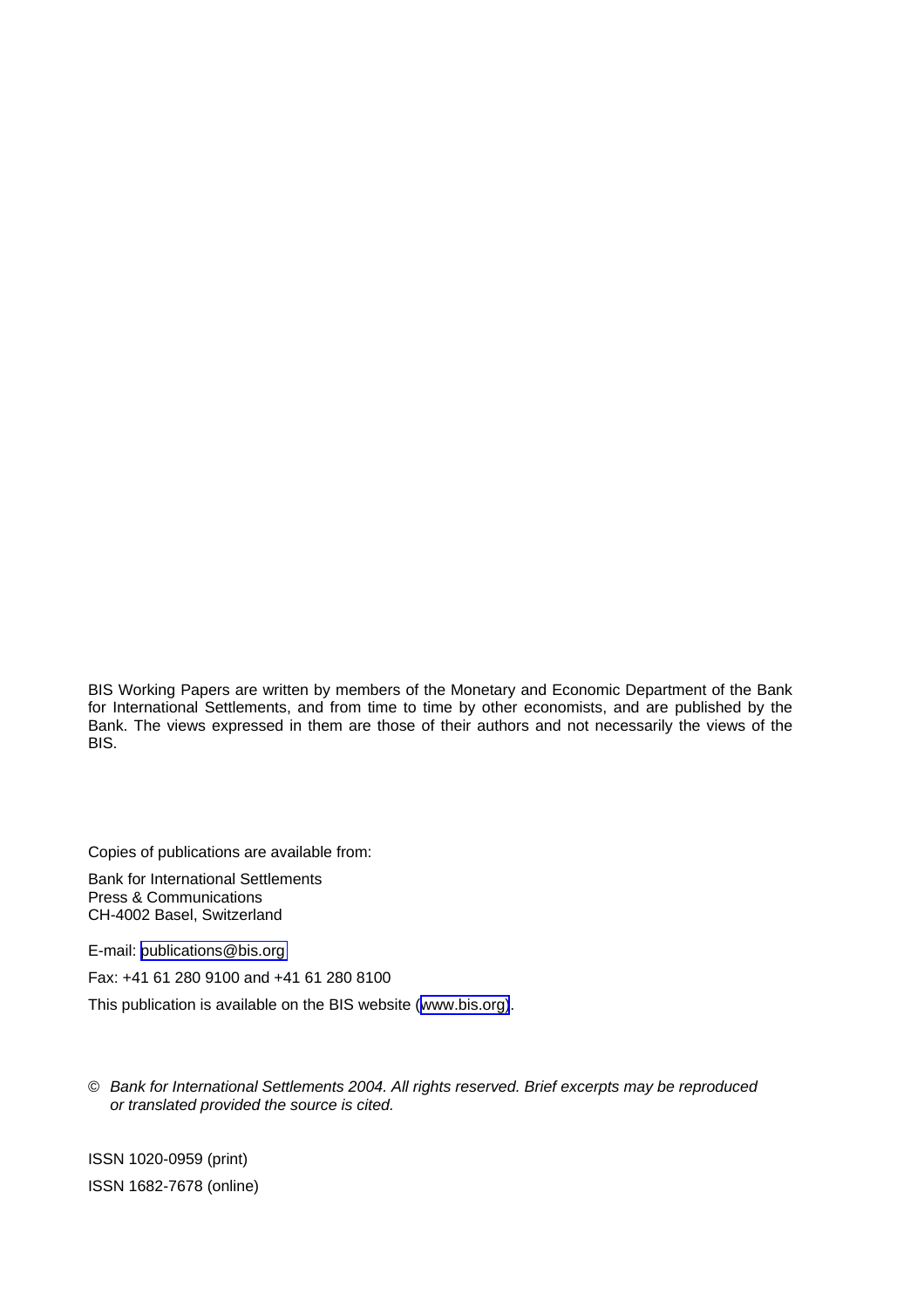### **Contents**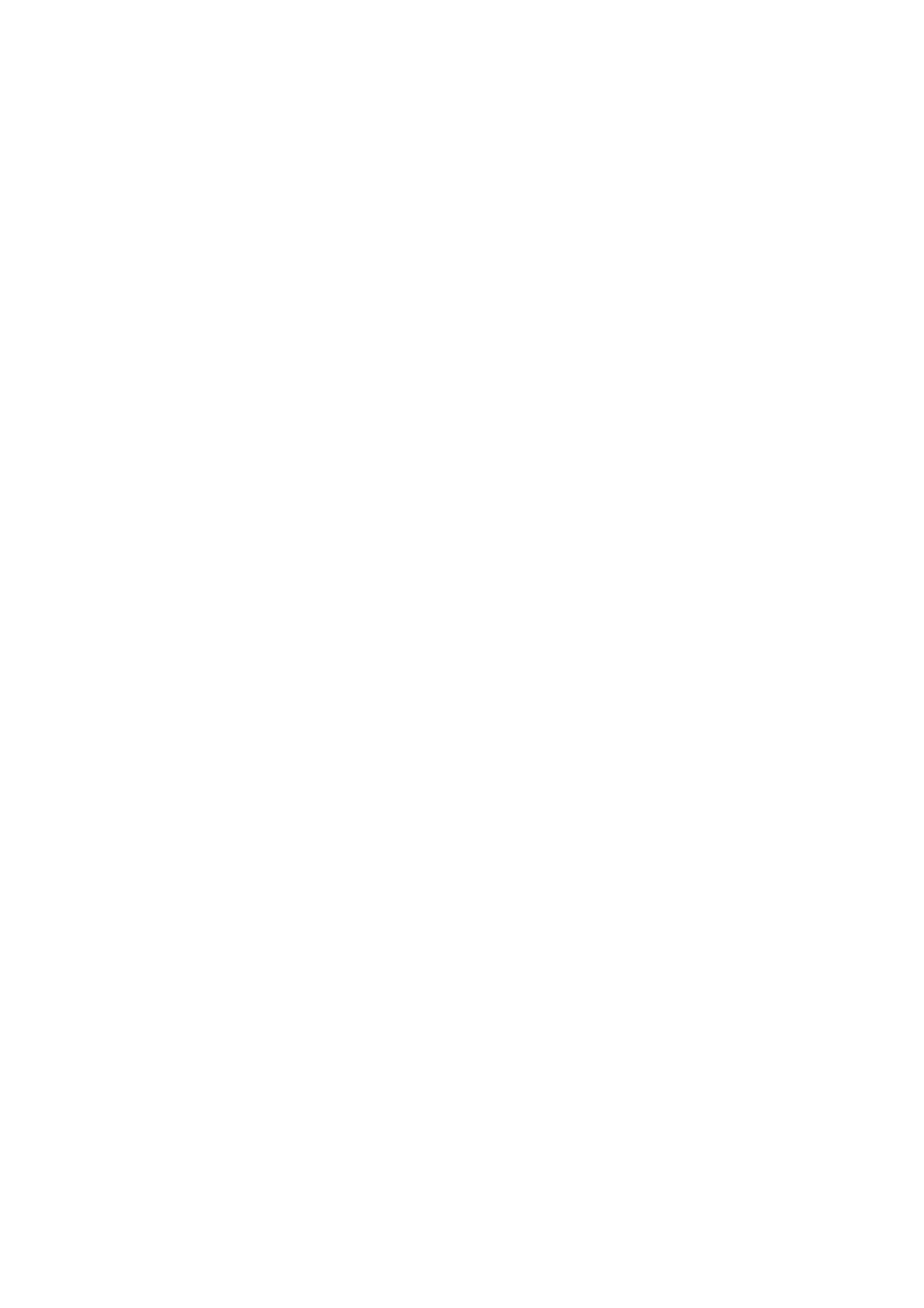### **Introduction1**

In recent years, it has become common to compare ex post the actual setting of policy rates by central banks with what would have been predicted by the Taylor rule first proposed in 1993. The rule suggested that interest rates would be changed according to the deviation of inflation from a target and an output gap.<sup>2</sup> The empirical literature in the industrial country context has grown significantly during the past decade, providing evidence on the relevance of an interest rate rule as a tool for the analysis of the conduct of monetary policy.

Compared to industrial countries, research on the monetary authorities' reaction function in the context of emerging market economies is of recent origin and largely coincides with the movement towards more independent central banks.<sup>3</sup> Nevertheless, several recent studies contain important findings. For example, by examining the behaviour of Latin American central banks, Corbo (2002) finds that, in setting their interest rates, they tend to look beyond inflation and focus on other objectives as well. A study conducted by the Monetary Authority of Singapore (2000) focused on the changes in central bank behaviour in East Asia after the 1997-98 financial crises. The paper points out that the introduction of inflation targeting has enhanced monetary policy credibility as countries now place greater weight on inflation control and are more willing to vary interest rates according to inflation expectations. Filosa (2001) examined the interest rate setting behaviour of monetary authorities in a cross section of maturing emerging market economies. An important finding of this paper is that most central banks react strongly to the exchange rate, although changes in the monetary policy regime make it difficult to assess the relative importance placed by countries on inflation control and external equilibrium.

A particular gap in the existing literature is, however, that most researchers have concentrated on either individual country or regional experiences. Very little attention has been paid to the comparability of countries' experience across regions, and whether consistency in interest rate setting behaviour is a unique experience of some countries or a common feature of the conduct of monetary policy in emerging market economies. Moreover, it is often argued that the exchange rate is particularly important for emerging economies' central banks for several reasons: a high degree of pass-through of the exchange rate into inflation, ensuring competitiveness of the tradable sector and maintaining financial stability. But empirical evidence is scant about the relative significance of the exchange rate for interest rate decisions. Which other variables might a typical central bank reaction function in emerging economies include?

The purpose of this paper is threefold. First, to obtain some preliminary evidence about interest rate setting behaviour in emerging market economies, we briefly review the recent conduct of monetary policy and the potential variables in a typical central bank reaction function. Second, to provide empirical evidence on interest rate setting behaviour, we estimate an open economy Taylor rule for each of the countries<sup>4</sup> in our sample using more recent data. The emphasis is thus on positive or descriptive rather than normative aspects of policy analysis. Third, using the estimated reaction functions we try to answer a few policy questions.

A review of the evidence reveals that most central banks in emerging market economies focus their primary attention on maintaining price stability. In some countries other objectives might also play a role. One general finding is that most central banks change interest rates systematically in response to inflation and exchange rate shocks. The reaction to the exchange rate is typically strong in all countries in the sample; in some, the response is even found to be stronger than that to the inflation rate or the output gap. This highlights the importance of exchange rate movements as a source of

<sup>1</sup> We are thankful to Jeffery Amato, Palle Andersen, Joe Bisignano, Claudio Borio, Andrew Filardo, Al Gebreen, Gabriele Galati, John Hawkins, Corrinne Ho, Ramon Moreno, Klaus Schmidt-Hebbel, Rainer Schweickert, Philip Turner, Bill White and seminar participants at the Reserve Bank of India, the Bank for International Settlements and the Kiel Institute of World Economics for valuable comments, and to Clare Batts and Karina Tarling for excellent secretarial assistance. All errors are, however, ours.

<sup>2</sup> For recent reviews, see Taylor (1999), Svensson (1999, 2002) and Clarida et al (1999, 2000).

<sup>3</sup> For a recent review, see Loayza and Schmidt-Hebbel (2002).

<sup>4</sup> The countries are: India, Korea, the Philippines, Taiwan (China) and Thailand from Asia; Brazil, Chile, Mexico and Peru from Latin America; the Czech Republic, Hungary and Poland from central Europe; and South Africa.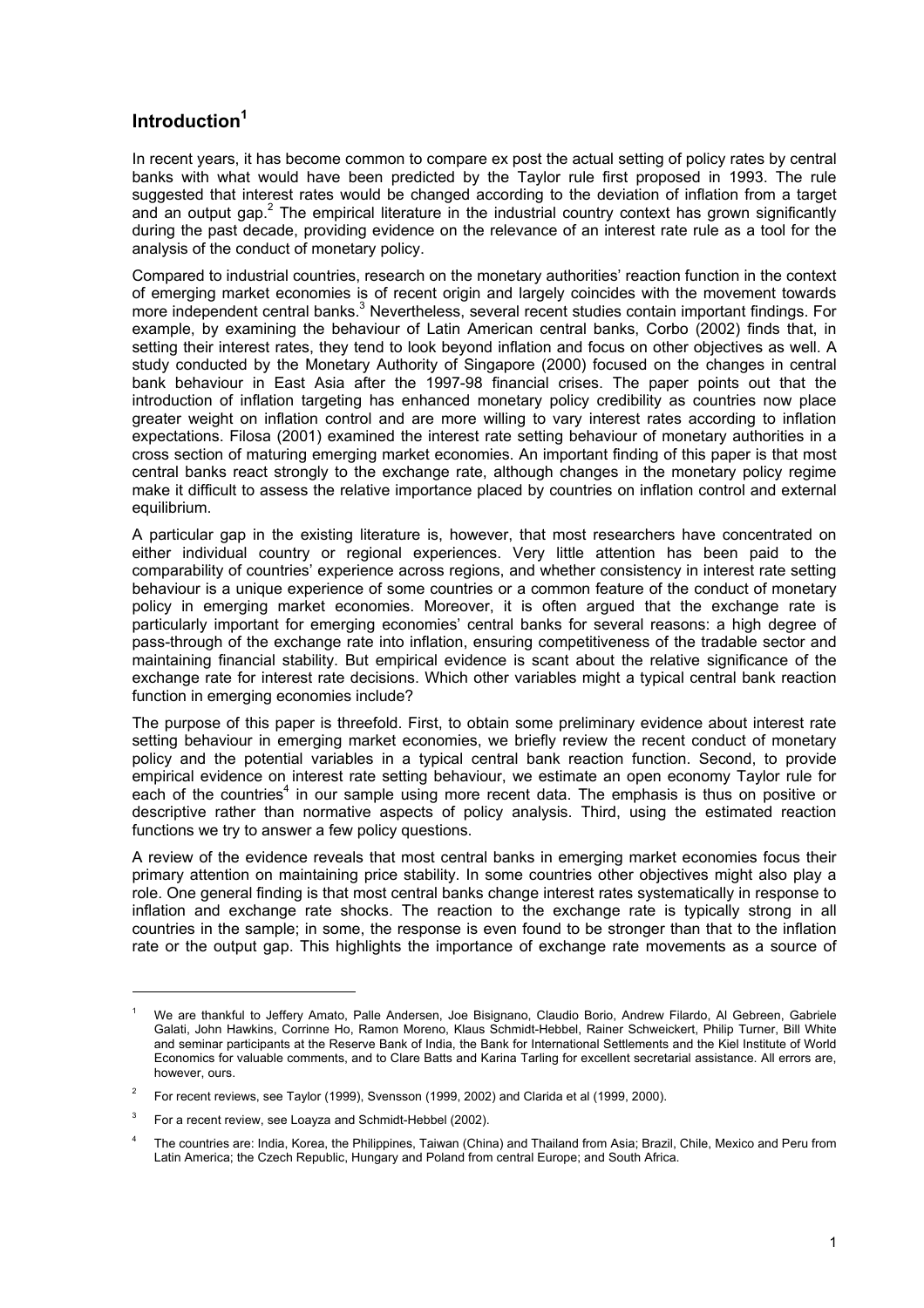shock and supports the "fear of floating" hypothesis. Evidence also suggests that central banks' response may vary depending on whether inflation is above or below the long-term average; in particular, the response to a negative inflation shock appears to be weaker than to a positive shock. But there is no strong evidence to suggest that the interest rate response changes according to the size of the inflation and output deviations - large and small shocks seem to have similar importance for policy.

In passing, we would, however, note two limitations of our study. Our analysis focuses on the historical response of emerging economies' central banks to a common set of variables. Hence it does not provide evidence on the optimal monetary policy setting. This is a fertile area for research and goes beyond the scope of this paper. Second, monetary policy regimes in many countries have undergone significant changes during the past few years. Although our estimated reaction functions appear robust against alternative specifications and estimation techniques and across a broad set of countries, we do not provide specific evidence on whether central banks' reaction has changed in more recent years.

The rest of the paper is organised as follows. Section 1 starts with a brief review of the usefulness of rules for the conduct of monetary policy in emerging market economies, and then discusses the candidate variables for the reaction function. Section 2 presents estimated reaction functions for 13 emerging economies, while Section 3 provides a battery of robustness checks. Section 4 tests the existence of asymmetric monetary policy responses, and Section 5 concludes.

#### **1. A brief review of the evidence**

#### **The role of monetary policy rules**

The time inconsistency literature argues that a purely discretionary policy setting leads to higher longrun inflation; see Kydland and Prescott (1977) and Barro and Gordon (1983).<sup>5</sup> In such circumstances, a credible commitment by the central bank to maintain price stability can reduce the inflation bias from monetary policy. In the past, such a commitment was often imposed externally by a fixed exchange rate, or internally by a monetary growth target. However, in the meantime, both approaches have lost their importance: the former has proved to be unsustainable in the face of growing capital flows and financial markets' imperfections, and the latter has failed because of large-scale shocks to money demand functions.

Against this backdrop, a recent and growing body of literature has argued that inflation targeting provides a convenient mechanism for central banks to combine rules and discretion in conducting monetary policy. For example, Svensson (1999) describes inflation targeting as "decision making under discretion" where central banks follow what he calls a "targeting rule" by which they set interest rates to reduce the deviation between the conditional inflation forecast (the "intermediate target" of policy) and the inflation target to zero over the target horizon.<sup>6</sup> In this setting, the central bank is not committed to any particular instrument arrangement and therefore gains considerable flexibility in setting its interest rate. The typical process involves the central bank revising its inflation and output forecast in each period (corresponding to the frequency of the monetary policy committee meetings) based on the information available to it at that time. If the conditional inflation forecast is higher than the target, the central bank will increase the interest rate to minimise such deviations by the end of the targeting horizon, and vice versa. The private sector then decides its consumption and investment

<sup>5</sup> The reason is that while the central bank is tempted to generate surprise inflation to temporarily promote output, people see such behaviour as inconsistent with its objective of price stability.

<sup>6</sup> Similarly, Bernanke and Mishkin (1997) characterise inflation targeting as a framework under which policymakers exercise "constrained discretion". According to White (2002), an important practical benefit of rules in monetary policy is that they can constrain the behaviour of central banks and promote transparency.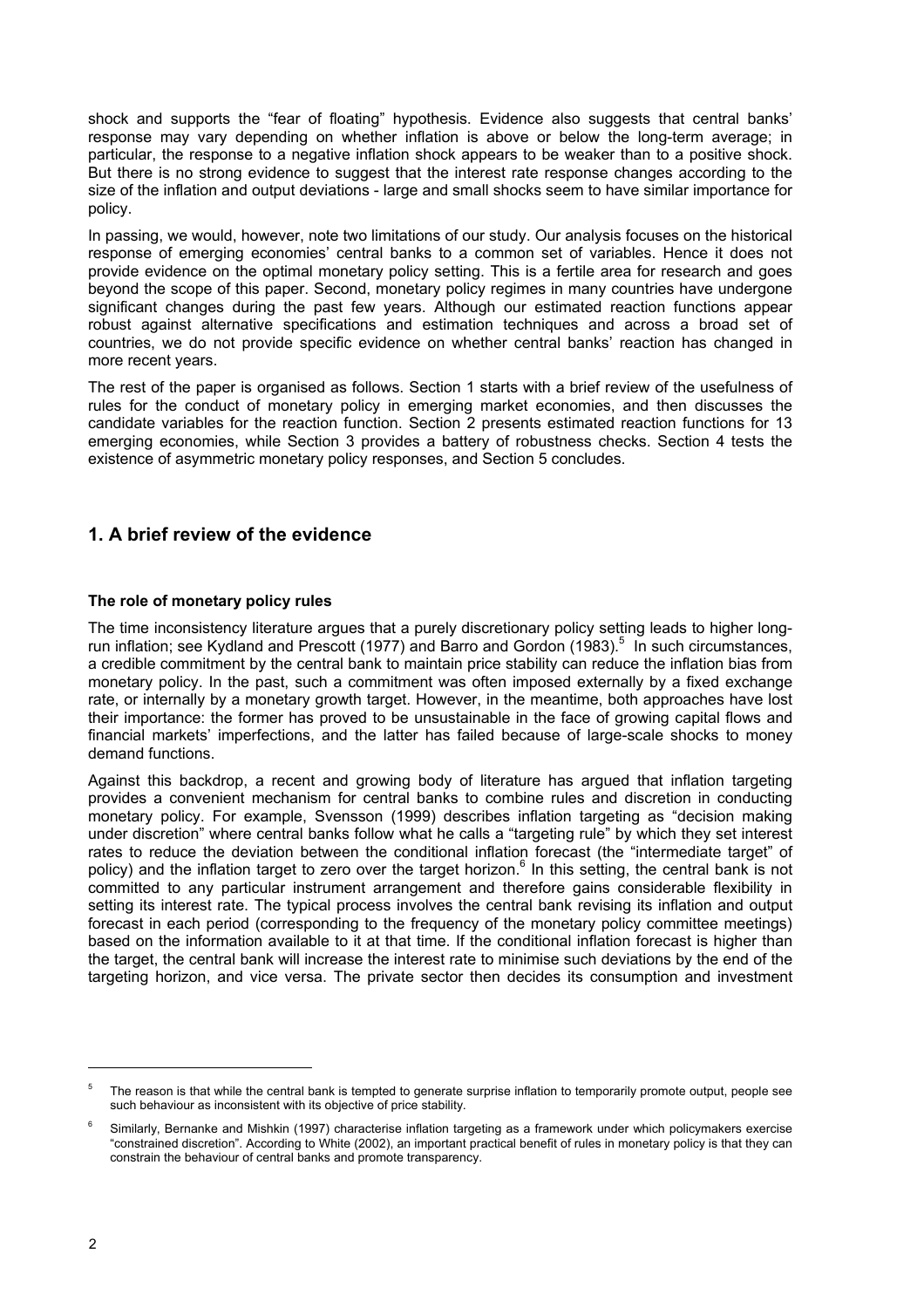plans based on the central bank's reaction. Blinder (1998) calls this "enlightened discretion" and argues that it is close to what many policymakers try to do in practice.<sup>7</sup>

#### **The emerging economy context**

l

The need for greater monetary discipline in emerging market economies has been generally stressed against the backdrop of their relatively high inflation and low policy credibility. In a recent paper Calvo and Mishkin (2003) discuss why emerging market economies are vulnerable to "sudden stops" of capital inflows and repeated exchange rate collapses. Attributing financial crises in emerging market economies to their weak institutional credibility, they suggest that central banks in these economies should be subject to "constrained discretion" through inflation targeting, making it harder for them to follow an "overly expansionary monetary policy". To the extent that this leads to a more transparent and accountable instrument setting behaviour by the central bank, it can pin down investors' confidence and reduce vulnerability to crisis.

Taylor (2002) provides another reason for adopting a rule-based monetary policy in emerging economies. He argues that anticipation effects of monetary policy are higher when the central bank follows a systematic approach in setting interest rates. Given their less developed financial markets, such effects are likely to be lower in emerging economies. Yet monetary policy could still have significant impacts through movements of wages and property prices. More predictable central bank behaviour is therefore expected to improve the transmission and effectiveness of monetary policy.

Indeed, over the last decade, the conduct of monetary policy in emerging market economies has increasingly moved in this direction. For example, out of the 13 countries in our study, all but two (India and Taiwan) have now introduced inflation targeting - from Chile in 1990 to Peru in 2002. Amato and Gerlach (2002) note that an important distinguishing feature of inflation targeting is that it leads to a more systematic interest rate response by the central bank to inflation. The necessary conditions for such a change are provided by the accompanying institutional reforms such as greater instrument independence, a greater reliance on econometric models in the conduct of monetary policy, and better communication of central bank policy and its outcomes to the public: see Bernanke and Mishkin (1997).

Table 1 in the annex shows objectives and instrument setting of central banks in a number of emerging market economies. The table draws on the announcements made by central banks from time to time and hence may vary from the objectives enshrined in the relevant central bank laws. As can be seen from the table, most central banks focus their primary attention on maintaining price stability by formally committing to an explicit inflation target. Another notable feature of Table 1 is the announcement by some central banks of "guidelines" for setting interest rates. These guidelines generally include how the central bank will react to a particular shock and under what circumstances it might choose to accommodate some of the shocks. For example, the Central Bank of Chile (2000) provides a clear statement of action in the event of a price shock: only shocks that affect trend inflation are neutralised by interest rate changes, and the response is symmetric to positive and negative deviations. In Hungary, the central bank's preferred strategy has been to change interest rates only in response to demand-led, long-term deviation of inflation from the target: see National Bank of Hungary (2002). This is expected to reduce excessive volatility in short-term interest rates and avoid unintended output fluctuations. In Mexico, the central bank adjusts the corto (the central bank's operating instrument) when inflation expectations deviate considerably from the target and neutralises the second-round effects of an exogenous price shock (Martínez et al (2001)).

Korea provides a typical example of how an inflation targeting central bank may set its interest rate in response to price shocks. The Bank of Korea changes its repurchase rate when price pressures become persistent in the monthly forecast of inflation and the forecast deviates substantially from the inflation target (Bank of Korea (2003)). The bank follows a "look-at-everything approach" in its

<sup>7</sup> This is also clear from Taylor (1993, 2002), who defines rules as the systematic response of the central bank to inflation and output deviations and not a fixed setting for monetary policy.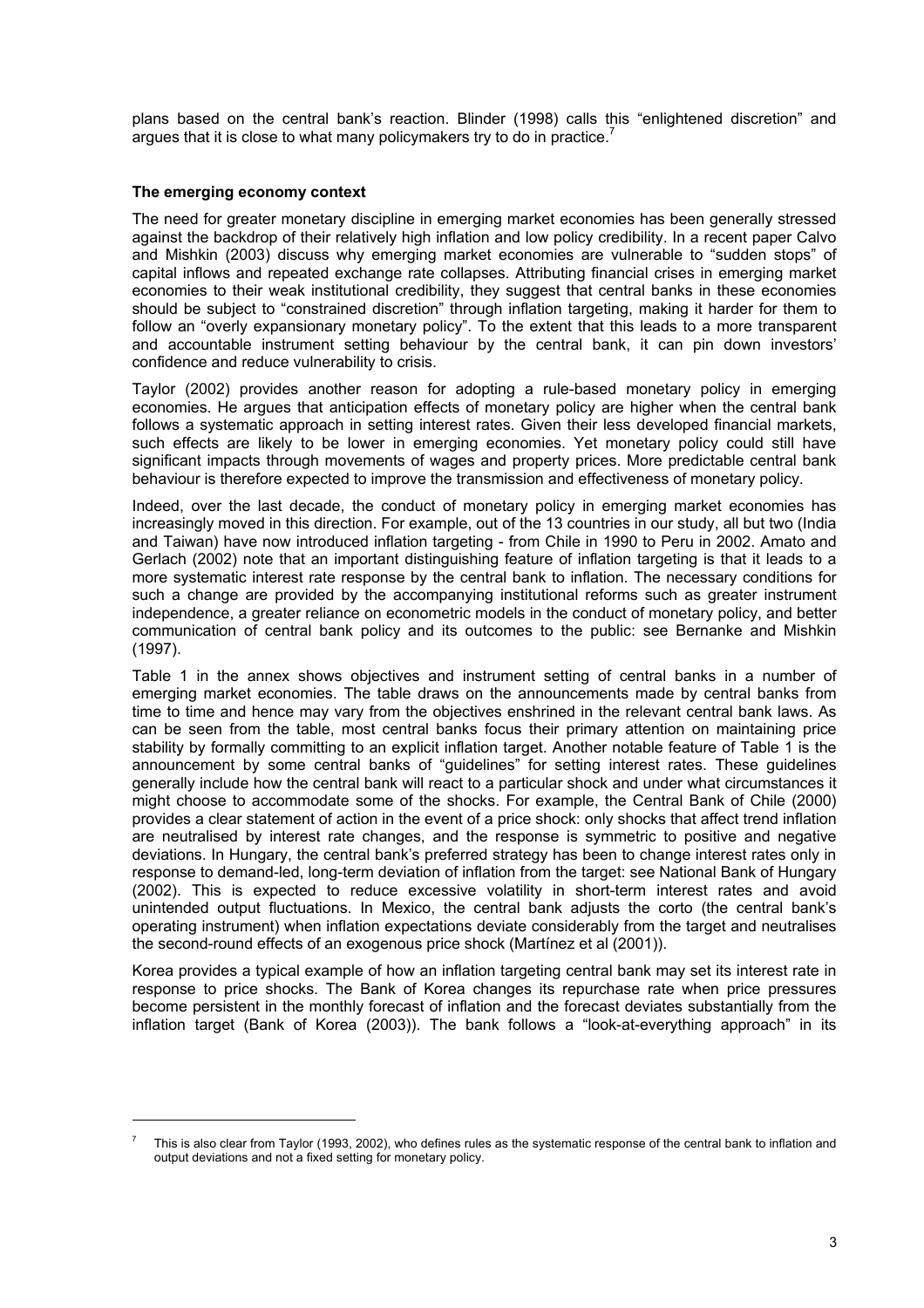assessment of price pressures and not just model-generated projections.<sup>8</sup> In situations of conflict of objectives - for instance, an economic slowdown or financial market uncertainty coinciding with overshooting of inflation from the target - it follows an eclectic approach and relies heavily on judgment in setting the policy stance. Moreover, save in exceptional situations, the Bank adjusts its policy rate in small steps, usually a quarter percentage point, each time it considers a rate change.<sup>9</sup>

These changes in the conduct of monetary policy have been associated with a significant reduction of inflation rates and their volatility in most countries. Table 2 in the annex shows the inflation performance of countries in the past two decades. In many countries, inflation fell sharply in the 1990s compared to the previous decade. Inflation performance during the past three years has been particularly striking. Not only has inflation declined further, but the volatility of inflation has been much lower and is comparable to that of industrial economies. The most dramatic fall of inflation has been in Latin America, where the earlier high- to hyperinflation conditions seem to have disappeared.

A closer examination of Table 1 also reveals that central banks in emerging economies focus on several other objectives. Next to inflation, output stabilisation constitutes an important objective of monetary policy, although noticeable differences remain about how this objective is defined. For example, in the Philippines the output stabilisation objective is defined as keeping output on the "desired" path, in India as "facilitating" growth, and in Korea as "assisting" economic recovery. By contrast, in Chile and Hungary the emphasis seems to be on smoothing output volatility in the context of achieving the inflation target. What is important to note is that irrespective of the monetary policy regime, stability of the exchange rate appears to be a key concern in many countries. Chile is perhaps one exception as the announced policy is to allow the exchange rate to move freely. In Korea there is some preference to monitor asset prices for monetary policy, while in India the central bank attempts to reduce volatility in interest rates. Although not announced explicitly, central banks in Latin America show a greater preference to stabilise current account deficits in the balance of payments (Corbo (2002)).

#### **Variables in the reaction function**

Given the above discussion, there are reasons to believe that central banks' reaction function in emerging market economies needs to consider their multiple objective setting. In a closed economy context, following Taylor (1999), equations (1) to (3) summarise the standard aggregate model where the central bank sets the interest rate according to inflation and the output gap:

...............(3) 0 1 2 *t t t i g g g y* = + + π ...............(2) 1 1 *t t t t y e* = + + − − π π α  $y_t = -\beta(i_t - \pi_t - r) + u_t$ ...........(1)

where *y, i*, π and *r* are the output gap, the central bank's policy rate, the inflation rate and the long-run equilibrium real interest rate, respectively. Equations (1) and (2) are the closed economy aggregate demand and supply equations (traditional backward-looking Phillips curve), *β* and *α* are the respective slope parameters, and *u* and *e* stochastic disturbance terms. Equation (3) defines the policy rule whereby the central bank changes its policy rate according to the current period inflation rate and the output gap, given the policy parameters  $g_0$ ,  $g_1$  and  $g_2$ .<sup>10</sup> A crucial condition for the stability of this

<sup>8</sup> See Bank of Korea (2003). The "look-at-everything approach" is defined by the Bank to mean that it considers all possible indicators to measure inflationary pressures, including econometric models, primary data and other proximate indicators (output gap, NAIRU, liquidity gap, monetary thrust index etc) to set direction for monetary policy.

<sup>9</sup> The Bank follows what it calls "Greenspan's baby step" approach, a phrase indicating a quarter percentage point move in the interest rate at each go, when the "adjustment is advisable but not essential and a half percentage point when it is deemed crucial".

 $10$  In the US context, Taylor (1993) formulated a reaction function by which the Fed adjusted the federal funds rate (i) according to the following rule: i<sub>t</sub> =  $\pi$  + 0.5 $\mu$  + 0.5 ( $\pi$  - 2) + 2. This rule, which assumed a constant real interest rate and long-run inflation target (each at 2%), came to be known as the celebrated "Taylor rule".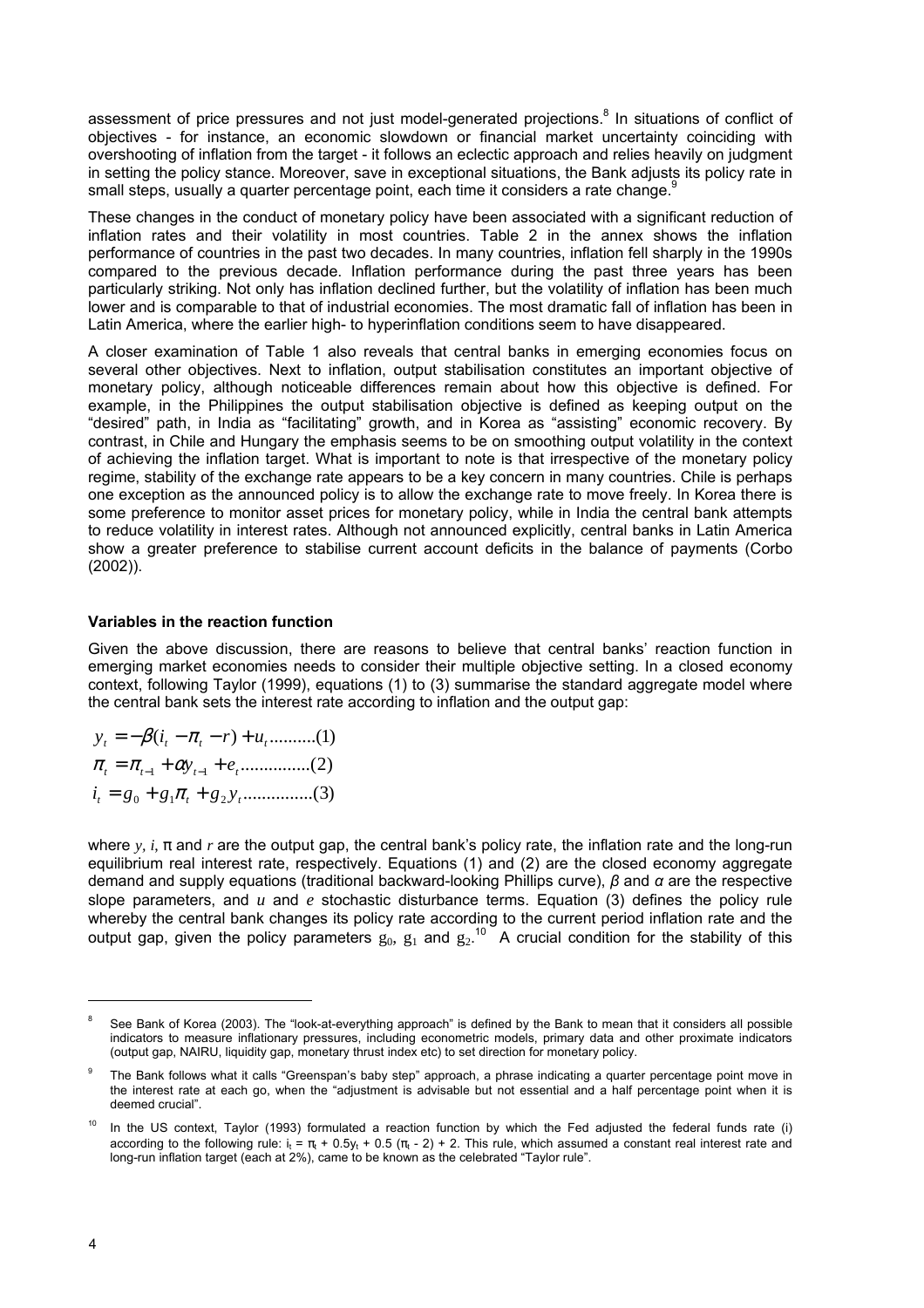model is that the reaction coefficient on inflation  $(g_1)$  should be above unity.<sup>11</sup> The aggregate demand function is then negatively sloped with respect to the inflation rate. Faced with a price shock (e) the central bank increases its interest rate by more than the rise in inflation, which raises real interest rates until inflation returns to the target.

Given the underlying Phillips curve relationship in (2), the coefficient on the output gap ( $g_2$ ) in the reaction function depends on two factors: the slope of the aggregate supply curve and the weight given to the variability of output in the loss function. For instance, a flat supply curve implies that a policy shock to reduce inflation will significantly increase output variability, suggesting, ceteris paribus, a relatively small coefficient.

Moreover, a standard practice followed by many researchers is to include a lagged interest rate term in the reaction function (3), reflecting the desire of central banks to smooth interest rate changes. The economic rationale behind such smoothing has been well documented in the literature.<sup>12</sup> Moving the policy rate by small steps in the same direction increases its impact on the long-term interest rate because market participants expect the change to continue and hence price their expectations into forward rates. Acting gradually also reduces the risk of policy mistakes, when uncertainty about model parameters is high and policymakers have to act on partial information. Another reason is that central banks may care about the implications of their actions for the financial system: if markets have limited capacity to hedge interest rate risk, a sudden and large change in the interest rate could expose market participants to capital losses and might raise systemic financial risks. Other reasons could include avoiding reputation risks to central banks from sudden reversals of interest rate directions.<sup>1</sup>

#### *The exchange rate*

 $\overline{a}$ 

One variable that might be important in the context of open economies is the exchange rate. When the pass-through of the exchange rate into prices is high, the exchange rate is likely to assume special importance for monetary policy. However, the monetary policy response to the exchange rate may depend on whether the central bank can use other instruments. These can include not only the conventional types such as foreign exchange intervention but also less conventional ones such as temporary capital controls, debt swaps and exchange rate-linked instruments to stabilise exchange rate expectations.<sup>14</sup> Table A overleaf presents a highly stylised view of policy reactions to the exchange rate.

A familiar argument, pioneered by Taylor (2001), is that if the exchange rate depreciates due to a temporary disturbance, the interest rate should remain unchanged (first row of Table A). This is because such exchange rate movements do not have much effect on expectations of inflation, and a central bank that reacts to inflation will indirectly take into account the consequences of the exchange rate movement for its policy.<sup>15</sup> If the depreciation is due to a decline in the demand for exports, the central bank faces a positive price shock as well as a negative demand shock, making an interest rate increase less necessary. Attempts to reduce exchange rate volatility might also increase output volatility. Ball (1999) shows that, in such circumstances, targeting a long-run inflation rate that

<sup>&</sup>lt;sup>11</sup> Substituting equation (3) into equation (1) gives the slope of the aggregate demand function as -β(g<sub>1</sub> - 1)/(1+ βg<sub>2</sub>). Hence the stability of the policy rule requires that  $g_1 > 1$ .

For recent reviews see Lowe and Ellis (1997) and Sack and Wieland (1999).

 $13$  See Goodhart (1999). He argues that in the presence of multiplicative uncertainty, an optimal reaction may imply more aggressive interest rate moves in both directions. In practice, however, central banks are disinclined to reverse their actions.

Recent experiences reveal a wide scale of such non-conventional instruments; see Ho and McCauley (2003) and Mohanty and Scatigna (2003) for a detailed account. Notable examples include Brazil and Turkey, which have used exchange rate indexed bonds extensively in the past to stabilise exchange rate expectations. Before 1998, Chile used reserve requirements on short-term capital inflows to stem exchange rate speculation. Argentina and Thailand have recently introduced various controls on capital inflows to stem appreciation of their currencies. During 2003, Uruguay offered to swap a large part of its short-term dollar debt into longer-term securities to avoid an imminent default and check further currency depreciation.

<sup>15</sup> Mishkin and Savastano (2001) argue that reacting "too heavily and frequently" to exchange rate movements raises the risk that the exchange rate might become the de facto anchor for monetary policy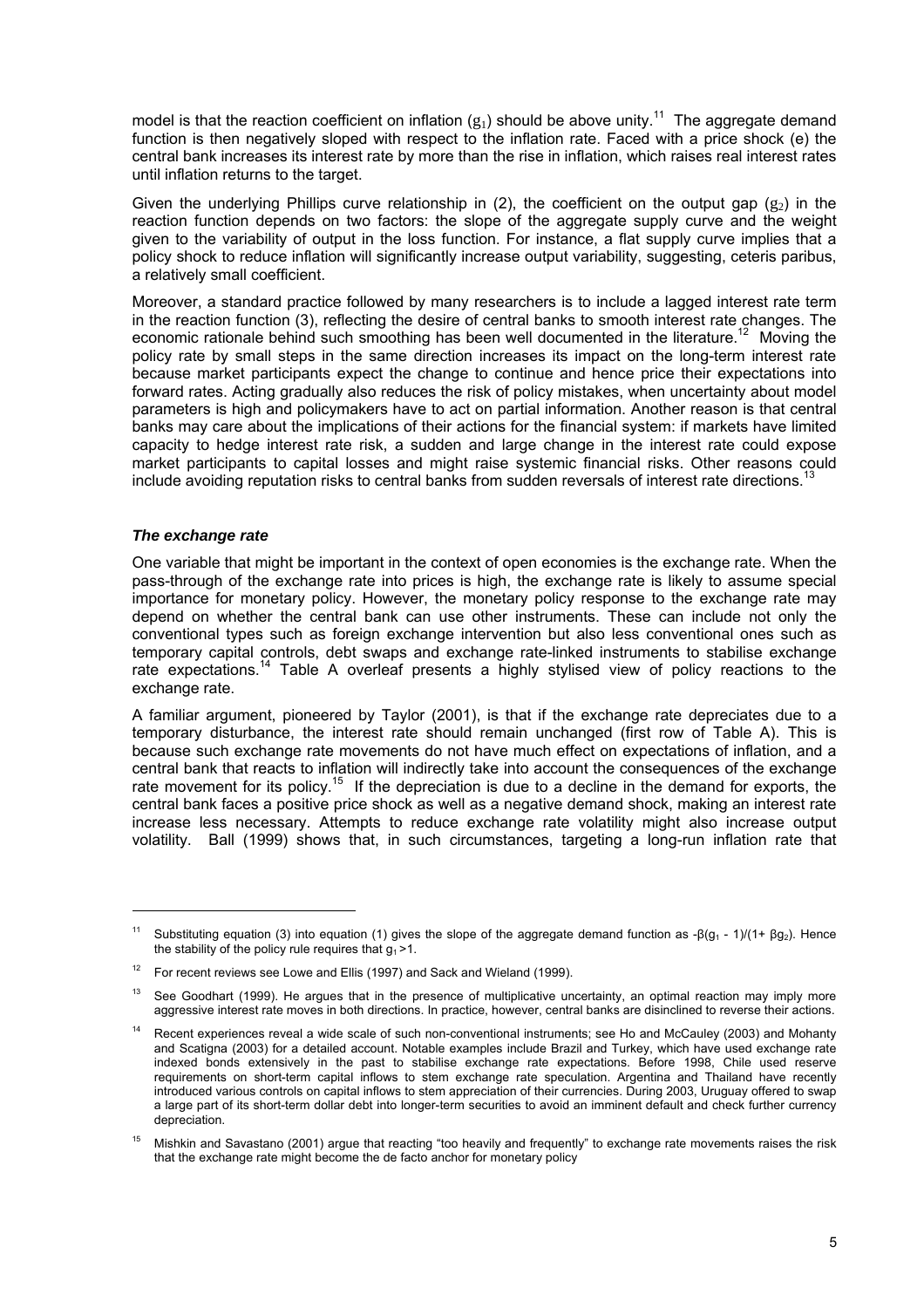excludes exchange rate effects is more helpful. This may increase the short-run inflation volatility, but will greatly reduce output variability.

#### Table A

#### **A simple matrix of monetary policy reaction to the exchange rate**

|           | <b>Real shock</b> | <b>Financial shock</b> |
|-----------|-------------------|------------------------|
| Temporary | no reaction       | no reaction            |
| Permanent | fiscal policy     | monetary policy        |

Another case theoretically meriting no monetary response is a depreciation caused by a permanent real shock; for instance, a secular decline in the terms-of-trade or a negative productivity shock. A first best policy may be to adjust other policies, in particular fiscal policy to align the aggregate absorption level in the economy (second row of Table A, left-hand column). On the other hand, Ball (2002) points out that if the adverse exchange rate shock is from the financial side (for example, a sudden withdrawal of foreign investors from the country), an increase in the interest rate may be an appropriate response to stabilise both inflation and output (second row of Table A, right-hand column). While currency depreciation will increase external demand and prices, a higher interest rate will reduce domestic demand and stabilise inflation.16

Nevertheless, in practice, many emerging market economies intervene to stabilise the exchange rate by changing interest rates, and the scale of such intervention also tends to be large. This raises the question of the factors that may account for this behaviour. One reason, consistent with theory, is that major currency depreciations in emerging market economies have, in fact, been due to financial shocks, often resulting in high inflation. Second, exchange rate shocks tend to be large and persistent in emerging economies, which can create a dilemma for the central bank. If it chooses to absorb the exchange rate depreciation it might risk overshooting the inflation target and lose credibility. At the same time, defending the currency might require raising the interest rate to a very high level, which can cause large output losses. In a recent study, Ho and McCauley (2003) show that emerging economies that miss their inflation targets are generally the ones experiencing sharp exchange rate volatility. This suggests that central banks may be ready to raise rates when faced with large currency depreciations. But they may, at the same time, prevent sharp contraction of the economy even at the cost of missing the inflation target.

The recent experiences of South Africa and Brazil illustrate this point quite well. Graph 1 shows how closely exchange rates, inflation and interest rates moved in the two countries during the recent currency crises. Led by speculative currency pressure, increased risk aversion and regional political uncertainties, the South African rand came under sharp depreciation pressure in 2001, falling by over 20% in the last two months of the year. The central bank did not intervene at that time and only raised the interest rate in January 2002 when currency depreciation led to strong inflationary pressures. Eventually, the currency recovered, and the central bank missed its inflation target. In Brazil, the real fell by over 40% in the second half of 2002, while the central bank only raised interest rates when the currency depreciation threatened its inflation target. Explaining the overshooting of inflation, the central bank has argued that it raised the interest rate primarily to prevent the second-round impact of currency depreciation on inflation while allowing the first-round effect to be absorbed in prices.<sup>18</sup> The central bank also raised its inflation target for 2003 from 4% to 8.5%.

 $16$  Ball (2002) argues that the most appropriate policy instrument in this case is a combination of the exchange rate and the interest rate (a monetary conditions index (MCI)) rather than the interest rate alone. Using the recent experience of Australia and New Zealand, he demonstrates that a response based on the MCI reduces output volatility compared to a response based on the interest rate when the source of the shock is a financial disturbance. Wollmershäuser (2003) reaches a similar conclusion by showing that central banks can reduce uncertainty about output and inflation by reacting to exchange rate shocks stemming from financial disturbances. A problem with this view, however, is that the MCI is not an instrument and that it is difficult to separate financial from real shocks.

<sup>&</sup>lt;sup>17</sup> See South African Reserve Bank (2002).

See the open letter of the Governor to the Minister of Finance (Banco Central Do Brasil (2003)).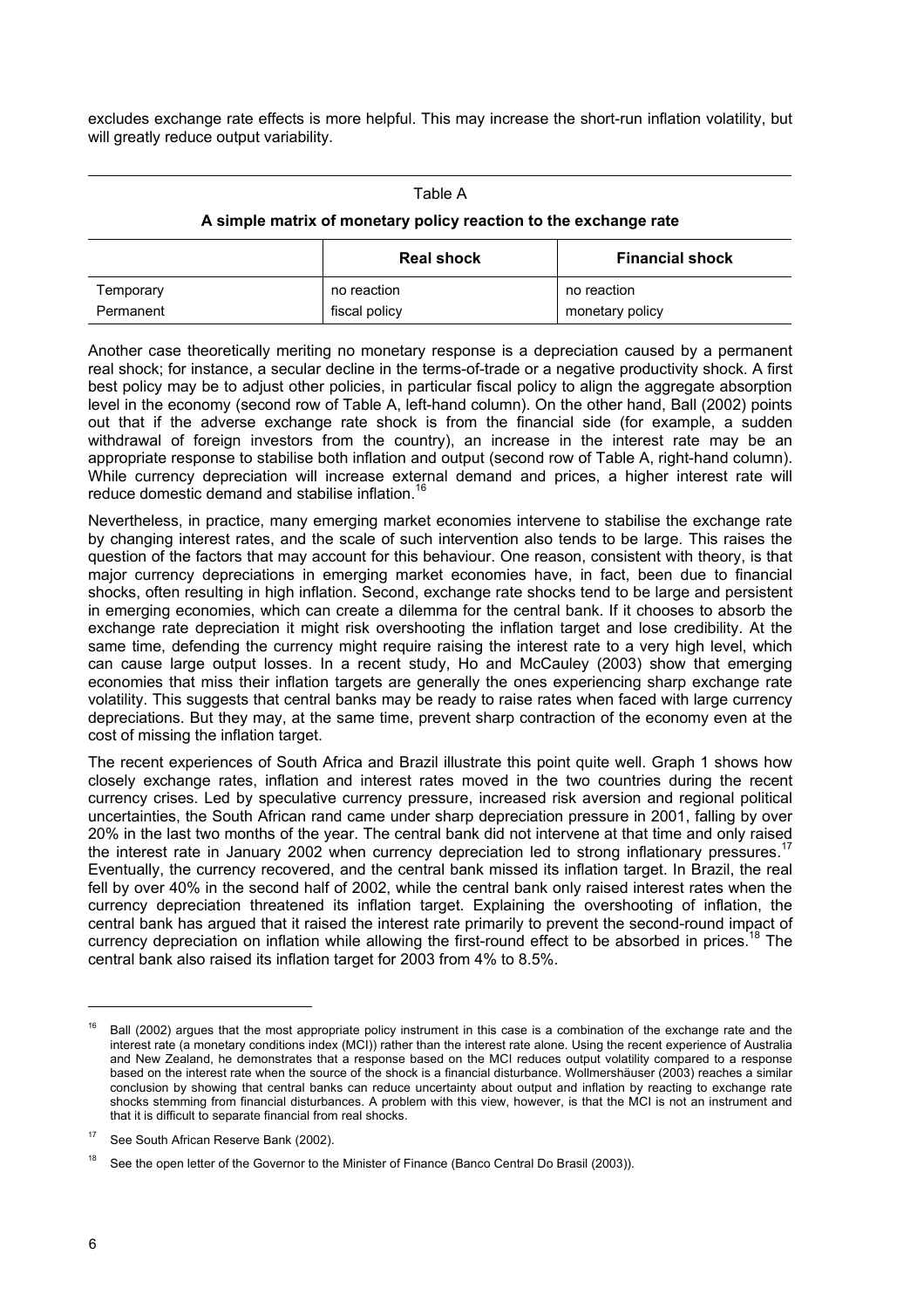

 $1$  Left-hand scale.  $2$  In percentages; short-term rate.  $3$  Annual percentage changes.  $4$  Right-hand inverted scale; local currency per US dollar; an increase indicates an appreciation.

Sources: Bloomberg; Consensus Economics; IMF; national data.

Central banks in emerging market economies may also assign a relatively higher weight to the exchange rate for reasons other than price stability - most importantly, maintaining financial stability. Calvo and Reinhart (2002) attribute such "fear of floating" behaviour on the part of emerging economies to the high risk premium they have to pay because of their low institutional and policy credibility.<sup>19</sup> Such resistance to floating may be particularly high in countries with thin exchange markets, which are vulnerable to one-way expectations and herd behaviour. A disorderly depreciation can encourage speculation through leads and lags in trade transactions and short-term capital flows, giving the exchange rate its own momentum. Many recent experiences of exchange market intervention go to support this concern. Partly because its exchange market is thin, India has tried to avoid excessive exchange rate volatility through forex and interest rate interventions. When the Philippine peso came under strong depreciation pressure in the middle of 2001 and again in early 2003, the central bank raised reserve requirements to limit currency speculation.

In some cases, financial imperfections such as a large amount of external debt or debt indexed to the exchange rate may have made the case for monetary policy intervention even stronger. Eichengreen (2002) and Goldstein and Turner (2004) have recently highlighted the adverse consequences of exchange rate depreciations in countries with a high degree of dollarisation. Sharp currency depreciations in such circumstances, it is argued, can cause widespread bankruptcies and even change the sign of the exchange rate in the aggregate demand function from positive to negative. This rather unconventional contractionary impact of the exchange rate makes it necessary for the central bank to raise rates defensively against major exchange rate shocks.<sup>20</sup>

#### *Other asset prices*

l

Empirical testing of the role of other asset prices (mainly equities and housing) in central bank interest rate decisions is beyond the scope of this study. Nonetheless, we briefly review the relevant issues and the recent experience with regard to emerging market economies. Many have argued that since asset price cycles generally peak during an economic upturn, they foreshadow future inflation,

<sup>&</sup>lt;sup>19</sup> In a recent paper, Alesina and Wagner (2003) argue that the "fear of floating" critically depends on the state of political institutions. Countries with poor political institutions end up with more volatile exchange rates than countries with sound political institutions.

 $20$  See also Kamin and Klau (1997) on the contractionary effects of the exchange rate on output.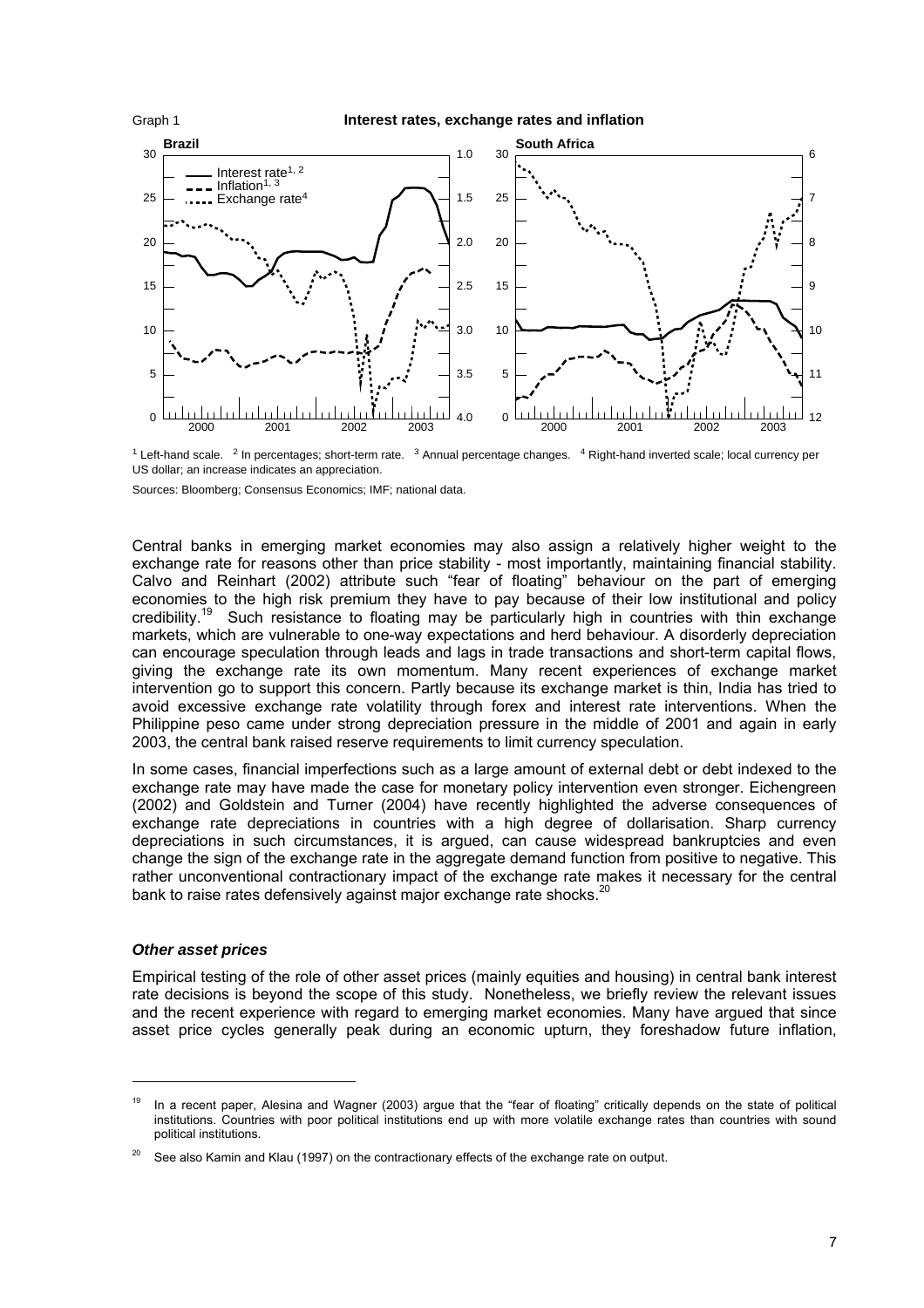requiring preventive action.<sup>21</sup> Moreover, asset prices may include a "bubble" element that is subject to reversal at a later date with potentially destabilising implications for the financial system.<sup>22</sup>

Nevertheless, views differ about whether central banks should respond to asset price movements, partly reflecting different assumptions about transmission mechanisms. For instance, Bernanke and Gertler (2001) model asset prices primarily from their impact on aggregate demand - through both the conventional wealth channel and the balance sheet route - and show that a central bank that reacts aggressively to expected inflation can effectively stabilise the economy against asset price volatility. On the other hand, Bordo and Jeanne (2002) model risks of financial instability arising from asset price misalignment as an endogenous process, partly dependent on the nature of monetary policy reactions. Two variables that monetary policy can control in their model are the extent of debt accumulation and the price of assets.<sup>23</sup> This leads them to argue that central banks need to react proactively to asset prices. For the same reason, Borio and Lowe (2002) argue that the failure of monetary authorities to address asset price imbalances built up during periods of low inflation "can unwittingly accommodate an unsustainable and disruptive boom in the real economy".

A second difference arises from practical considerations: it is difficult for the central bank to know precisely what causes asset price cycles and to differentiate fundamentals from bubbles. $^{24}$  When central banks are uncertain about the implications of asset prices for inflation and output, the costs of intervening may also be high if this makes interest rates more volatile. It could also render them politically unpopular if they prematurely end an asset price boom. In such circumstances, Filardo (2001) shows that the monetary authority's response is likely to depend on the net benefits from stabilising asset prices and the probability it attaches to asset prices having significant implications for inflation and output developments.<sup>25</sup>

In emerging economies, households' portfolios are generally less diversified. With equities constituting a much smaller share of their overall portfolio than in industrial economies, the wealth effects are correspondingly lower. Moreover, equity prices are significantly more volatile in emerging economies, which could imply a much higher interest rate volatility should monetary policy attempt to stabilise asset prices. The net benefits for monetary policy from reacting to equity price imbalances are thus likely to be low.

On the other hand, the role of property prices in inflation and output developments has been significant in several countries. For example, overshooting of property prices, led by imprudent bank lending, played an important role in the 1997-98 Asian financial crisis, as did their subsequent collapse ending in deflation in Hong Kong and, more recently, in Singapore. The recent experience of Korea provides another important example. In 2002, sharp growth in housing and mortgage credit raised household debt to unsustainable levels. The central bank tightened prudential requirements on banks and also announced its intention to closely monitor asset prices for its interest rate decisions. Several other Asian countries have faced similar run away increases in housing credit and strong growth in property prices in the past two years.

Another asset price that seems important in some countries is the long-term bond rate. Many central banks in emerging economies directly intervene in the bond market to influence long-term interest

 $21$  An important pioneer of this view is Goodhart (1995).

<sup>22</sup> Cecchetti et al (2000), for instance, show that inflation and output performance improve significantly for any combination of weights when central banks take asset price misalignments (stock prices and the exchange rate) into account in setting interest rates.

<sup>&</sup>lt;sup>23</sup> An important conclusion by Bordo and Jeanne (2002) is that a simple linear extension of the Taylor rule to account for asset price misalignments is not a sufficient safeguard against financial instability. Given the complex and non-linear interaction between central bank actions and private sector expectations, an optimal monetary policy also involves judgment.

<sup>24</sup> Bernanke and Gertler (2001) argue that it is far more difficult for central banks to know the fundamental component of asset prices than potential output. However, Borio and Lowe (2002) point out that this is not a problem insofar as the central bank reacts to the *conditions* (most importantly, excessive growth in bank credit during a period of low inflation) that lead to the build-up of financial imbalances.

<sup>25</sup> Benefits from stabilising asset prices mainly arise from the reduction of inflation volatility and the costs from higher interest rate volatility. In the US context, Filardo (2001) shows that when the Fed is 60% sure that asset prices matter for the economy the net benefit of reaction to asset prices turns positive.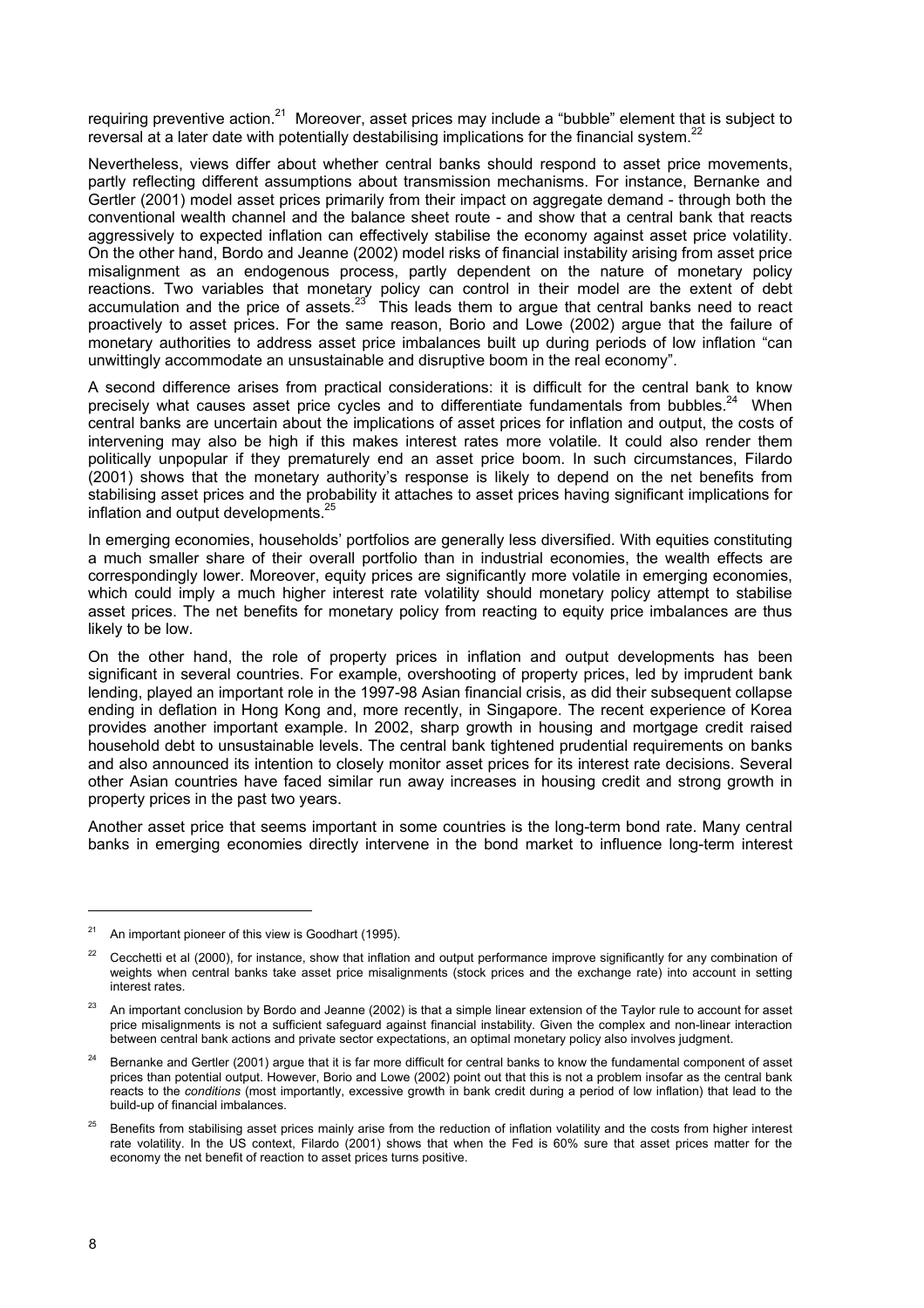rates, although such intervention may not always be guided by inflation and output considerations. $^{26}$ For instance, the stability of long-term interest rates has been an explicit objective of monetary policy in India (Table 1). In pursuing this objective, the Reserve Bank has, from time to time, intervened to stabilise long-term bond yields, especially when the risk premium rose and the government had to issue large amounts of bonds to finance its fiscal deficit. $27$ 

One apparent reason for such bond market intervention is that the term structure of interest rates may not be well behaved, especially if the degree of financial uncertainty is high and the bond market is illiquid. In such circumstances, financial markets are likely to exhibit high and variable risk premia, reducing the importance of the expectations mechanism in the determination of interest rates. Other reasons for stabilising long-term rates might include financial imperfections, such as a low passthrough of policy rates to lending rates, and a high degree of exposure of banks to interest rate risks in the absence of inadequate risk transfer mechanisms.

### **2. Estimates of the reaction function**

In this section, we try to find empirical answers to some of the hypotheses laid out in the previous section. As a preliminary check, Tables 3 and 4 in the annex summarise the main statistical properties of short-term interest rates, inflation rates, the output gap and exchange rates for the 13 countries in our sample. In most countries the short-term interest rate is strongly and positively correlated with the inflation rate (Table 3). The exceptions are India, the Philippines and South Africa, where the degree of association between these two variables is relatively weak. With the exception of Chile, the interest rate appears to be negatively correlated with the exchange rate - a currency depreciation is associated with an increase in the interest rate and vice versa. This contrasts with a rather weak and, in some cases, theoretically surprising relationship between the short-term interest rate and the output gap. For example, in Hungary, Mexico and South Africa the short-term interest rate is negatively correlated with the output gap, giving the impression of a procyclical monetary policy.

Volatility indicators, as represented by the standard deviation of variables, are shown in Table 4. Short-term interest rates are more volatile in countries which have witnessed more variable inflation rates and exchange rates than those with relatively stable financial environments. In particular, mirroring frequent devaluations and high inflation until recently, short-term interest rates in Latin America are more volatile than those in Asia and central Europe. What is also striking is that, excepting India, output gaps are relatively more stable than other variables. In summary, the preliminary investigation leads to the prior that interest rates tend to vary closely with the inflation rate and the exchange rate, while the covariance with the output gap is ambiguous.

#### **Open economy Taylor rule**

Following Taylor (2001), we focus on an open economy interest rate reaction function, where the central bank reacts to the actual inflation rate, the output gap and changes in the exchange rate in the following way:

$$
i_{t} = \delta_{0} + \delta_{1} \pi_{t} + \delta_{2} y_{t} + \delta_{3} \Delta x r_{t} + \delta_{4} \Delta x r_{t-1} + \delta_{5} i_{t-1} \dots \dots (4)
$$

where *i* is the short-term nominal interest rate or policy rate of the central bank,  $\pi$  is the annual rate of inflation, *y* is the deviation of actual from potential output, *xr* is the log level of the real effective exchange rate (an increase means an appreciation and vice versa), and ∆ is the first difference operator. All variables are measured at the end of a quarter, starting in most countries in the first half of the 1990s and ending with 2002. The theoretical signs of the parameters in equation (4) are  $\delta_0$ .

See, for example, Mohanty (2002).

See Reddy (2002) for a discussion on the challenges posed to the monetary authority by the high fiscal deficit.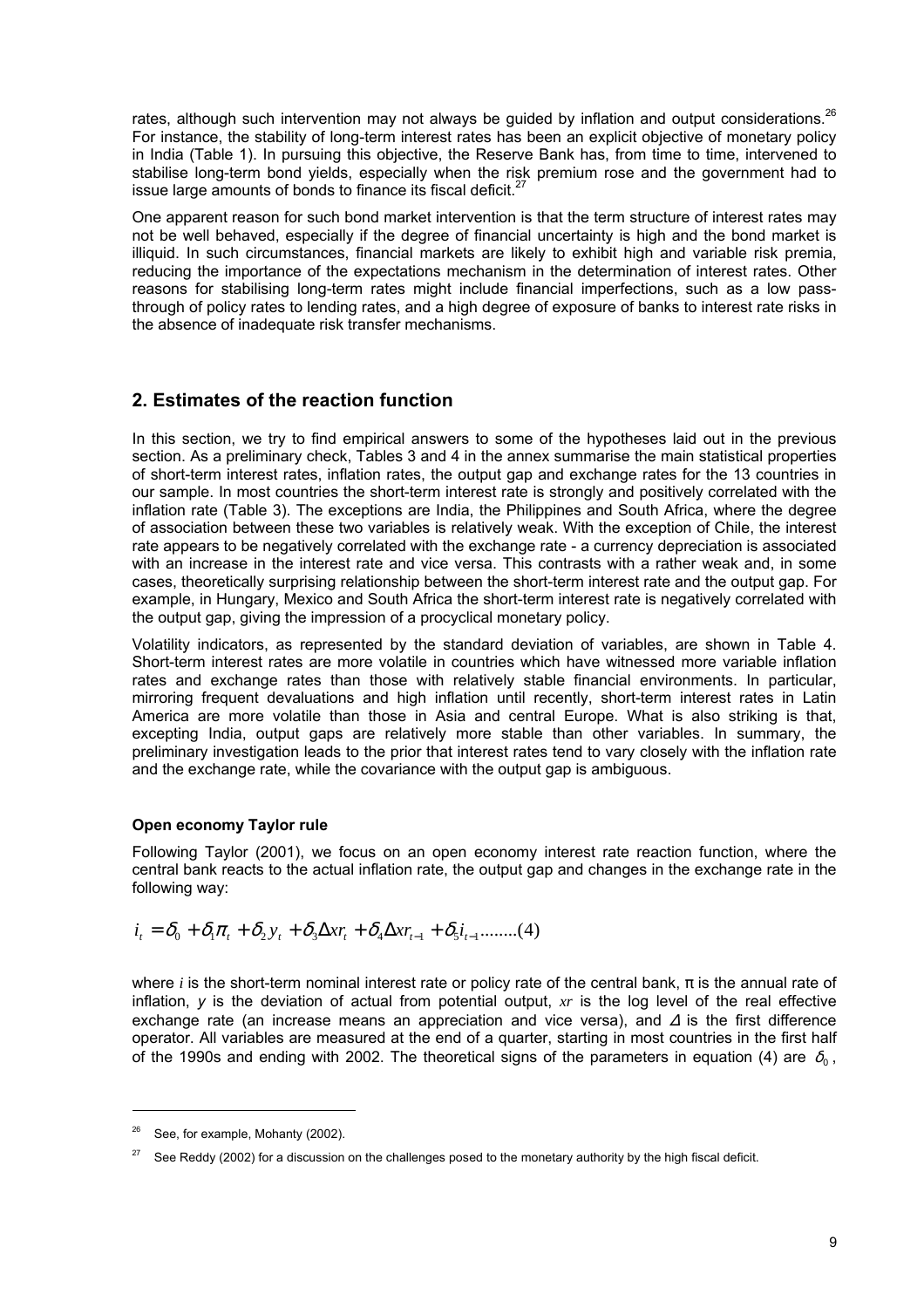$\delta_2$ ,  $\delta_5$  >0;  $\delta_1$  /(1 -  $\delta_5$ ) > 1,  $\delta_3$  <0; and  $\delta_4$  <> 0. We call (4) the baseline model, and to check robustness properties of the results we estimate an alternate version where actual inflation and the exchange rate are replaced by their deviations from trend values (the gap model).  $28$ 

According to Taylor (2001), the exchange rate is likely to have only marginal significance in (4), with  $\delta_{\!4}$  approximately equal to -  $\,\delta_{\!3}$  . $^{29}$  As in Table A, the implicit assumption is that shocks to the exchange rate represent temporary deviations from its long-run value. The central bank might raise interest rates in response to currency depreciations in the current period. But because the exchange rate is assumed to be mean reverting and thus does not have any significant impact on the central bank's inflation forecast, it would lower rates in the next period. However, if shocks to the exchange rate are large and persistent and the central bank places a higher weight on exchange rate stability we would expect significant negative coefficients on both the current and lagged values of the exchange rate in  $(4)$ .

#### **Results of the baseline model**

Table 5 in the annex presents results of the baseline model for the 13 countries. The output gap was derived using an HP filter for measuring trend output. In some cases we control for known episodes of crises by using suitable dummy variables. We use the short-term interest rate – the daily interbank rate in most cases - as the relevant left-hand variable of the reaction function. This choice is guided by the fact that many central banks until recently did not have an official policy rate. Furthermore, to the extent that monetary operating regimes varied considerably during the sample period, a short-term market rate is thought to be more appropriate in capturing the variety of operating procedure than the actual policy rate. In any case, the correlation between the policy rate and the short-term rate is uniformly high in all countries. An exception is India, which follows a multiple instrument approach to influence the call money rate (Table 6).

The results suggest that simple rules explain the interest rate setting behaviour of emerging economies reasonably well. For most countries equation (4) explained between 70 and 90% of the actual movement of short-term interest rates. The estimates are free from problems of autocorrelation, and all coefficients have the expected signs, although some are only weakly significant. As Graph A1 in the annex shows, the model closely tracks the historical policy path and captures most of the turning points since the mid-1990s. The errors seem to be somewhat higher for Brazil and South Africa: in the former case the estimated rule mostly overpredicts the short-term rate since the devaluation of the real in 1999. For South Africa, the model underpredicts the policy rate for much of the period between 1998 and 2001. Overprediction bias appears to be a common phenomenon since the beginning of the current cycle, especially in Asia, where monetary policy was sharply eased.

Table B presents the relevant short and long-run coefficients.<sup>30</sup> One general finding is that emerging economies' central banks seem to adjust interest rates by small steps. The coefficients on the lagged interest rate average 0.6, implying that the initial adjustment in interest rates is only 40%. The degree of interest rate smoothing is particularly high in Hungary, Peru, Poland, South Africa and Taiwan, but small in Chile and the Philippines.

Another important finding is that the monetary policy response to inflation seems to be higher in Asia and Latin America than in central Europe, and particularly strong in South Africa. In about half the countries, the long-run coefficient on inflation exceeds one, indicating that central banks do not accommodate inflationary pressures. Within Asia, the estimated long-run inflation coefficients are low in India and the Philippines, perhaps explaining their relatively high inflation rates. In Latin America, the reaction coefficients point to a non-accommodating monetary policy stance in Chile, Mexico and

In symbols, this is given by  $i_t = \theta_0 + \theta_1 (\pi_t - \dot{\pi}) + \theta_2 y_t + \theta_3 (xr_t - \dot{xr}}) + \theta_4 (xr_{t-1} - \dot{xr}}) + \theta_5 i_{t-1}$ .

<sup>29</sup> Our model differs from Taylor's to the extent that we assume that central banks respond to the changes rather than levels of the real exchange rate.

Ideally the long-run elasticities should also include indirect feedback effects on the short-term interest rates, which are likely to be large in relatively open economies, particularly through the exchange rate. However, this would require estimating full macroeconomic models, which is beyond the scope of this paper.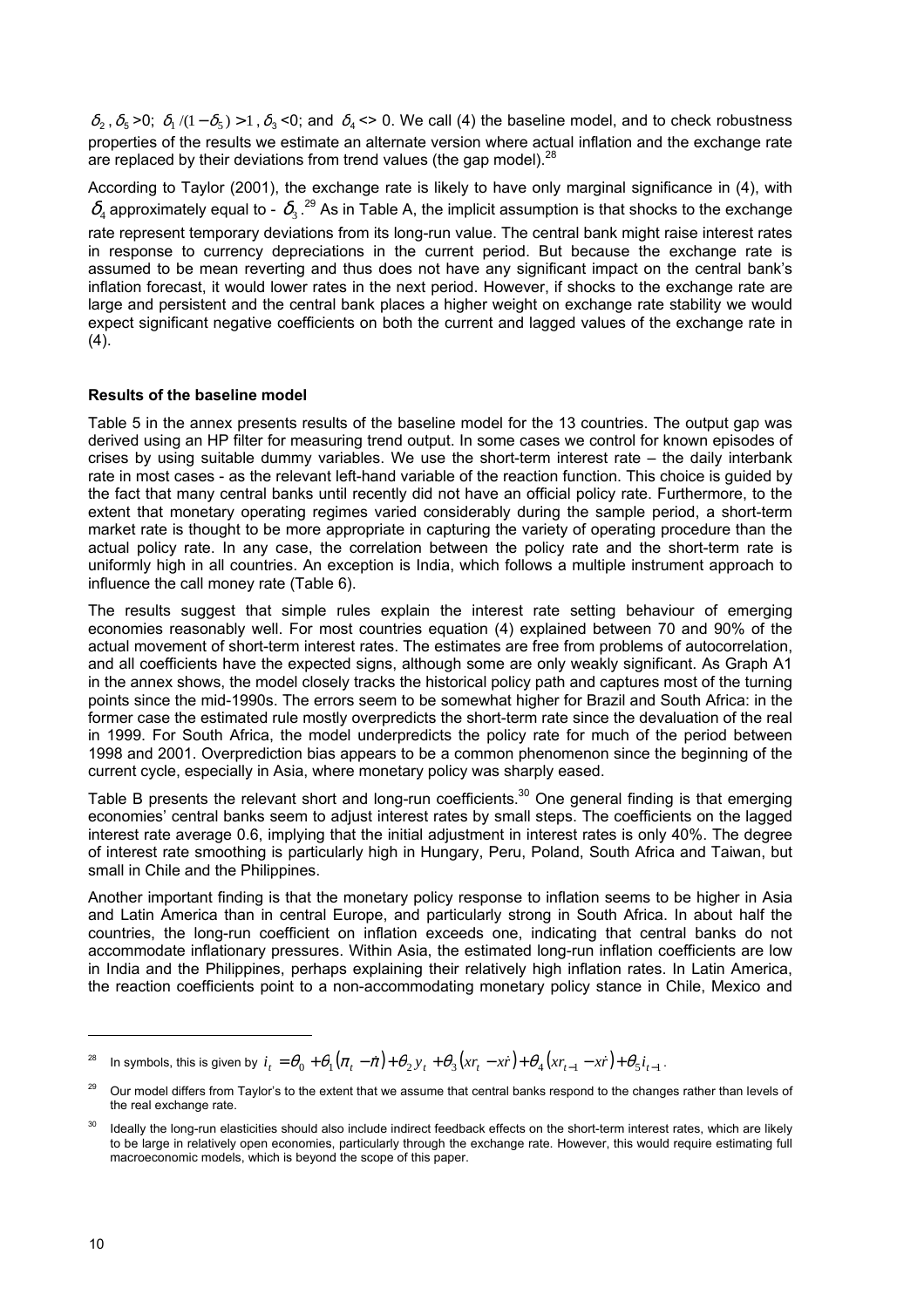Peru, whereas the response appears to be weaker in Brazil. The relatively weak monetary policy response in central Europe needs to be interpreted with some caution. During the 1990s, inflation rates were significantly influenced by large relative price movements brought about by the gradual removal of price controls. The results confirm the findings of other studies that central banks in transition economies may have accommodated some of the non-monetary price pressures in order to reduce the output costs.<sup>3</sup>

The evidence on output stabilisation is mixed. The output gap is a statistically significant determinant of short-term interest rates in the Czech Republic, India, Korea, Mexico, Poland, Taiwan and Thailand. In other cases, it is either weakly significant or not significant. However, the coefficients may be downward-biased since our estimates of the output gap may not adequately measure demand gaps. Estimating potential output is more difficult for emerging economies than for industrial economies, given the relatively greater importance of supply shocks in the former.

The implied long-term elasticities suggest that the monetary policy response to output is stronger in Latin America and central Europe than in Asia. With the exception of Chile, the long-term response of monetary policy to the output gap exceeds one for all countries in the first two regions. This result might be related to the role of other polices in output stabilisation. For instance, fiscal policy has played an important role in Asia since the 1997-98 financial crises, perhaps reducing the need for a more aggressive response of monetary policy. In contrast, many recent studies suggest that the fiscal policy response to output in Latin America has been extremely weak or procyclical.<sup>32</sup> As a result, central banks may have played a more active role in output stabilisation. To cite an example, Sidaoui (2003) argues that because fiscal policy in Mexico tended to accentuate rather than attenuate demand shocks, the central bank had to respond more aggressively to demand fluctuations.

|                                                                                             | <b>Inflation</b>  |           | Output     |           | <b>Exchange rate</b> |           |  |  |  |  |
|---------------------------------------------------------------------------------------------|-------------------|-----------|------------|-----------|----------------------|-----------|--|--|--|--|
|                                                                                             | <b>Short-term</b> | Long-term | Short-term | Long-term | <b>Short-term</b>    | Long-term |  |  |  |  |
| India                                                                                       | 0.13              | 0.43      | 0.13       | 0.43      | $-0.18$              | $-0.60$   |  |  |  |  |
| Korea                                                                                       | 0.66              | 1.53      | 0.29       | 0.67      | $-0.29$              | $-0.67$   |  |  |  |  |
| Philippines                                                                                 | 0.51              | 0.71      | 0.35       | 0.49      | $-0.09$              | $-0.13$   |  |  |  |  |
| Taiwan                                                                                      | 0.23              | 1.35      | 0.13       | 0.76      | $-0.03$              | $-0.18$   |  |  |  |  |
| Thailand                                                                                    | 0.56              | 1.33      | 0.37       | 0.88      | $-0.31$              | $-0.74$   |  |  |  |  |
| <b>Brazil</b>                                                                               | 0.08              | 0.29      | 0.98       | 3.50      | $-0.10$              | $-0.36$   |  |  |  |  |
| Chile                                                                                       | 0.97              | 1.43      | 0.32       | 0.47      | 0.00                 | 0.00      |  |  |  |  |
| Mexico                                                                                      | 0.55              | 1.10      | 0.74       | 1.48      | $-0.79$              | $-1.58$   |  |  |  |  |
| Peru                                                                                        | 0.19              | 1.36      | 0.15       | 1.07      | $-0.38$              | $-2.71$   |  |  |  |  |
| Czech Republic                                                                              | 0.12              | 0.75      | 0.32       | 2.00      | 0.03                 | 0.19      |  |  |  |  |
| Hungary                                                                                     | 0.20              | 0.80      | 0.35       | 1.40      | $-0.15$              | $-0.60$   |  |  |  |  |
| Poland                                                                                      | 0.17              | 0.68      | 0.66       | 2.64      | $-0.05$              | $-0.20$   |  |  |  |  |
| South Africa                                                                                | 0.08              | 4.00      | 0.04       | 2.00      | $-0.12$              | $-6.00$   |  |  |  |  |
| $1$ Here is a set that $\pm$ is the set of the set of $\pm$<br>こうりょう せっしょう おすいしょう こうしょせいしょう |                   |           |            |           |                      |           |  |  |  |  |

**Responses from a simple reaction function<sup>1</sup>**

Table B

1 Based on the Taylor rule specification of Table 5 in the annex.

The results strongly reject the hypothesis that central banks do not react to exchange rate volatility. In all countries except for Chile, current period real exchange rate changes have uniformly negative signs in the reaction function, suggesting that central banks "lean against the wind" by raising rates when

See, for example, Coorey et al (1998) and Pujal and Griffiths (1998).

See, for example, Gavin and Perotti (1997) and IMF (2001).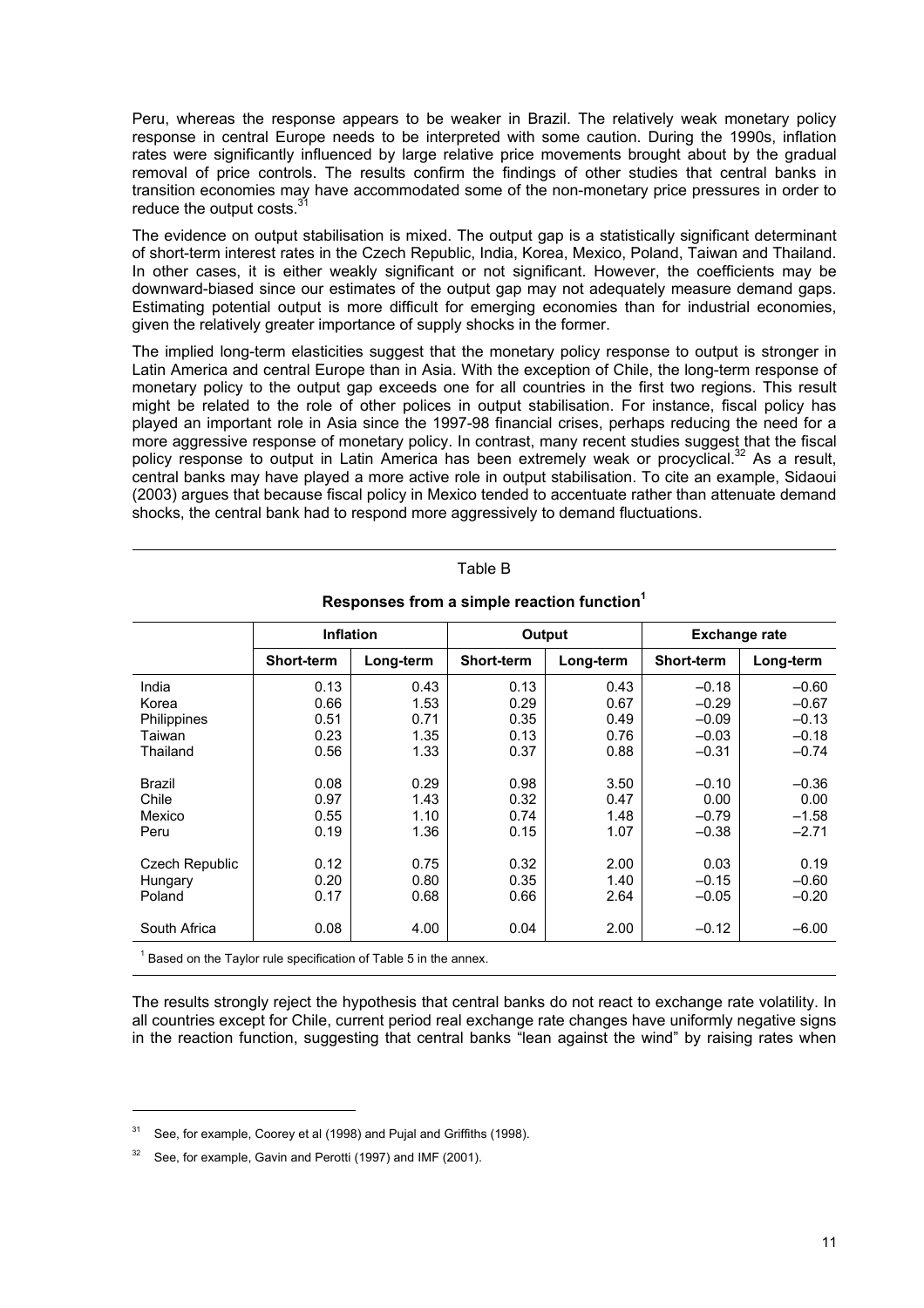the exchange rate depreciates. This relationship is statistically significant in all countries excepting the Czech Republic, Poland and Taiwan.

As noted earlier, a significant and positive coefficient on the lagged exchange rate change would indicate mean reverting exchange rate movements, and imply that central banks reverse their interest rate actions. However, as may be seen from Table 5, when the coefficient on the lagged exchange rate is positive, it is never statistically significant. By contrast, whenever it is negative it is also statistically significant, indicating a high degree of persistence of exchange rate shocks in Korea, India, Mexico, Peru, Thailand and South Africa. In Chile, the coefficients on the current and lagged exchange rates have "wrong" signs. However, they offset each other, suggesting exchange rate movements do not affect monetary policy.

Taken together, the results suggest a high degree of interest rate response to the exchange rate and a large contribution of the latter to the mean and standard deviation of interest rate movements (Table C). The β-coefficients in Table C measure the contribution when all variables are normalised by their standard deviation. In a similar way, the ε-coefficient evaluates the contribution to the mean. As the table shows, in all countries exchange rate volatility is by far the largest contributor to interest rate volatility. The contributions of inflation and output gap are comparatively smaller. This is also true for contributions to the mean interest rate during the sample period.

| Table C                                  |                  |              |              |                    |                      |                    |  |  |  |  |
|------------------------------------------|------------------|--------------|--------------|--------------------|----------------------|--------------------|--|--|--|--|
| Contribution to interest rate volatility |                  |              |              |                    |                      |                    |  |  |  |  |
|                                          | <b>Inflation</b> |              | Output       |                    | <b>Exchange rate</b> |                    |  |  |  |  |
|                                          | β                | ε            | β            | ε                  | β                    | ε                  |  |  |  |  |
| India<br>Korea                           | 0.16<br>0.22     | 0.08<br>0.27 | 0.22<br>0.15 | 0.10<br>0.24       | 11.68<br>19.47       | $-0.40$<br>0.31    |  |  |  |  |
| Philippines                              | 0.40             | 0.29         | 0.13         | $-0.08$            | 7.57                 | 0.34               |  |  |  |  |
| Taiwan<br>Thailand                       | 0.23<br>0.22     | 0.07<br>0.22 | 0.10<br>0.22 | $-0.10$<br>0.68    | 1.63<br>14.36        | 0.10<br>0.96       |  |  |  |  |
| <b>Brazil</b>                            | 0.28             | 0.05         | 0.10         | $-0.00$            | 3.61                 | 0.40               |  |  |  |  |
| Chile<br>Mexico                          | 0.54<br>0.76     | 0.49<br>0.46 | 0.10<br>0.24 | $-0.00$<br>$-0.09$ | 0.00<br>42.44        | $-0.00$<br>$-0.25$ |  |  |  |  |
| Peru                                     | 0.15             | 0.04         | 0.05         | $-0.00$            | 13.28                | 0.02               |  |  |  |  |
| Czech Republic                           | 0.17             | $-0.26$      | 0.10         | 0.01               | 0.84                 | $-1.04$            |  |  |  |  |
| Hungary<br>Poland                        | 0.19<br>0.27     | 0.16<br>0.12 | 0.05<br>0.15 | $-0.01$<br>$-0.08$ | 3.05<br>2.23         | $-0.30$<br>$-0.14$ |  |  |  |  |
| South Africa                             | 0.23             | 0.09         | 0.28         | 0.80               | 15.71                | 3.89               |  |  |  |  |

Note: Derived from the baseline estimates in Table 5 in the annex.

## **3. Robustness checks**

In this section we conduct several robustness checks on our baseline results to see whether they stand up to alternate specifications and whether the estimated relationship has undergone significant changes. There are several potential sources of instability to the estimates. First, our baseline estimates were based on absolute inflation rate and exchange rate changes rather than their deviations from a target or trend. Second, there are known sources of instability, given that a number of countries moved to inflation targeting or significantly changed the weights assigned to different objectives during the past three to four years. It is, however, hard to come to any specific conclusion on the latter aspect given the very short experience with inflation targeting. Third, the baseline estimates were obtained in the context of a reactive interest rate rule whereby central banks respond to observed rather than expected variables and might not be valid with a forward-looking policy setting.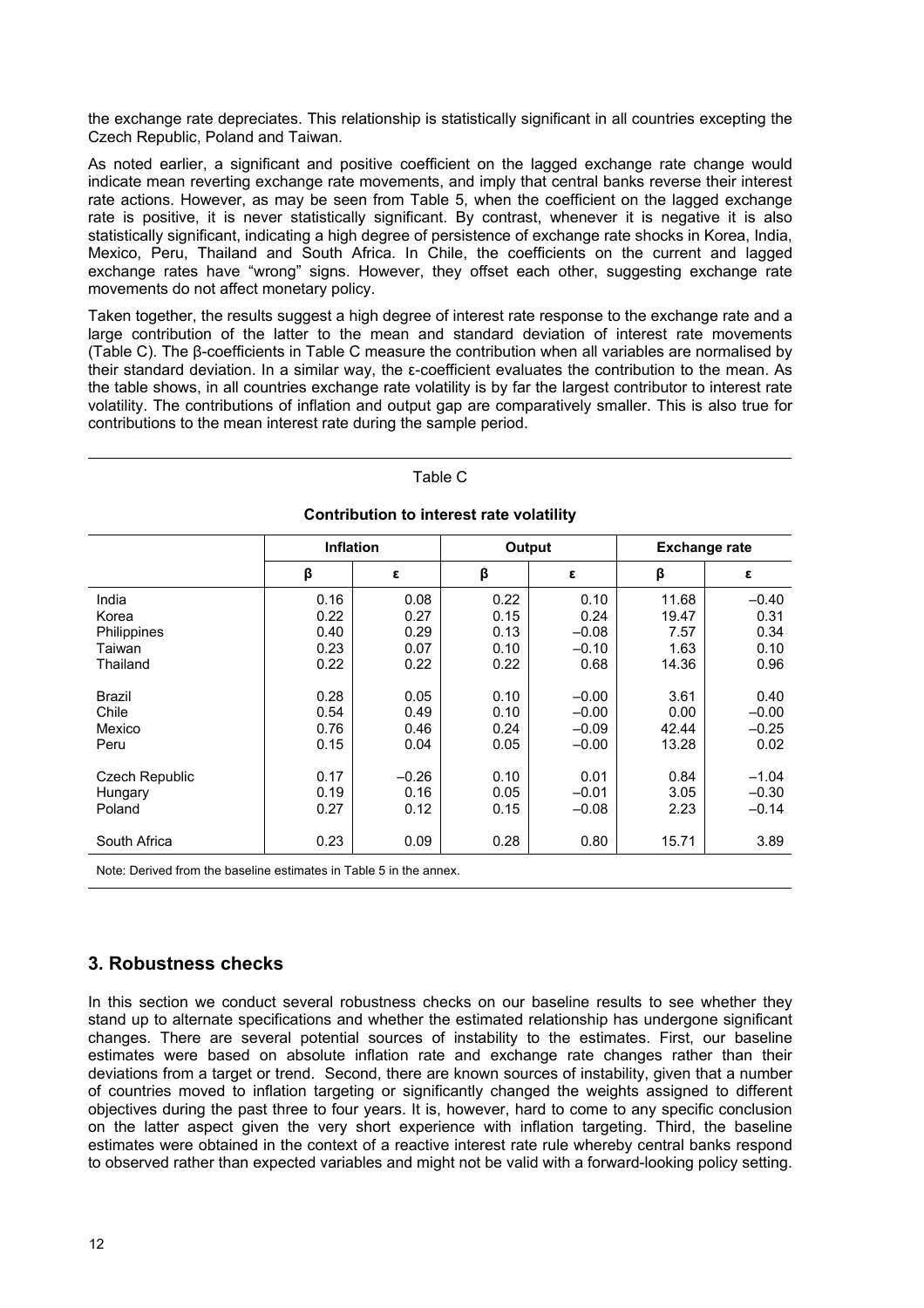#### **Sensitiveness to alternate specifications**

As a first test we estimated the baseline model by replacing the absolute values of inflation and exchange rate changes by their respective deviations from a trend. We used an HP measure of trend inflation, rather than announced targets. But the two are naturally closely related because the filtering allows a trend drift in long-run inflation, which the actual inflation targets seem to follow.

The results given in Table 7 show that there are few major changes to the signs and magnitude of the parameters, although the explanatory power of the model and the statistical significance of individual parameters declined in some countries. With the notable exception of Mexico and South Africa, the interest rate responses to inflation and output declined in the gap model compared to the baseline model. Nonetheless, the results validated the finding of the baseline model with respect to the exchange rate. The coefficient on the current period exchange rate is negative in all countries except for Chile, and significant in a majority of them. As in the baseline model, the results confirm importance of exchange rate shocks and central banks' response to them.

#### **Stability of estimates**

As a first step, we conduct Chow breakpoint tests for each country, assuming that the date of a potential break in the relationship is the start of a new monetary era in 1999 after the outbreak of the Asian crises. Although such a breakpoint might look arbitrary for all countries, especially those in Latin America and central Europe, there appears to be a general consensus that the emphasis on inflation control increased significantly around this time. There is evidence of shifts in the estimated equations (Table D) in most Asian countries, Brazil, Mexico and Poland, ie these are countries which have undergone major monetary regime changes.

| In-sample Chow breakpoint stability test |               |              |               |                                     |      |                          |                 |                     |         |  |
|------------------------------------------|---------------|--------------|---------------|-------------------------------------|------|--------------------------|-----------------|---------------------|---------|--|
|                                          | India         | Korea        |               | <b>Philippines</b><br><b>Taiwan</b> |      |                          | <b>Thailand</b> | <b>South Africa</b> |         |  |
| F-statistic                              | 0.53          | $2.69*$      |               | $2.99*$<br>1.91                     |      |                          | $2.19*$         |                     | 1.62    |  |
|                                          | <b>Brazil</b> | <b>Chile</b> | <b>Mexico</b> |                                     | Peru | Czech<br><b>Republic</b> |                 | Hungary             | Poland  |  |
| F-statistic                              | 18.48*        | 0.56         | $5.05*$       |                                     | 1.07 | 1.12                     |                 | 1.39                | $3.95*$ |  |

Table D

Note: The Chow breakpoint tests have been done for 1999 Q1 (except for Mexico 1998 Q1, Poland 1998 Q1 and Thailand 1997 Q3).

\* indicates that the null hypothesis of no structural break has been rejected.

Since the Chow breakpoint test assumes that the estimated relationships are stable before and after a specific last unknown point, a more appropriate technique is to re-estimate the coefficients of each parameter specified in (4) recursively. The plots of the coefficients in Graph 2 do not reveal obvious insample parameter instability except for Brazil, Mexico and Korea, where there is some instability towards the end of the 1990s. These results should be interpreted with caution as the time frame is quite short. Using recursive residuals as a third stability test, with the exception of Brazil and Mexico, none of the residuals went outside the standard error bands (see annex Graph A2).

13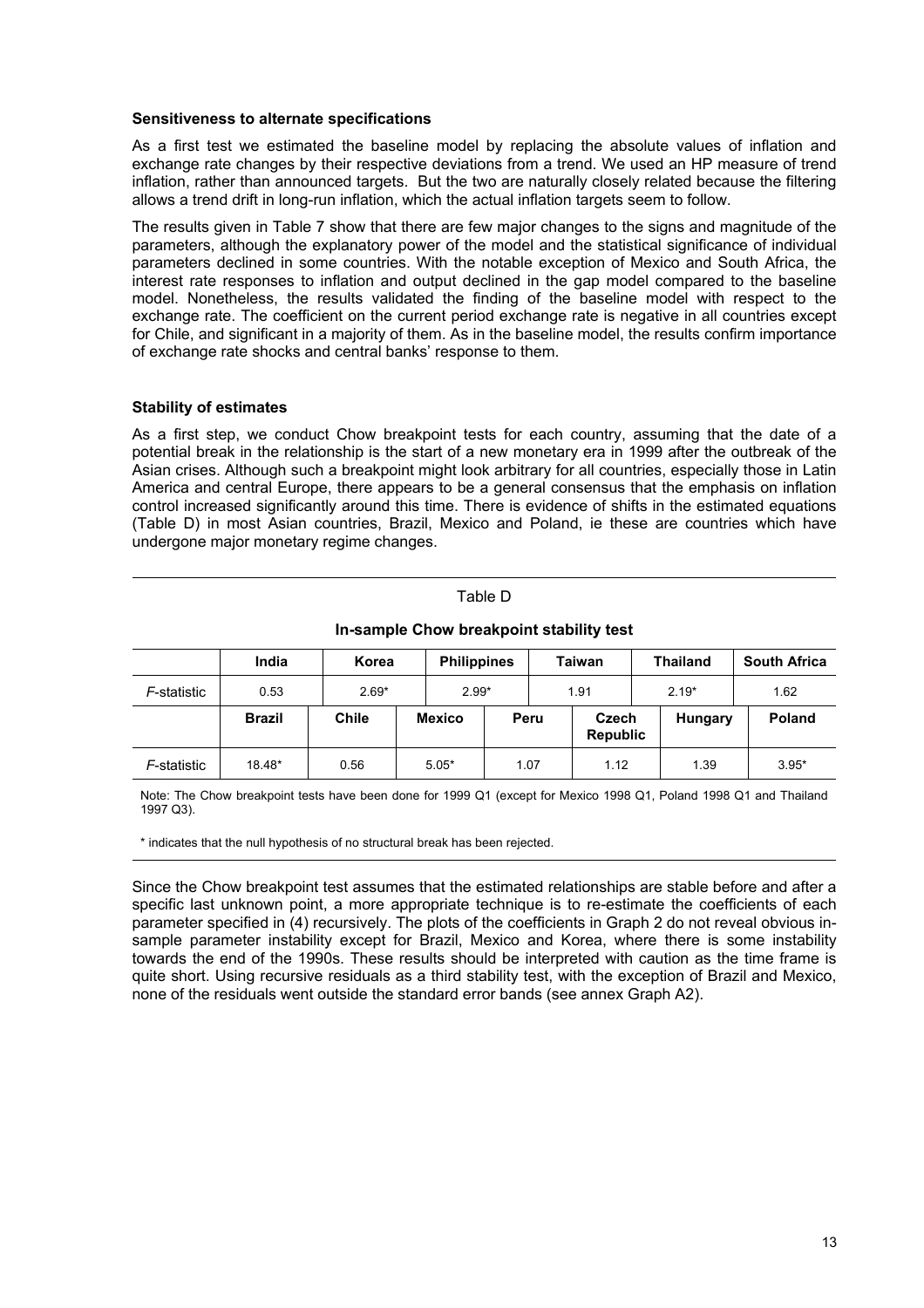

#### **Recursive estimates for selected countries and coefficients1**



1 Based on the specification of Table 5.

#### **Sensitiveness to alternate estimation methods**

As a final test, we estimated the reaction function with expected variables, assuming that monetary policy is pre-emptive rather than reactive. We use monthly data starting from 1998 for the 13 countries. Shortening the sample to the most recent period provides a further test on structural changes and thus supplements the stability tests above. Wherever applicable the shorter sample will also allow us to use the actual inflation target announced by the central banks.

The model is estimated through the generalised method of moments, using the lagged short-term interest rates and current and lagged values of money supply growth, export growth, the exchange rate and the output gap as instruments.<sup>33</sup> The lag length varies across countries, depending on the underlying dynamics. We chose a weighting matrix that would satisfy the orthogonality condition of zero correlation between parameter estimates and instruments<sup>34</sup> and is also robust to heteroskedasticity and autocorrelation of unknown form. To check overidentification conditions Table 8 in the annex presents the relevant p-values of J-statistics. As can be seen from the table, for most countries the null of overidentification is rejected at over 90% confidence level.

 $33$  The effective targeting horizon in this model is one month.

<sup>&</sup>lt;sup>34</sup> The model is first estimated by two-stage least squares to generate the initial covariance matrix for subsequent iterations to find the optimal weighting matrix.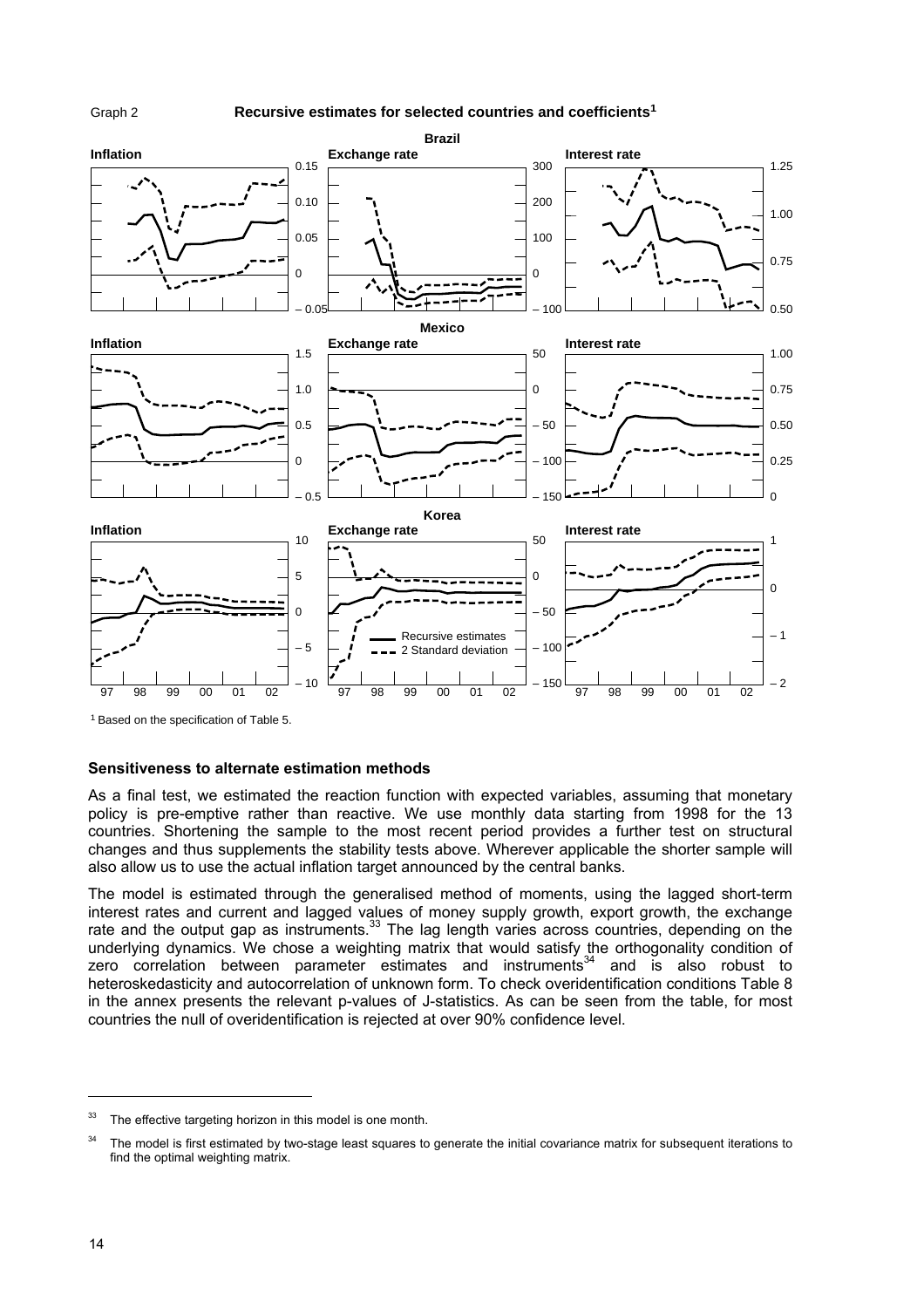The results of the GMM estimates are reported in Table 9 in the annex. Again, it is important to note that the forward-looking reaction function confirms most findings of the simple function, indicating the robustness of the model for emerging market economies. There are few sign reversals when we used expected rather than actual variables. The size of reaction coefficients, however, underwent some change: the estimated interest rate response to inflation and output declined significantly in Asia and central Europe (excepting Poland with respect to inflation) when using expected variables. By contrast, the reactions in Latin America to inflation generally increased. This, however, is not true for the exchange rate response, which is substantially higher in the Philippines, Taiwan, Brazil, Peru and the Czech Republic.

#### **4. Testing for non-linear and asymmetric reactions**

The estimated reaction functions presented in Table 5 assumed a linear and symmetric response by central banks to inflation and output shocks. Specifically, the estimated reaction coefficients imply that central banks give similar weights to positive and negative price pressures as well as the economic upswings and downswings and that their reaction coefficients do not vary with the size of the shocks. However, if these assumptions do not hold the reaction function is mis-specified.

In this section we therefore test whether central banks' response depends on the size and sign of inflation and output deviations. Do central banks respond differently to a negative as against a positive deviation of inflation and output from the target values? Do larger shocks imply a stronger response than smaller shocks?

The literature has identified two potential sources of asymmetric and non-linear monetary policy responses. First, asymmetry may be induced by a non-linear relationship between inflation and output in the presence of significant price and wage rigidities. For example, nominal wages may be sticky downwards but flexible upwards, producing a non-linear Phillips curve.<sup>35</sup> While a positive inflation deviation leads to a faster rate of increase in prices in the subsequent periods because of upward wage flexibility, the effects of a negative inflation deviation will be dampened by the downward rigidities of wages. In such circumstances, Dolado et al (2002) show that an optimal policy involves some degree of asymmetric reaction to offset the non-linear Phillips curve. As a result, the central bank may penalise positive deviations of inflation more severely than negative deviations, and the response may also depend on the size of the shocks.<sup>36</sup>

A second source of asymmetric monetary responses may arise when central banks' loss function is non-linear with respect to the size of inflation and output deviations. Some have argued that, to protect their credibility, independent central banks are likely to be biased towards undershooting rather than overshooting their inflation targets, giving rise to a deflationary bias in monetary policy. Goodhart (1999) cites two, possibly offsetting, asymmetries in central bank policy. While central banks have a bias towards tightening, they tend to delay tightening decisions longer than easing decisions. Others argue that political accountability and uncertainty about future economic developments might encourage central banks to adopt a policy of greater aversion to recession than expansion: see Blinder (1998) and Cukierman (1999). $3$ 

To test whether interest rate responses change with the sign of inflation and output deviations, we included two slope dummies in equation (4), with the dummy taking a value of 1 in quarters when inflation and output were below their respective trend values. For these quarters central banks' reaction to inflation and output is given by the combined effect of the usual coefficients and the slope

<sup>&</sup>lt;sup>35</sup> Akerlof et al (1996) point out that this is likely when inflation is low and workers resist nominal wage cuts in response to higher unemployment.

<sup>&</sup>lt;sup>36</sup> Gerlach (2000) provides evidence of asymmetric monetary policy response for industrial countries. Dolado et al (2002) confirm this result for Europe and find both a sign and size asymmetry in central banks' reaction to inflation and output shocks.

<sup>&</sup>lt;sup>37</sup> Cukierman's (1999) model generates an inflation bias in monetary policy similar to that of the Barro-Gordon type without the condition that central bank aims to achieve an output level in excess of the economy's potential.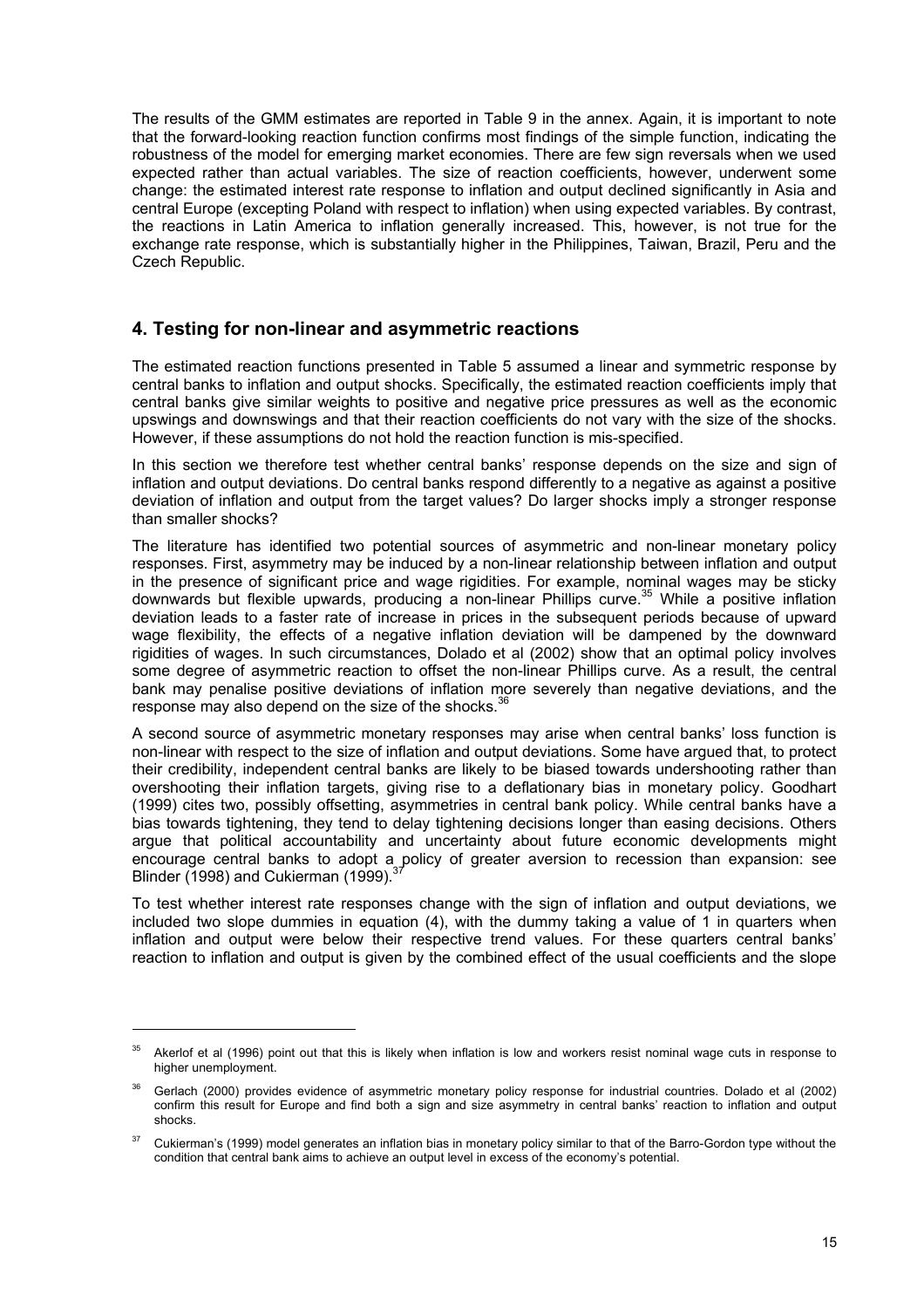dummy coefficients. Negative and significant dummy coefficients imply a relatively weak response to negative inflation and output deviations, while positive coefficients indicate the opposite.

The results are reported in Table 10 in the annex. The inflation dummy is strongly or weakly significant in the Czech Republic, Hungary, Korea, Poland and Thailand. Of these, Poland, with a positive coefficient, appears to be an outlier, indicating a stronger response to a negative inflation shock than to a positive shock. In others, the dummy coefficient is negative, exceeding the inflation coefficient in Korea and Thailand, and quite large relative to the inflation coefficients in the other two countries. This provides some evidence of a weaker response of interest rates to a negative inflation shock. On the other hand, given the statistically insignificant coefficient on the dummy for the output gap in all countries, there is little evidence to suggest that central banks' response to output varies depending on whether actual output was below or above trend.

To test for size asymmetry, or non-linearity, equation (4) was augmented by the squared deviations of inflation and the output gap. $388$ 

 $(\pi_t)^2 + \delta_7(y_t)^2$ .......(5)  $i_t = \delta_0 + \delta_1 \pi_t + \delta_2 y_t + \delta_3 \Delta x r_t + \delta_4 \Delta x r_{t-1} + \delta_5 i_{t-1} + \delta_6 (\pi_t)^2 + \delta_7 (y_t)$ 

Testing for symmetry implies testing the parameter constraints  $\delta_6 = \delta_7 = 0$ . Acceptance of the constraint

implies accepting the hypothesis that central banks do not view a larger shock differently from a smaller shock when changing their interest rates. The results given in Table 11 show that except for the Czech Republic, Brazil, Peru and Thailand, the *p* values of the Wald test failed to reject the constraints of zero coefficients on the squared inflation and output gaps, suggesting no significant difference in response to the size of shocks. Even for these four countries the coefficients on the squared inflation and output term are mostly negative, and therefore economically not meaningful. Including the squared inflation and output terms also led to some odd sign changes of other parameters in India, Taiwan and South Africa.

#### **5. Summary and conclusions**

The paper has highlighted several issues in the context of emerging economies. Against the backdrop of a series of financial crises, the recent debate in these countries has increasingly focused on building monetary policy credibility. In this context, suggestions such as subjecting central banks to "constrained discretion" and increasing the predictability of their policy actions have assumed importance. Indeed, monetary reforms in emerging economies in recent years appear to have moved in this direction. As countries have adopted inflation targeting, there have been attempts to improve policy transparency. In some countries, central banks have also announced guidelines for setting interest rates. At the same time, much remains unclear about objectives. While monetary policy has increasingly been focused on price stability, other objectives remain significant as well. One such objective highlighted in the paper is the stabilisation of the exchange rate. Episodes of recent exchange market pressures reviewed in the paper reveal that central banks often intervene to stabilise the exchange rate; in some countries, this may, at times, have dominated interest rate developments.

The empirical evidence presented in the paper confirms the finding of previous studies about the rate setting behaviour of central banks. In many emerging economies the interest rate reaction to inflation exceeds one, suggesting a non-accommodating stance of monetary policy towards price shocks. However, in most countries the estimated relationship also suggests a strong response of the interest rate to movements in the exchange rate, with the latter contributing significantly to the volatility in interest rates. This reflects the joint effects of two factors: first, exchange rate shocks appear to be persistent; and second, central banks' preference for stabilising the exchange rate by the use of monetary policy instruments seems strong. Evidence presented in the paper also suggests that in some countries central banks may respond more aggressively to positive than to negative inflation deviations. There is, however, little evidence that the interest rate response depends on the size of inflation or output shocks.

<sup>&</sup>lt;sup>38</sup> See Surico (2003) for the formal derivation of the test.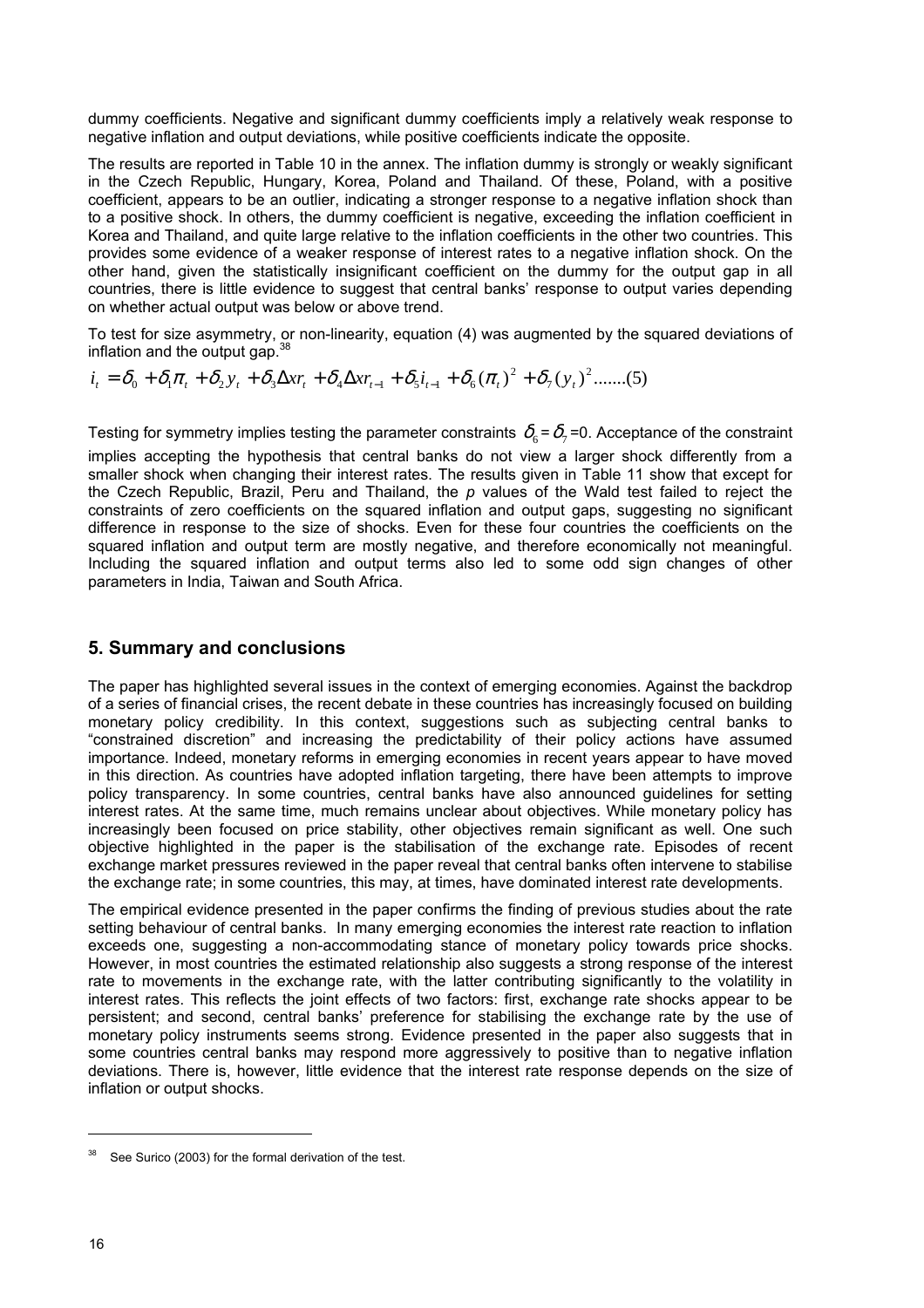#### **References**

Akerlof, George A, William T Dickens, George L Perry (1996): "The macroeconomics of low inflation", *Brookings Papers on Economic Activity* (1), pp 1-76.

Alesina, Alberto and Alexander Wagner (2003): "Choosing (and reneging on) exchange rate regime", *NBER Working Paper*, 9809, June.

Amato, J D and Stefan Gerlach (2002): "Inflation targeting in emerging and transition economies: lessons after a decade", *European Economic Review*, 46, pp 781-90.

Ball, Laurence (1999): "Policy rules for open economies", in John B Taylor (ed), *Monetary policy rules*, NBER, pp 127-56.

- (2002): "Policy rules and external shocks", in Norman Loayza and Klaus Schmidt-Hebbel (eds), *Monetary policy: rules and transmission mechanisms*, Central Bank of Chile, pp 47-63.

Banco Central Do Brasil (2003): Open letter by the Governor to the Minister of Finance, 21 January.

Bangko Sentral ng Pilipinas (2002): *Inflation report*, various issues.

Bank of Korea (2003): *Monetary policy in Korea*.

Barro, Robert J and David B Gordon (1983): "A positive theory of monetary policy in a natural rate model", *Journal of Political Economy*, 91, pp 589-610.

Bernanke, Ben S and Federic S Mishkin (1997): "Inflation targeting: a new framework for monetary policy", *Journal of Economic Perspectives*, 11, pp 97-116.

Bernanke, Ben S and Mark Gertler (2001): "Should central banks respond to movements in asset prices", *American Economic Review Papers and Proceedings*, (May), pp 253-57.

Blinder A S (1998): *Central banking in theory and practice*, The MIT Press, Cambridge, MA.

Bordo, Michael D and Olivier Jeanne (2002): Boom-bust in asset prices, economic instability and monetary policy, Discussion Paper Series, 3398, Centre for Economic Policy Research.

Borio, Claudio and Philip Lowe (2002): "Asset prices, financial and monetary stability: exploring the nexus", *BIS Working Papers*, 114 (July).

Calvo, Guillermo A and Carmen M. Reinhart (2002): "Fear of floating", *Quarterly Journal of Economics*, CXVII(2), pp 379-408.

Calvo, Guillermo A and Federic S Mishkin (2003): "The mirage of exchange rate regimes for emerging market economies", *NBER Working Paper*, 9808, June.

Cecchetti, Stephen G, H Genberg, J Lipsky and S Wadhwani (2000): "Asset prices and central bank policy", *Geneva Reports on the World Economy*, 2, International Centre for Monetary and Banking Studies and Centre for Economic Policy Research, July.

Central Bank of Chile (2000): *Monetary policy of the central bank of Chile: objectives and transmission*.

Clarida Richard, Jordi Gali and Mark Gertler (1999): "The science of monetary policy: a new Keynesian perspective", *Journal of Economic Literature*, XXXVII (December), pp 1661-707.

- (2000): "Monetary policy rules and macroeconomic stability: evidence and some theory", *Quarterly Journal of Economics* (February), pp 147-80.

Corbo, Vittorio (2002): "Monetary policy in Latin America in the 1990s", in Norman Loayza and Klaus Schmidt-Hebbel (eds), *Monetary Policy: Rules and Transmission Mechanisms*, Central Bank of Chile, pp 117-65.

Coorey, Sharmini, Mauro Mecagni and Erik Offerdal (1998): "Disinflation in transition economies: the role of relative price adjustments", in Carlo Cottarelli and Gyorgy Szpary (eds), *Moderate inflation: the experience of transition economies*, International Monetary Fund and National Bank of Hungary, 44, pp 59-80.

Cukierman, Alex (1999): "The inflation bias result revisited", Tel-Aviv University, mimeo.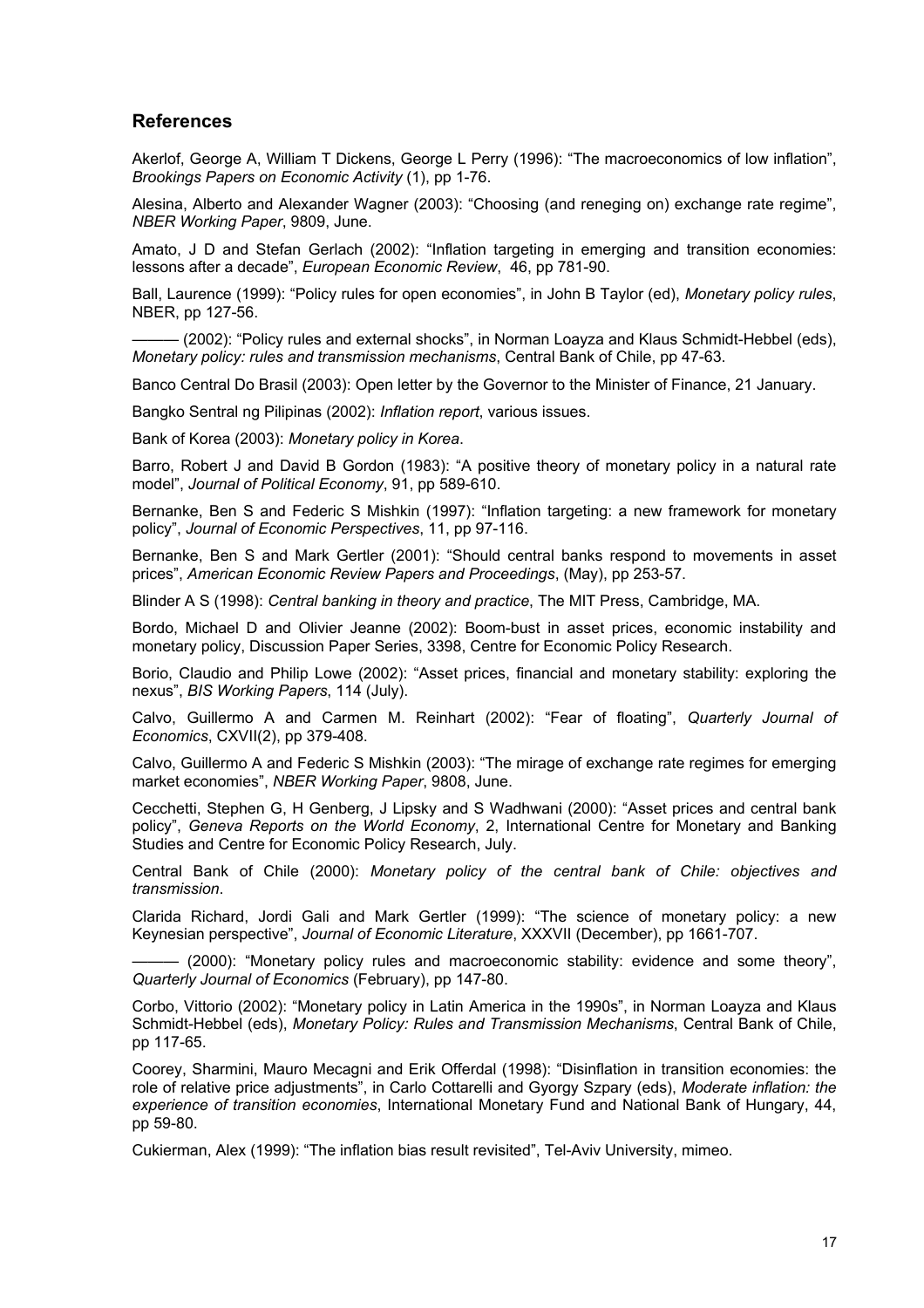Dolado, Juan J, Ramon Maria-Dolores and Manuel Naveira (2002): "Are monetary-policy reaction functions asymmetric? The role of nonlinearity in the Phillips curve", Department of Economics, Universidad Carlos III de Madrid, mimeo.

Eichengreen, Barry (2002): "Can emerging markets float? Should they inflation target?", *Working Paper Series*, Banco Central do Brasil, February.

Filardo, Andrew J (2001): "Should monetary policy respond to asset price bubbles? Some experimental results", in G Kaufman (ed), *Asset price bubbles: implications for monetary and regulatory policies*, Elsevier Science Ltd, pp 99-123.

Filosa, Renato (2001): "Monetary policy rules in some mature emerging economies", *BIS Papers*, no 8, pp 39-68, November.

Gavin, M and R Perotti (1997): "Fiscal policy in Latin America", *NBER Macroeconomics Annual*.

Gerlach, Stefan (2000): "Asymmetric policy reactions and inflation" (manuscript), Bank for International Settlements, April.

Goldstein, Morris and Philip Turner (2004): "Controlling currency mismatches in emerging economies: an alternative to the original sin hypothesis", Institute for International Economics (forthcoming).

Goodhart, Charles A (1995): "Price stability and financial fragility", in Charles A Goodhart (ed), *The central bank and the financial system*, Cambridge: MIT press.

Goodhart, Charles A (1999): "Central bankers and uncertainty", *Bank of England Quarterly Bulletin*, February, pp 102-21.

Ho, Corrinne and Robert N McCauley (2003): "Living with flexible exchange rates: issues and recent experience in inflation targeting emerging economies", *BIS Working Papers*, 130.

International Monetary Fund (2001): *World Economic Outlook* (Chapter III: Fiscal improvement in advanced economies: how long will it last?).

Kamin, Steven and Marc Klau (1997): "Some multi-country evidence on the effects of real exchange rates on output", *BIS Working Papers*, no.8.

Kydland, Finn E and Edward C Prescott (1977): "Rules rather than discretion: the inconsistency of optimal plans", *Journal of Political Economy*, 85, pp 473-91.

Loayza, Norman and Klaus Schmidt-Hebbel (2002): *Monetary Policy: Rules and Transmission Mechanisms*, Central Bank of Chile.

Lowe, Philip and Luci Ellis (1997): "The smoothing of official interest rates", *Monetary policy and inflation targeting*, Reserve Bank of Australia, pp 287-312.

Martinez, Lorenza, Oscar Sanchez and Alejandro Werner (2001): "Monetary policy and the transmission mechanism in Mexico", *BIS Papers*, 8 (November).

Mishkin, F S and M A Savastano (2001): "Monetary policy strategy for Latin America", *Journal of Development Economics*, 66, pp 415-44.

Mohanty, M S (2002): "Improving liquidity in government bond markets: what can be done?" in the development of bond markets in emerging economies, *BIS Papers*, 11 (June).

Mohanty, M S and Michela Scatigna (2003): "Has globalisation reduced monetary policy independence?", *BIS papers,* forthcoming.

Monetary Authority of Singapore (2000): "Kicking the habit and turning over a new leaf: monetary policy in East Asia after the currency crisis", *Occasional Paper*, 21, December.

National Bank of Hungary (2002): *Monetary policy in Hungary* (second revised edition).

National Bank of Poland (1998): Medium-term strategy of monetary policy (1999-2003), Monetary Policy Council (September).

Pujal, Thierry and Mark Griffiths (1998): "Moderate inflation in Poland: a real story", in Carlo Cottarelli and Gyorgy Szpary (eds), *Moderate inflation: the experience of transition economies*, International Monetary Fund and National Bank of Hungary, 44, pp 179-229.

Reserve Bank of India (2002): Annual Report.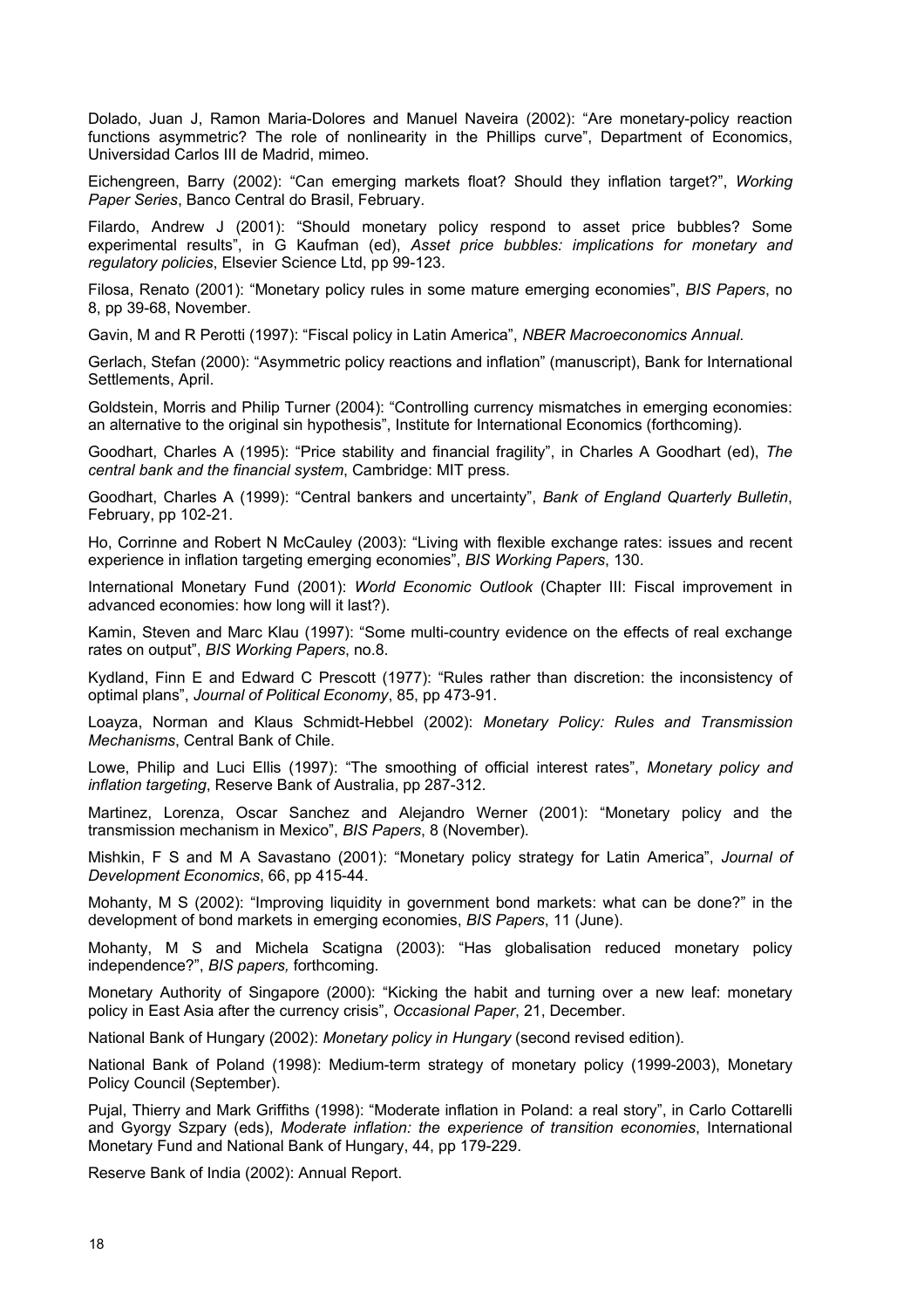Reddy, Y V (2002): "Issues and challenges in the development of the debt market in India", in the development of bond markets in emerging economies, *BIS Papers*, 11 (June), pp 117-26.

Sack, Biran and Volker Wieland (1999): "Interest-rate smoothing and optimal monetary policy: A review of recent empirical evidence", *Finance and Economics Discussion Series*, Federal Reserve Board, Washington DC.

Sidaoui, Jose (2003): "Implications of fiscal issues for central banks: Mexico's experience", in fiscal issues and central banking in emerging economies, *BIS Papers*, 20, (December).

South African Reserve Bank (2002): *Monetary Policy Review*, April.

Surico, Paolo (2003): "US monetary policy rules: the case for asymmetric preferences", Bocconi University, Milan (February).

Svensson Lars E O (1999): "Inflation targeting as a monetary policy rule", *Journal of Monetary Economics,* 43, pp 607-54.

Svensson Lars E O (2002): "Inflation targeting: should it be modelled as an instrument rule or a target rule". *European Economic Review,* 46, pp 771-80.

Taylor, John B (1993): "Discretion versus policy rules in practice", *Carnegie-Rochester Conference Series on Public Policy* 39, pp 195-214.

- (1999): "The robustness and efficiency of monetary policy rules as quidance for interest rate setting by the European Central Bank", *Journal of Monetary Economics* 43, pp 655-77.

——— (2001): "The role of the exchange rate in monetary-policy rules", *American Economic Review Papers and Proceedings*, 91, pp 263-67.

——— (2002): "Using monetary policy rules in emerging market economies", *Stabilisation and Monetary Policy*, Banco de Mexico, pp 441-57.

White, William (2002): "Changing views on how best to conduct monetary policy", speech at the Central Bank Governors' Club Meeting held in Nafpio (Greece), Bank for International Settlements.

Wollmershäuser, Timo (2003): "Should central banks react to exchange rate movements? An analysis of the robustness of simple policy rules under exchange rate uncertainty", paper presented at the 2nd Workshop on Macroeconomic Policy Research, Budapest, 2-3 October.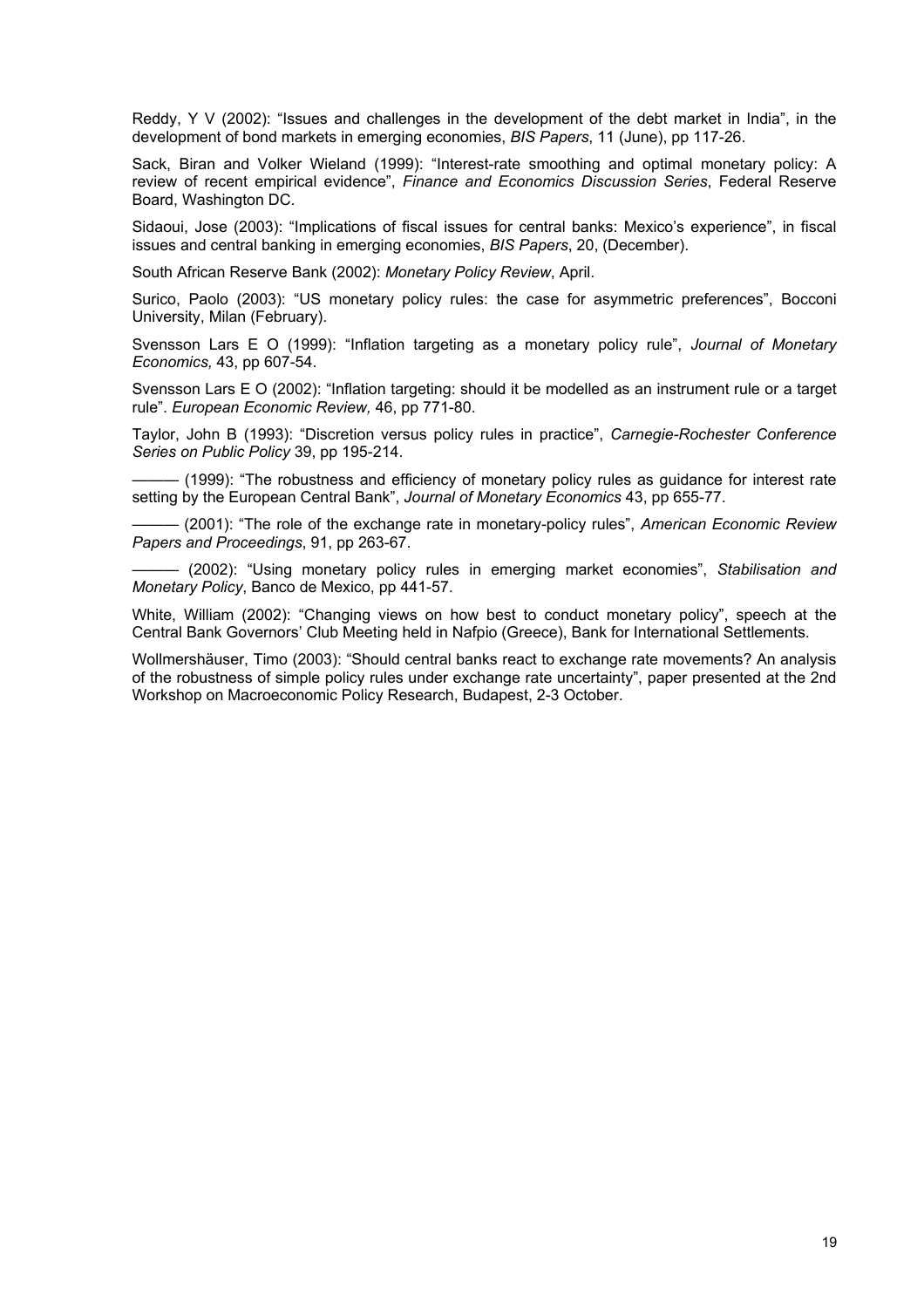|             | <b>Inflation</b>                                                                                                                                                                                                                         | Output                                                                                                                                  | <b>Exchange rate</b>                                                                                                                             | <b>Others</b>                                           |
|-------------|------------------------------------------------------------------------------------------------------------------------------------------------------------------------------------------------------------------------------------------|-----------------------------------------------------------------------------------------------------------------------------------------|--------------------------------------------------------------------------------------------------------------------------------------------------|---------------------------------------------------------|
| India       | To maintain a stable<br>inflation environment                                                                                                                                                                                            | To maintain<br>appropriate<br>liquidity<br>conditions to<br>support growth                                                              | To ensure orderly<br>conditions in the<br>exchange market; to<br>avoid excessive<br>volatility in the<br>exchange rate                           | To maintain a stable<br>interest rate<br>environment    |
| Korea       | To reduce inflation to the<br>mid-term inflation target                                                                                                                                                                                  | Assisting<br>economic<br>recovery in the<br>context of price<br>stability                                                               |                                                                                                                                                  | Carefully monitor real<br>and financial asset<br>prices |
| Philippines | To keep future inflation<br>on the desired target path                                                                                                                                                                                   | To maintain<br>output growth<br>on the desired<br>path                                                                                  | Decisions are<br>influenced by<br>transmission<br>channels (the<br>exchange rate and<br>asset prices) and the<br>health of the banking<br>system |                                                         |
| Chile       | To pursue the inflation<br>target; to act preventively<br>to avoid future deviations<br>in trend inflation; not to<br>react to price stocks that<br>do not affect trend<br>inflation; symmetrical<br>reaction to inflation<br>deviations | To take account<br>of the impact of<br>price stability on<br>economic<br>activities and<br>employment in<br>the short and<br>medium run | Preference to allow<br>the exchange rate to<br>move freely                                                                                       |                                                         |
| Mexico      | To prevent future<br>inflationary pressures; to<br>neutralise second-round<br>effects and partially<br>prevent the first-round<br>effect of exogenous price<br>stocks                                                                    |                                                                                                                                         | To maintain orderly<br>conditions in the<br>exchange and money<br>markets                                                                        |                                                         |
| Hungary     | To attain the price goal;<br>reduce short-term<br>volatility of the interest<br>rate; respond to long-<br>term inflation deviations                                                                                                      | To meet the<br>inflation target<br>at a minimum<br>cost in terms of<br>output volatility                                                | To influence the<br>exchange rate in<br>support of the<br>inflation target                                                                       |                                                         |
| Poland      | To achieve the pre-<br>determined inflation<br>target                                                                                                                                                                                    |                                                                                                                                         | Right to intervene for<br>monetary policy<br>reasons                                                                                             |                                                         |

Sources: Central Bank of Chile (2000), Reserve Bank of India (2002), National Bank of Hungary (2003), Bangko Sentral ng Pilipinas (2002), National Bank of Poland (1998), Bank of Korea (2003); Martinez et al (2001).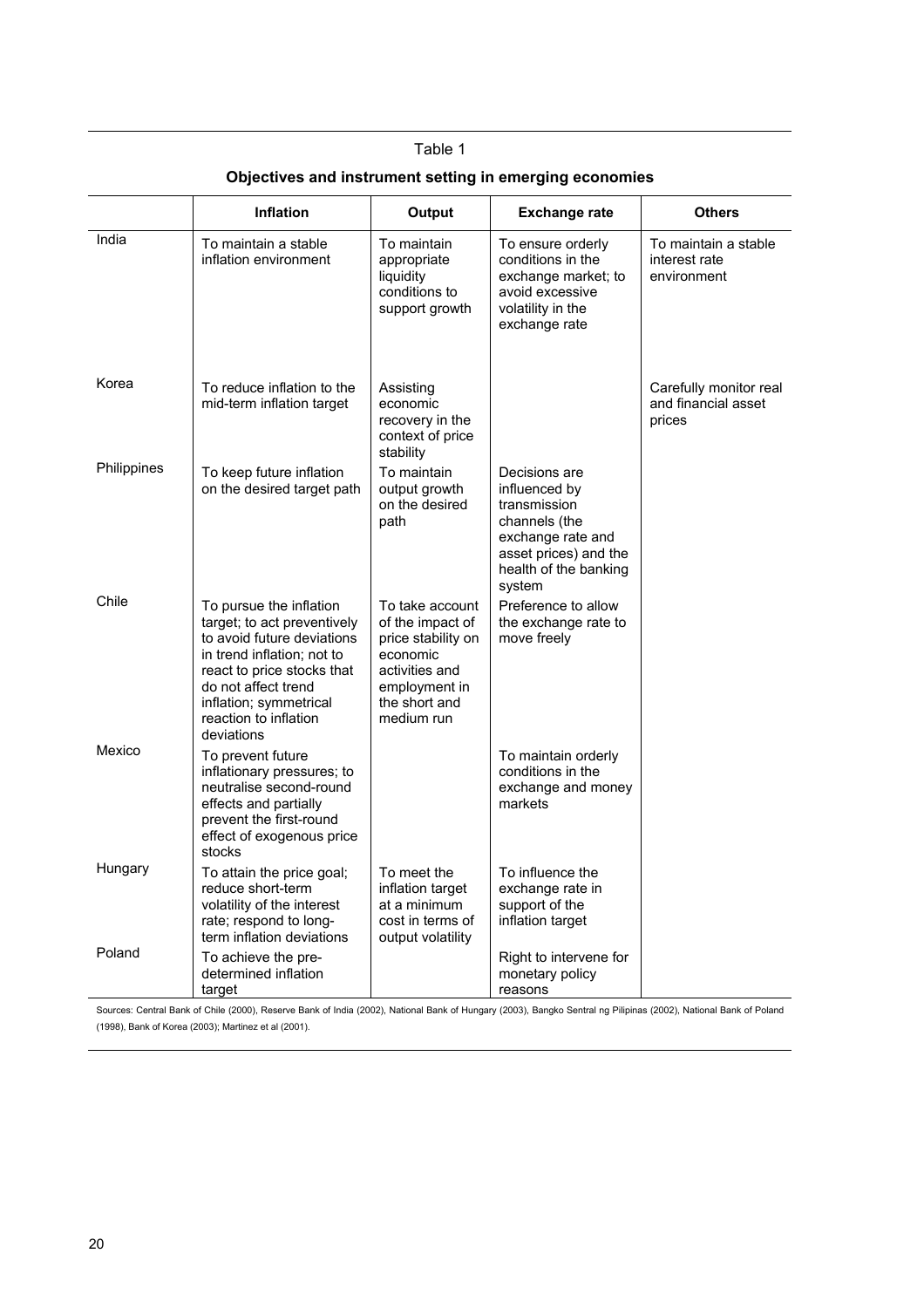|                      |                                                           | <b>1980s</b>          |                   | 1990-94               |                   | 1995-99               | 2000-02           |                       |  |  |  |
|----------------------|-----------------------------------------------------------|-----------------------|-------------------|-----------------------|-------------------|-----------------------|-------------------|-----------------------|--|--|--|
|                      | yearly<br>average                                         | standard<br>deviation | yearly<br>average | standard<br>deviation | yearly<br>average | standard<br>deviation | yearly<br>average | standard<br>deviation |  |  |  |
| India                | 8.1                                                       | 4.9                   | 10.5              | 2.4                   | 6.2               | 2.2                   | 4.3               | 1.7                   |  |  |  |
| Korea                | 8.1                                                       | 9.1                   | 7.0               | 1.9                   | 4.4               | 2.4                   | 3.0               | 0.9                   |  |  |  |
| Philippines          | 14.4                                                      | 13.9                  | 11.6              | 4.7                   | 7.6               | 1.8                   | 4.5               | 1.5                   |  |  |  |
| Taiwan               | 4.4                                                       | 7.0                   | 3.8               | 0.6                   | 1.9               | 1.4                   | 0.4               | 0.8                   |  |  |  |
| Thailand             | 5.7                                                       | 5.9                   | 4.8               | 1.1                   | 5.1               | 2.9                   | 1.2               | 0.6                   |  |  |  |
| <b>Brazil</b>        | 229.1                                                     | 418.9                 | 1397.7            | 988.7                 | 17.3              | 26.5                  | 7.4               | 0.9                   |  |  |  |
| Chile                | 21.2                                                      | 7.4                   | 17.4              | 6.2                   | 6.0               | 1.9                   | 3.3               | 0.8                   |  |  |  |
| Mexico               | 65.1                                                      | 38.7                  | 16.1              | 8.3                   | 24.2              | 9.5                   | 6.4               | 1.4                   |  |  |  |
| Peru                 | 193.6                                                     | 1041.2                | 315.1             | 3287.6                | 8.3               | 3.3                   | 2.0               | 1.8                   |  |  |  |
| Czech Republic       |                                                           |                       | 13.9              | 21.9                  | 7.8               | 3.3                   | 3.5               | 1.5                   |  |  |  |
| Hungary              | $\cdots$<br>13.7                                          | $\cdots$<br>4.2       | 25.4              | 6.1                   | 18.7              | 7.3                   | 8.0               | 2.5                   |  |  |  |
| Poland               | $\cdots$                                                  | $\cdots$              | 45.8              | 244.3                 | 16.2              | 8.0                   | 5.8               | 4.1                   |  |  |  |
|                      |                                                           |                       |                   |                       |                   |                       |                   |                       |  |  |  |
| South Africa         | 14.6                                                      | 2.1                   | 12.4              | 2.9                   | 7.3               | 1.4                   | 7.0               | 2.5                   |  |  |  |
| Memo:                |                                                           |                       |                   |                       |                   |                       |                   |                       |  |  |  |
| <b>United States</b> | 5.5                                                       | 3.6                   | 3.6               | 1.2                   | 2.4               | 0.5                   | 2.6               | 0.9                   |  |  |  |
| Japan                | 2.5                                                       | 2.3                   | 2.0               | 1.1                   | 0.4               | 0.8                   | $-0.8$            | 0.1                   |  |  |  |
| Germany              | 2.9                                                       | 2.2                   | 3.8               | 1.1                   | 1.3               | 0.5                   | 1.6               | 0.3                   |  |  |  |
|                      | $1$ Consumer price inflation (for India, upologele price) |                       |                   |                       |                   |                       |                   |                       |  |  |  |

**Inflation rates in emerging economies1**

Consumer price inflation (for India, wholesale price).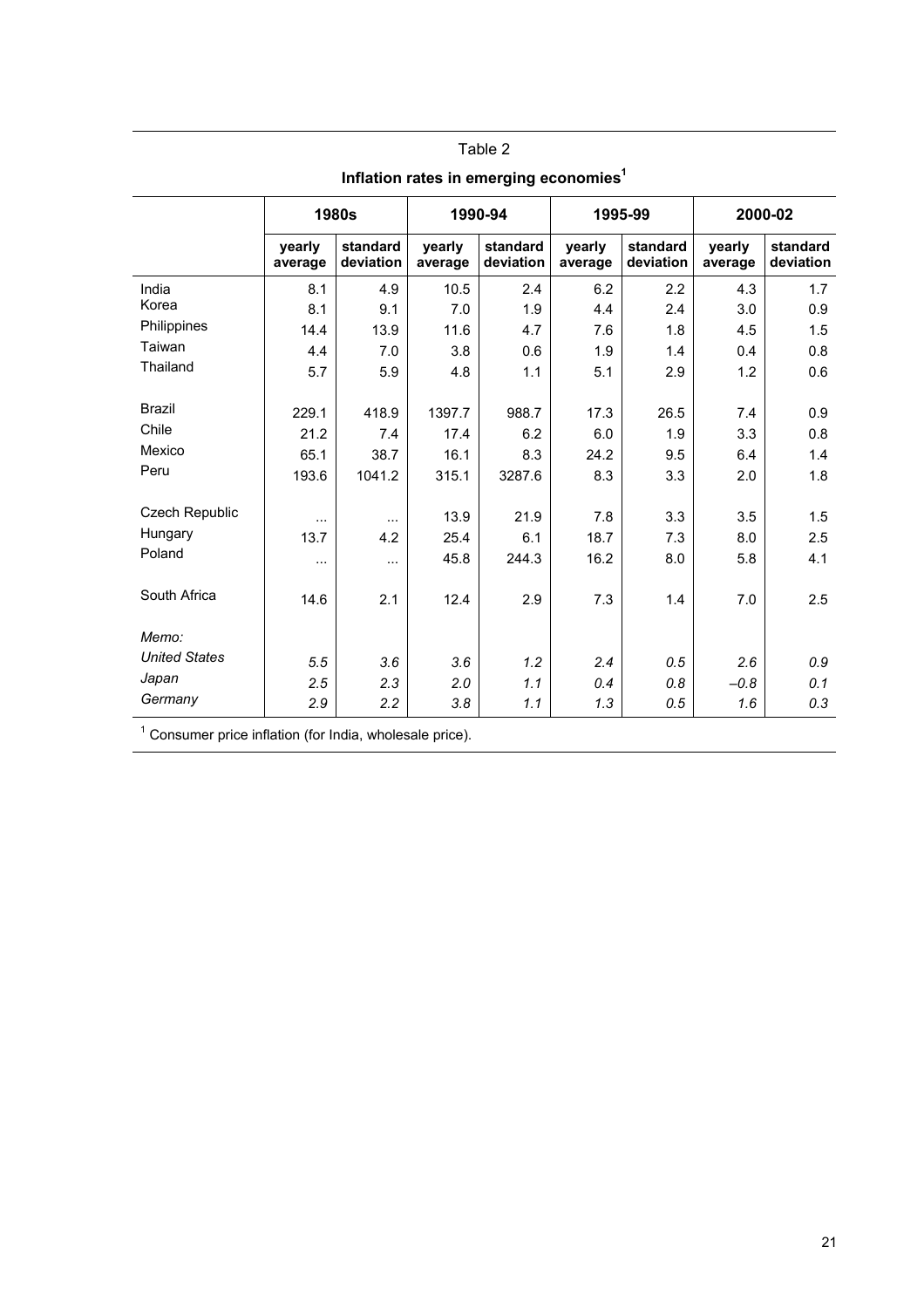## Table 3 **Correlation with interest rates<sup>1</sup>**

|                                     | π                            | у                               | $\Delta$ xr                           |
|-------------------------------------|------------------------------|---------------------------------|---------------------------------------|
| India                               | 0.38                         | 0.77                            | $-0.17$                               |
| Korea                               | 0.72                         | 0.04                            | $-0.44$                               |
| Philippines                         | 0.41                         | 0.26                            | $-0.33$                               |
| Taiwan                              | 0.55                         | 0.19                            | $-0.11$                               |
| Thailand                            | 0.86                         | 0.06                            | $-0.21$                               |
| Brazil<br>Chile<br>Mexico<br>Peru   | 0.61<br>0.61<br>0.75<br>0.64 | 0.25<br>0.12<br>$-0.28$<br>0.06 | $-0.08$<br>0.26<br>$-0.06$<br>$-0.18$ |
| Czech Republic<br>Hungary<br>Poland | 0.84<br>0.96<br>0.88         | 0.27<br>$-0.37$<br>0.33         | $-0.03$<br>$-0.33$<br>$-0.21$         |
| South Africa                        | 0.10                         | $-0.11$                         | $-0.06$                               |

Note: π = annual percentage change in consumer prices (for India, wholesale prices); *y* = output gap; ∆*xr* = quarterly change in the real effective exchange rate (an increase means an appreciation).

 $1$  Correlation calculated from quarterly data over the period 1995-2002.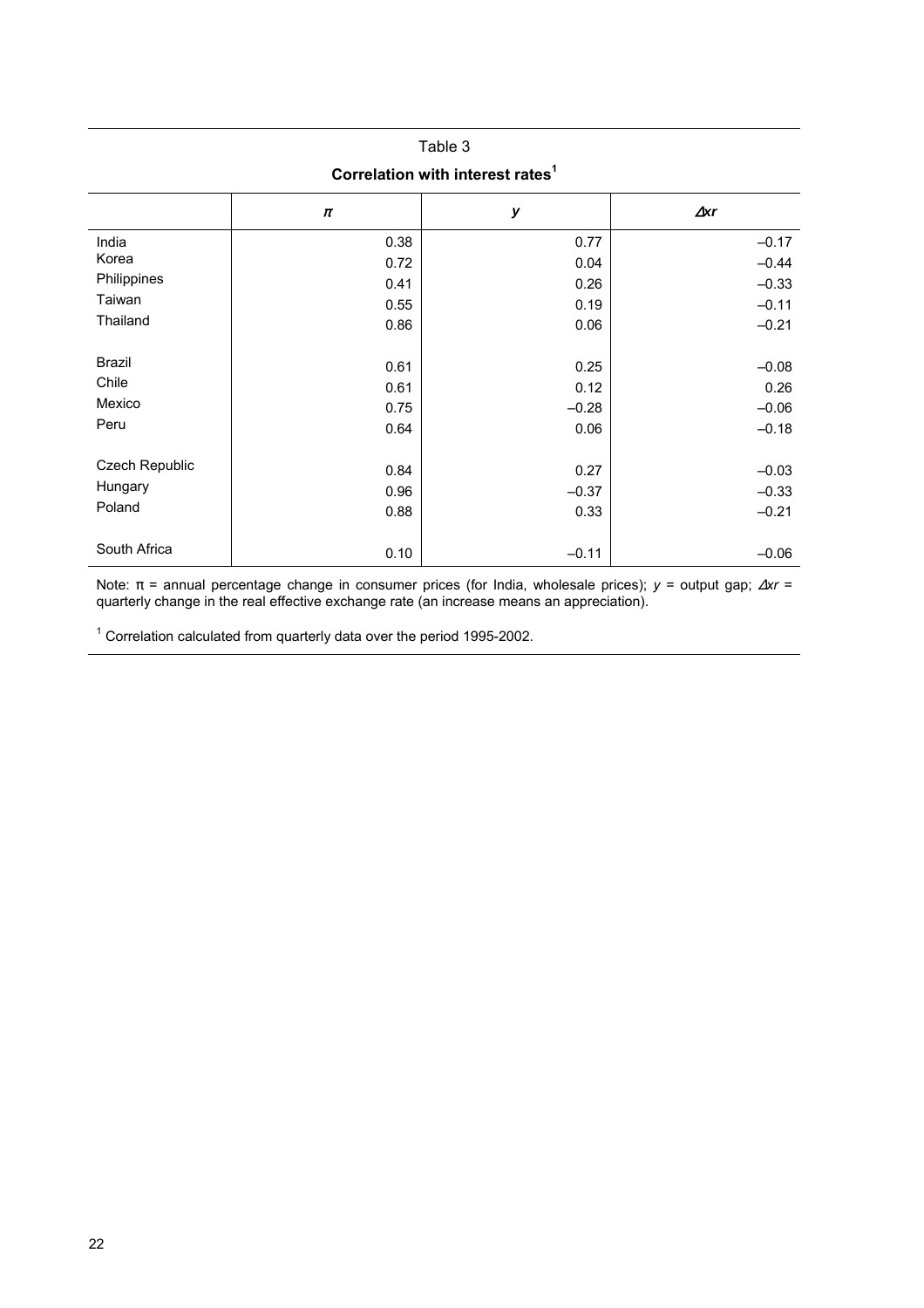|                                              |      | Table 4 |     |             |  |  |  |  |  |  |
|----------------------------------------------|------|---------|-----|-------------|--|--|--|--|--|--|
| Standard deviation of variables <sup>1</sup> |      |         |     |             |  |  |  |  |  |  |
|                                              | i    | $\pi$   | у   | $\Delta$ xr |  |  |  |  |  |  |
| India                                        | 1.9  | 2.6     | 4.0 | 2.4         |  |  |  |  |  |  |
| Korea                                        | 5.8  | 1.9     | 3.1 | 7.9         |  |  |  |  |  |  |
| Philippines                                  | 3.5  | 2.7     | 1.3 | 5.7         |  |  |  |  |  |  |
| Taiwan                                       | 1.9  | 1.8     | 1.4 | 2.9         |  |  |  |  |  |  |
| Thailand                                     | 6.8  | 2.9     | 4.1 | 6.3         |  |  |  |  |  |  |
| <b>Brazil</b>                                | 13.0 | 47.4    | 1.4 | 10.0        |  |  |  |  |  |  |
| Chile                                        | 6.3  | 3.2     | 2.0 | 4.4         |  |  |  |  |  |  |
| Mexico                                       | 8.9  | 12.3    | 2.8 | 9.6         |  |  |  |  |  |  |
| Peru                                         | 5.3  | 4.1     | 1.8 | 3.5         |  |  |  |  |  |  |
| Czech Republic                               | 4.2  | 4.5     | 2.2 | 3.1         |  |  |  |  |  |  |
| Hungary                                      | 7.7  | 7.4     | 1.0 | 3.0         |  |  |  |  |  |  |
| Poland                                       | 6.8  | 10.9    | 1.4 | 5.2         |  |  |  |  |  |  |
| South Africa                                 | 1.8  | 2.5     | 0.9 | 7.1         |  |  |  |  |  |  |
| $1 - 1 - 1 - 1$                              |      |         |     |             |  |  |  |  |  |  |

 $1$  Calculated from quarterly data over the period 1995-2002.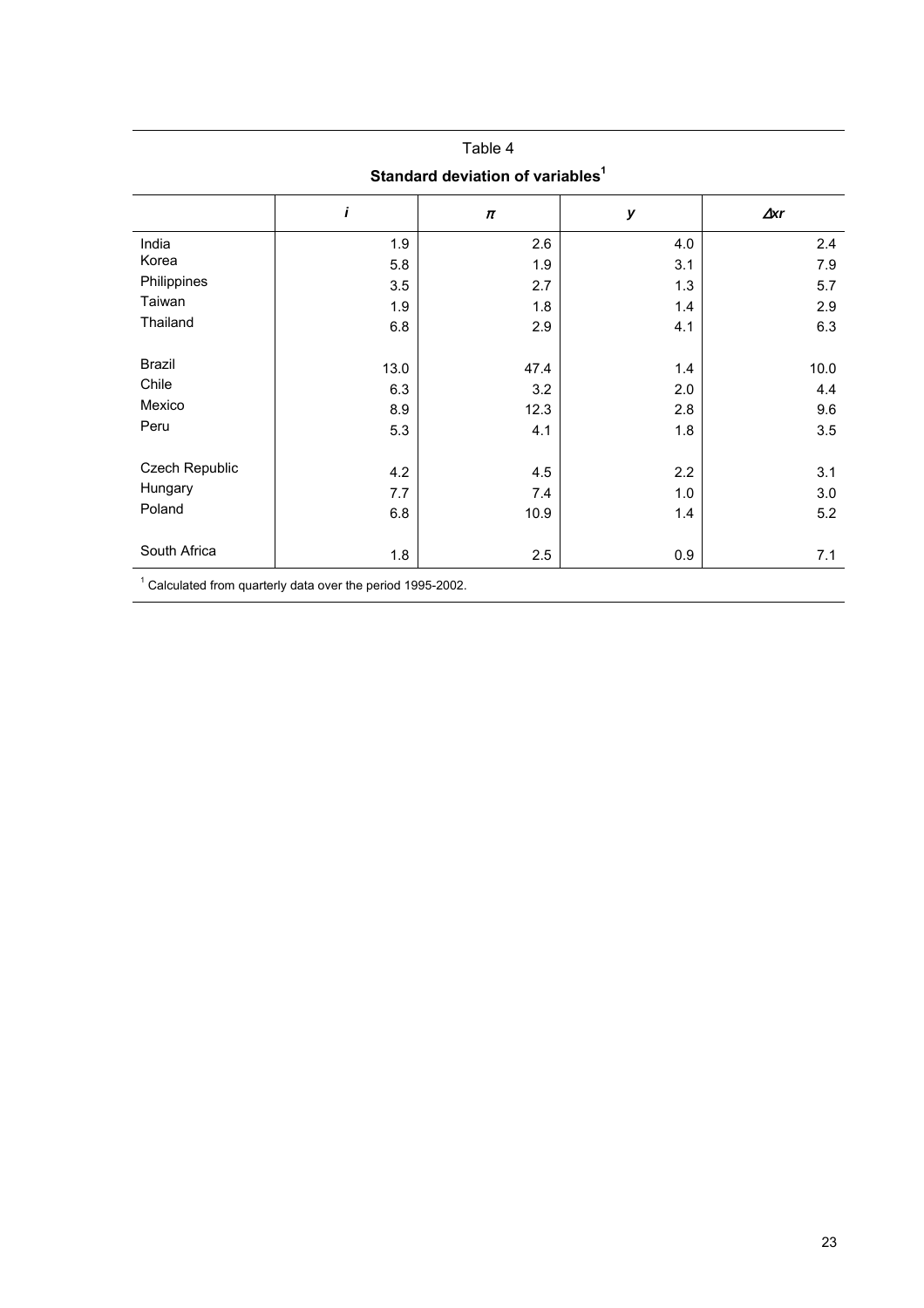| <b>Taylor reaction function (baseline model)</b> |                    |                |                      |                          |                            |                      |       |              |  |  |
|--------------------------------------------------|--------------------|----------------|----------------------|--------------------------|----------------------------|----------------------|-------|--------------|--|--|
|                                                  | const              | $\pi_t$        | $y_t$                | $\Delta$ xr <sub>t</sub> | $\Delta$ xr <sub>t-1</sub> | $i_{t-1}$            | $R^2$ | <b>BG-LM</b> |  |  |
| India                                            | 1.11<br>(1.66)     | 0.13<br>(3.10) | $0.13^{1}$<br>(2.70) | $-0.09$<br>$(-3.44)$     | $-0.09$<br>$(-2.00)$       | 0.70<br>(7.25)       | 0.88  | 0.02         |  |  |
| Korea                                            | 1.15<br>(1.31)     | 0.66<br>(1.54) | 0.29<br>(1.78)       | $-0.21$<br>$(-5.04)$     | $-0.08$<br>$(-1.70)$       | 0.57<br>(3.80)       | 0.76  | 1.13         |  |  |
| Philippines                                      | 4.35<br>(4.17)     | 0.51<br>(3.77) | 0.35<br>(0.78)       | $-0.15$<br>$(-2.25)$     | 0.06<br>(1.01)             | 0.28<br>(2.74)       | 0.71  | 0.35         |  |  |
| Taiwan                                           | 0.49<br>(1.31)     | 0.23<br>(1.85) | 0.13<br>(2.04)       | $-0.04$<br>$(-0.78)$     | 0.01<br>(0.40)             | 0.83<br>(9.10)       | 0.96  | 0.30         |  |  |
| Thailand                                         | 1.19<br>(1.85)     | 0.56<br>(1.86) | 0.37<br>(2.61)       | $-0.11$<br>$(-3.28)$     | $-0.20$<br>$(-2.41)$       | 0.58<br>(3.48)       | 0.86  | 0.30         |  |  |
| <b>Brazil</b>                                    | 4.12<br>(1.08)     | 0.08<br>(3.35) | 0.98<br>(0.93)       | $-0.33$<br>$(-2.20)$     | 0.23<br>(1.28)             | 0.72<br>(5.11)       | 0.81  | 2.20         |  |  |
| Chile                                            | 0.32<br>(0.25)     | 0.97<br>(4.87) | 0.32<br>(1.25)       | 0.35<br>(2.78)           | $-0.35^{2}$<br>$(-2.40)$   | $0.32^{2}$<br>(4.03) | 0.75  | 0.98         |  |  |
| Mexico                                           | 1.79<br>(1.28)     | 0.55<br>(4.71) | 0.74<br>(2.09)       | $-0.63$<br>$(-2.93)$     | $-0.16$<br>$(-2.03)$       | 0.50<br>(3.93)       | 0.86  | 1.15         |  |  |
| Peru                                             | 2.57<br>(1.44)     | 0.19<br>(2.37) | 0.15<br>(1.09)       | $-0.15$<br>$(-2.05)$     | $-0.23$<br>$(-4.11)$       | 0.86<br>(12.98)      | 0.92  | 0.46         |  |  |
| Czech<br>Republic                                | 0.56<br>(1.36)     | 0.33<br>(2.69) | 0.20<br>(2.37)       | $-0.06$<br>$(-1.11)$     | 0.04<br>(0.49)             | 0.66<br>(5.98)       | 0.96  | 0.28         |  |  |
| Hungary                                          | 0.96<br>(1.03)     | 0.20<br>(1.76) | $0.35^{3}$<br>(1.11) | $-0.19$<br>$(-2.02)$     | 0.04<br>(0.53)             | 0.75<br>(5.69)       | 0.97  | 2.11         |  |  |
| Poland                                           | 2.13<br>(1.94)     | 0.17<br>(3.31) | 0.66<br>(4.89)       | $-0.07$<br>$(-1.16)$     | 0.02<br>(0.31)             | 0.75<br>(8.38)       | 0.96  | 0.29         |  |  |
| South Africa                                     | $-0.59(-$<br>0.42) | 0.08<br>(1.09) | $0.04^3$<br>(0.21)   | $-0.06$<br>$(-2.86)$     | $-0.06$<br>$(-2.46)$       | 0.98<br>(11.50)      | 0.74  | 0.37         |  |  |

Note: t-statistics in parentheses.

Notation: π = annual percentage change in consumer prices (for India, wholesale prices); *y* = output gap; ∆*xr* = change in the real effective exchange rate (an increase means an appreciation); *i* = interest rate (dependant variable); BG-LM = Breusch-Godfrey Serial Correlation LM test (the F-statistics are given).

 $<sup>1</sup>$  Industrial production.  $<sup>2</sup>$  t-4.  $<sup>3</sup>$  t-1.</sup></sup></sup>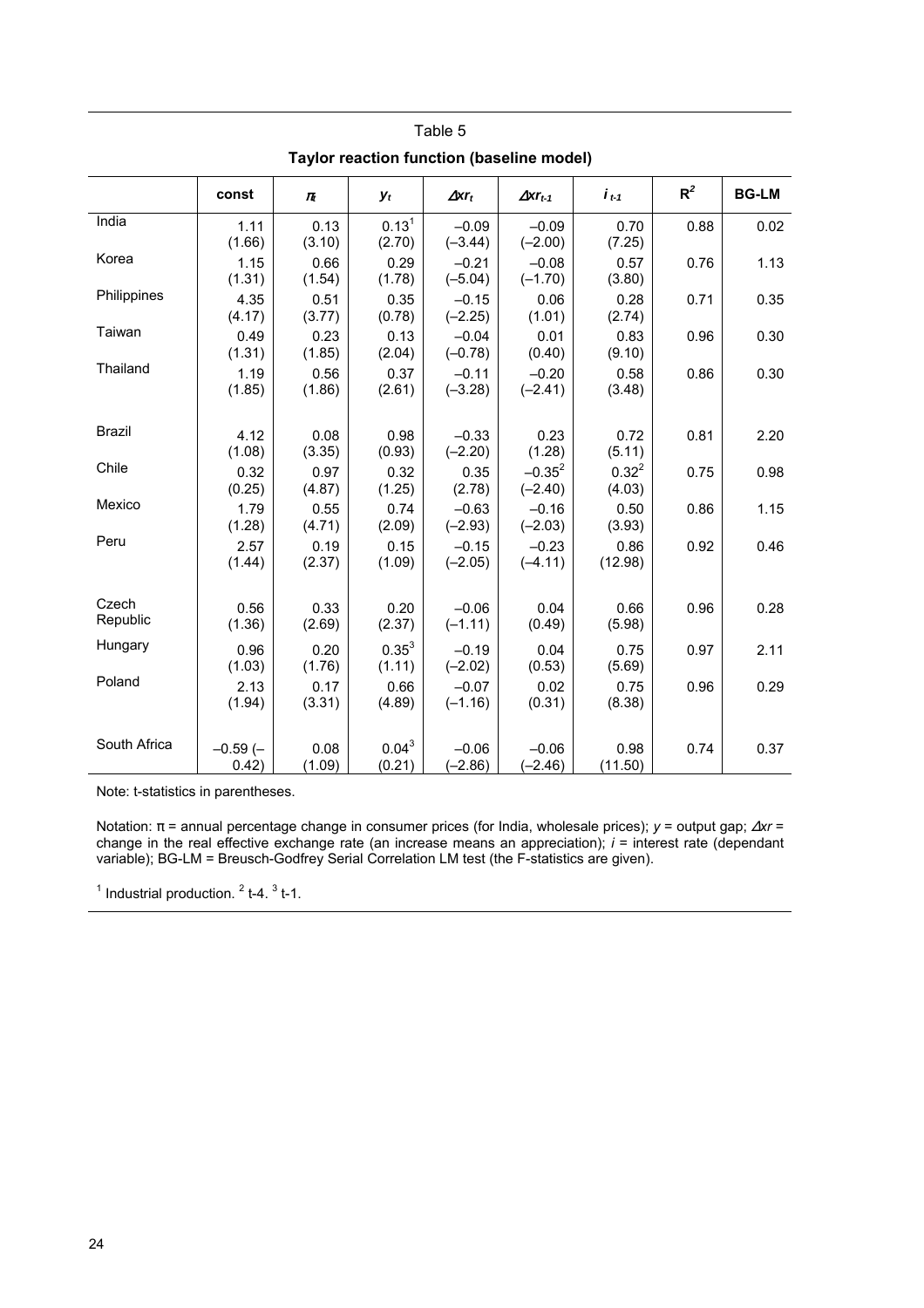| <b>Brazil</b> | <b>Chile</b>    | <b>Mexico</b>     | India<br>Peru |         |      |  | Korea         | <b>Philippines</b>  |  |
|---------------|-----------------|-------------------|---------------|---------|------|--|---------------|---------------------|--|
| 1.00          | 1.00            | 0.60              |               | 0.86    |      |  | 0.99          | 0.79                |  |
| <b>Taiwan</b> | <b>Thailand</b> | Czech<br>Republic |               | Hungary |      |  | <b>Poland</b> | <b>South Africa</b> |  |
| 0.92          | 0.88            |                   | 0.72          |         | 0.99 |  | 1.00          | 0.74                |  |

#### **Correlation between policy rates and interbank rates <sup>1</sup>**

 $<sup>1</sup>$  Monthly data; end of period; calculated for different time points over the period 1995-2002.</sup>

Sources: Bloomberg; Datastream.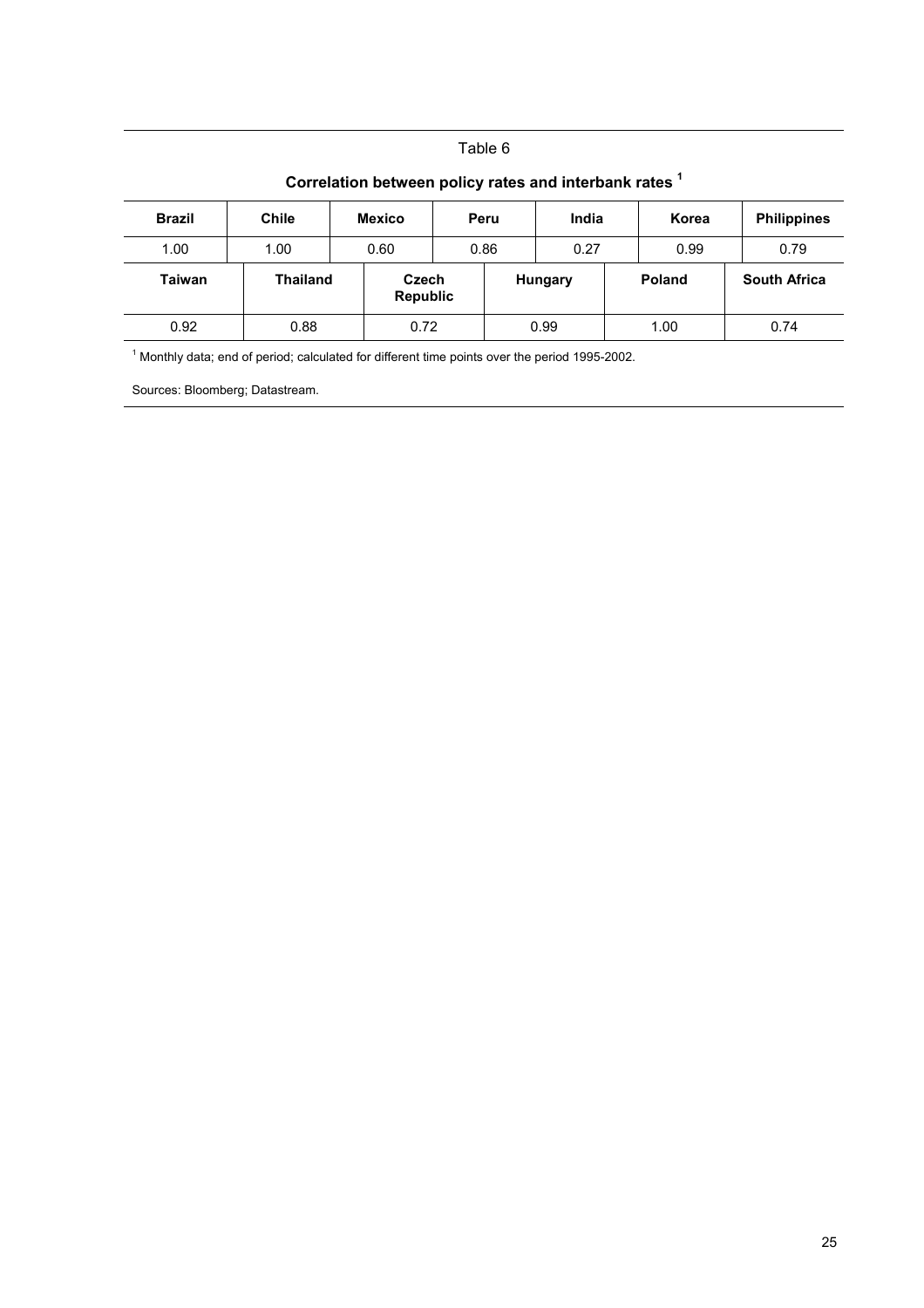| Taylor reaction function (gap model) |                |                |                             |                              |                                |                      |       |              |
|--------------------------------------|----------------|----------------|-----------------------------|------------------------------|--------------------------------|----------------------|-------|--------------|
|                                      | const          | $\pi$ gap $_t$ | $y_t$                       | $\Delta x$ rgap <sub>t</sub> | $\Delta x$ rgap <sub>t-1</sub> | $i_{t-1}$            | $R^2$ | <b>BG-LM</b> |
| India                                | 1.39<br>(2.07) | 0.16<br>(2.46) | 0.16 <sup>1</sup><br>(3.46) | $-0.09$<br>$(-3.13)$         | $-0.09$<br>$(-1.93)$           | 0.72<br>(7.13)       | 0.88  | 0.11         |
| Korea                                | 2.40<br>(2.26) | 0.15<br>(0.45) | 0.19<br>(1.36)              | $-0.26$<br>$(-5.70)$         | $-0.06$<br>$(-1.44)$           | 0.73<br>(6.27)       | 0.80  | 1.14         |
| Philippines                          | 6.60<br>(3.75) | 0.53<br>(2.05) | 0.94<br>(2.05)              | $-0.30$<br>$(-2.94)$         | $-0.09$<br>$(-1.06)$           | 0.43<br>(2.98)       | 0.43  | 0.87         |
| Taiwan                               | 0.11<br>(0.42) | 0.15<br>(1.08) | 0.11<br>(1.89)              | $-0.04$<br>$(-1.21)$         | 0.06<br>(1.60)                 | 0.94<br>(17.37)      | 0.88  | 2.42         |
| Thailand                             | 1.12<br>(1.27) | 0.10<br>(0.31) | 0.34<br>(2.11)              | $-0.09$<br>$(-1.98)$         | $-0.10$<br>$(-1.09)$           | 0.86<br>(7.40)       | 0.82  | 2.00         |
| <b>Brazil</b>                        | 4.77<br>(1.31) | 0.08<br>(3.27) | 1.04<br>(1.00)              | $-0.34$<br>$(-2.02)$         | 0.24<br>(1.20)                 | 0.73<br>(5.68)       | 0.79  | 2.08         |
| Chile                                | 3.72<br>(2.72) | 0.93<br>(1.20) | 0.14<br>(0.49)              | 0.42<br>(3.36)               | $-0.16^2$<br>$(-0.67)$         | $0.43^{2}$<br>(3.61) | 0.62  | 0.69         |
| Mexico                               | 7.97<br>(3.78) | 1.09<br>(5.43) | 0.40<br>(1.11)              | $-0.60$<br>$(-4.67)$         | $-0.23$<br>$(-2.04)$           | 0.56<br>(5.92)       | 0.82  | 0.99         |
| Peru                                 | 1.83<br>(1.03) | 0.33<br>(1.84) | 0.17<br>(1.26)              | $-0.15$<br>$(-1.79)$         | $-0.22$<br>$(-3.94)$           | 0.92<br>(16.38)      | 0.95  | 0.53         |
| Czech<br>Republic                    | 0.86<br>(1.79) | 0.12<br>(1.27) | 0.32<br>(3.42)              | $-0.04$<br>$(-0.73)$         | 0.07<br>(0.65)                 | 0.84<br>(13.76)      | 0.95  | 0.57         |
| Hungary                              | 0.40<br>(0.35) | 0.06<br>(0.41) | 0.19<br>(0.47)              | $-0.21$<br>$(-1.95)$         | 0.06<br>(0.76)                 | 0.93<br>(11.86)      | 0.97  | 2.59         |
| Poland                               | 1.75<br>(1.70) | 0.32<br>(2.60) | 0.46<br>(2.67)              | $-0.06$<br>$(-1.35)$         | $-0.02$<br>$(-0.52)$           | 0.87<br>(14.92)      | 0.95  | 1.03         |
| South Africa                         | 1.04<br>(0.89) | 0.31<br>(3.42) | 0.28<br>(1.40)              | $-0.08$<br>$(-4.61)$         | $-0.08$<br>$(-3.96)$           | 0.93<br>(11.20)      | 0.81  | 0.37         |

Table 7 **Taylor reaction function (gap model)** 

Note: t-statistics in parentheses.

Notation: πgap = consumer price gap (for India, wholesale prices); *y* = output gap; ∆*xrgap* = change in the real effective exchange rate gap (an increase means an appreciation); *i* = interest rate (dependent variable).

 $1$  Industrial production.  $2$  t-4.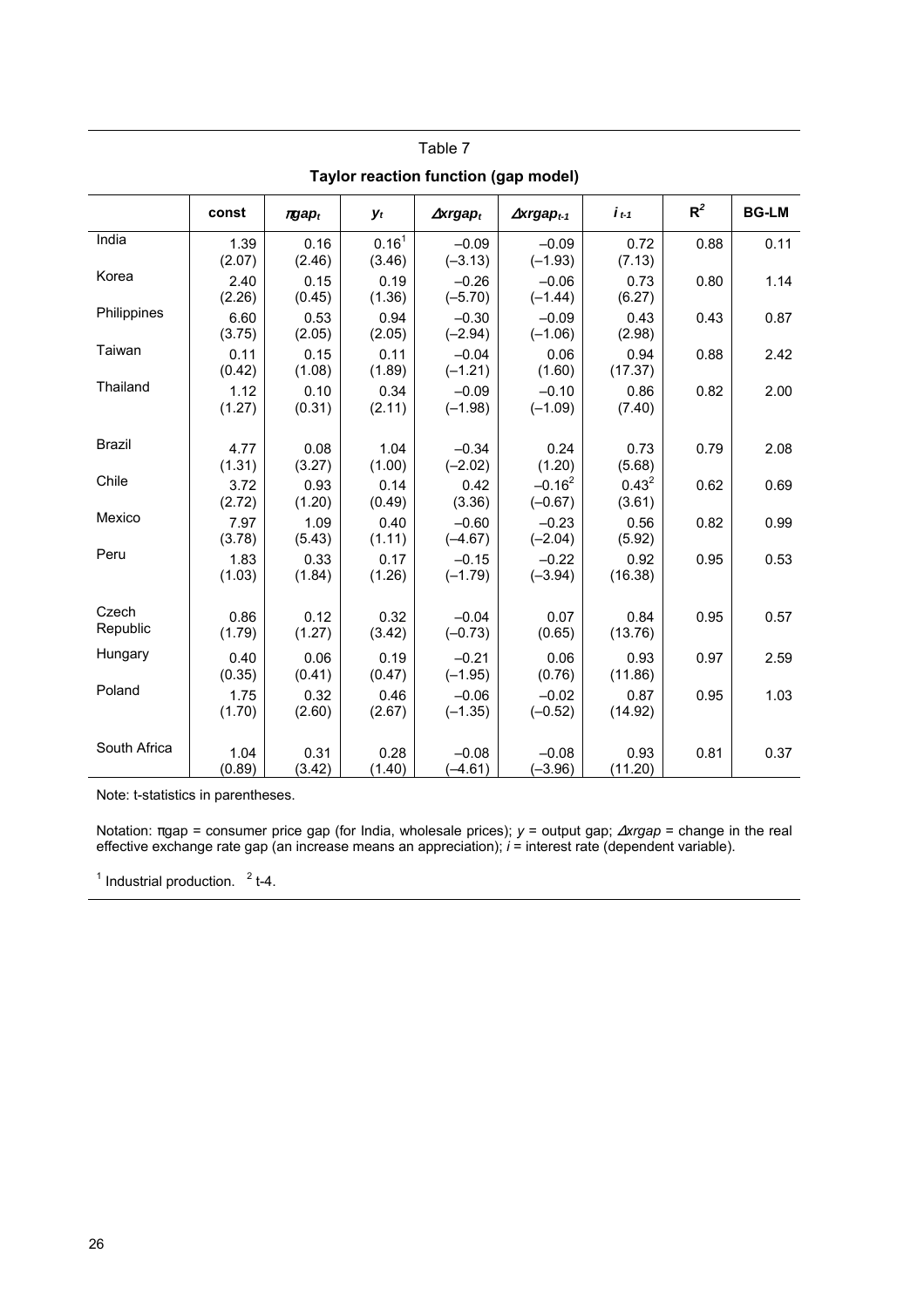## Table 8 **Over-identifying restriction test<sup>1</sup>**

|                 | India         | Korea        |          | <b>Philippines</b> |          |          | <b>Taiwan</b>            | <b>Thailand</b> | <b>South Africa</b> |  |
|-----------------|---------------|--------------|----------|--------------------|----------|----------|--------------------------|-----------------|---------------------|--|
| <i>p</i> -value | $0.990*$      |              | $0.892*$ |                    | $0.968*$ |          | $0.936*$                 | $0.992*$        | $0.987*$            |  |
|                 | <b>Brazil</b> | <b>Chile</b> |          | <b>Mexico</b>      |          | Peru     | Czech<br><b>Republic</b> | Hungary         | <b>Poland</b>       |  |
| <i>p</i> -value | $0.981*$      | $0.865*$     |          | $0.966*$           |          | $0.993*$ | $0.943*$                 | $0.900*$        | $0.970*$            |  |

<sup>1</sup> Based on the GMM baseline model (for the Czech Republic and South Africa, the gap model).

\* indicates that the null hypothesis of overidentifying restrictions using the J-statistics has been rejected.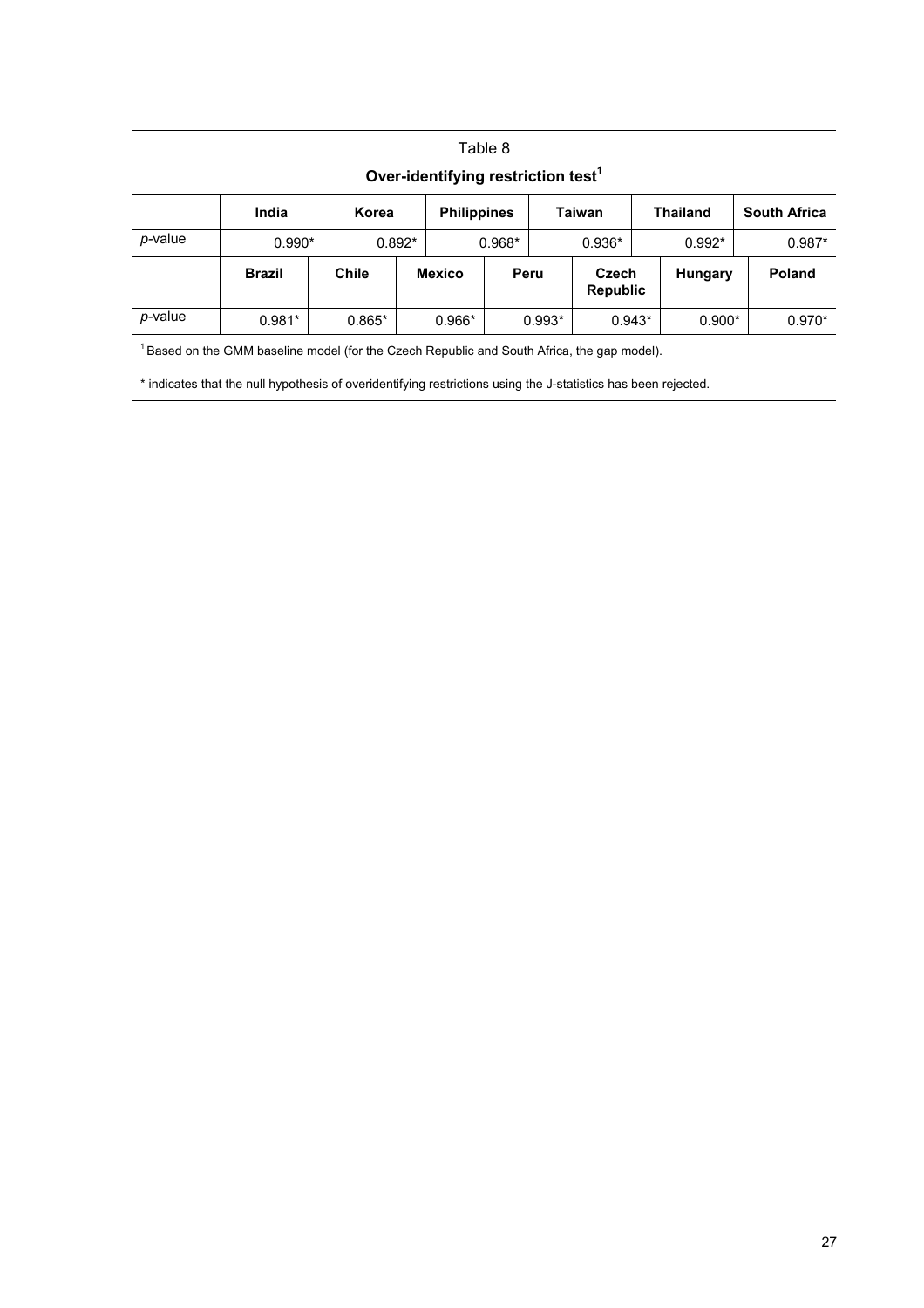| <b>Reaction functions from GMM estimates</b> |                 |                 |                             |                          |                            |                 |       |  |
|----------------------------------------------|-----------------|-----------------|-----------------------------|--------------------------|----------------------------|-----------------|-------|--|
|                                              | const           | $\pi$           | yt                          | $\Delta$ xr <sub>t</sub> | $\Delta$ xr <sub>t-1</sub> | $i_{t-1}$       | $R^2$ |  |
| India                                        | 0.85<br>(3.73)  | 0.04<br>(2.06)  | $0.05^{1,2}$<br>(8.01)      | $-0.05^2$<br>$(-4.02)$   | $-0.063$<br>$(-4.95)$      | 0.85<br>(22.39) | 0.86  |  |
| Korea                                        | 0.48<br>(6.14)  | 0.04<br>(1.23)  | 0.03<br>(3.76)              | 0.05<br>(2.69)           | $-0.10$<br>$(-5.15)$       | 0.87<br>(78.25) | 0.91  |  |
| Philippines                                  | 2.23<br>(6.48)  | 0.37<br>(9.24)  | 0.03<br>(1.70)              | $-0.15$<br>$(-3.63)$     | $-0.12$<br>$(-4.76)$       | 0.53<br>(10.93) | 0.38  |  |
| Taiwan                                       | 0.33<br>(1.81)  | 0.10<br>(2.60)  | 0.03<br>(3.40)              | $-0.06$<br>$(-1.86)$     | $-0.05$<br>$(-2.33)$       | 0.89<br>(23.39) | 0.92  |  |
| Thailand                                     | 0.60<br>(10.76) | 0.09<br>(3.67)  | 0.01<br>(0.63)              | $-0.19$<br>$(-6.70)$     | 0.09<br>(4.74)             | 0.70<br>(52.41) | 0.92  |  |
| <b>Brazil</b>                                | 1.36<br>(2.92)  | 0.16<br>(19.80) | 0.17<br>(1.84)              | $-0.10$<br>$(-1.34)$     | $-0.12$<br>$(-1.86)$       | 0.85<br>(44.15) | 0.91  |  |
| Chile                                        | 2.20<br>(4.10)  | 1.15<br>(4.21)  | 0.48<br>(6.89)              | 0.21<br>(2.28)           | $-0.22$<br>$(-3.10)$       | 0.75<br>(10.53) | 0.63  |  |
| Mexico                                       | 1.15<br>(2.90)  | 0.20<br>(2.48)  | 0.42<br>(4.31)              | $-0.23$<br>$(-2.62)$     | 0.13<br>(2.42)             | 0.78<br>(11.15) | 0.92  |  |
| Peru                                         | 0.31<br>(1.49)  | 0.22<br>(6.98)  | $0.01^2$<br>(1.53)          | $-0.32^{4}$<br>$(-7.00)$ | $-0.115$<br>$(-5.48)$      | 0.95<br>(9.68)  | 0.97  |  |
| Czech<br>Republic                            | 0.21<br>(1.75)  | 0.11<br>(5.21)  | 0.03<br>(3.07)              | $-0.15$<br>$(-7.95)$     | 0.10<br>(5.65)             | 0.92<br>(50.27) | 0.98  |  |
| Hungary                                      | 0.08<br>(0.92)  | 0.02<br>(2.09)  | 0.01 <sup>4</sup><br>(1.66) | $-0.12$<br>$(-3.43)$     | 0.02<br>(1.45)             | 0.97<br>(75.11) | 0.98  |  |
| Poland                                       | 0.69<br>(1.96)  | 0.34<br>(7.99)  | 0.07<br>(3.26)              | $-0.04$<br>$(-1.12)$     | $-0.04$<br>$(-2.89)$       | 0.81<br>(19.35) | 0.96  |  |
| South Africa                                 | 0.86<br>(4.52)  | 0.04<br>(7.09)  | 0.07(7.52)                  | $-0.04$<br>$(-5.84)$     | 0.03<br>(7.18)             | 0.88<br>(76.41) | 0.88  |  |

Note: t-statistics in parentheses.

Notation:  $\pi$  = annual percentage change in consumer prices (for India, wholesale prices, for the Czech Republic and South Africa the gap model); *y* = industrial production gap; ∆*xr* = change in the real effective exchange rate (an increase means an appreciation); *i* = interest rate (dependent variable).

List of instruments: lagged values of annual percentage change in consumer prices; industrial production gap; change in real effective exchange rate; annual percentage change in broad money; annual percentage change in exports.

<sup>1</sup> Industrial production.  $2t-1$ ,  $3t-3$ ,  $4t-2$ ,  $5t-4$ .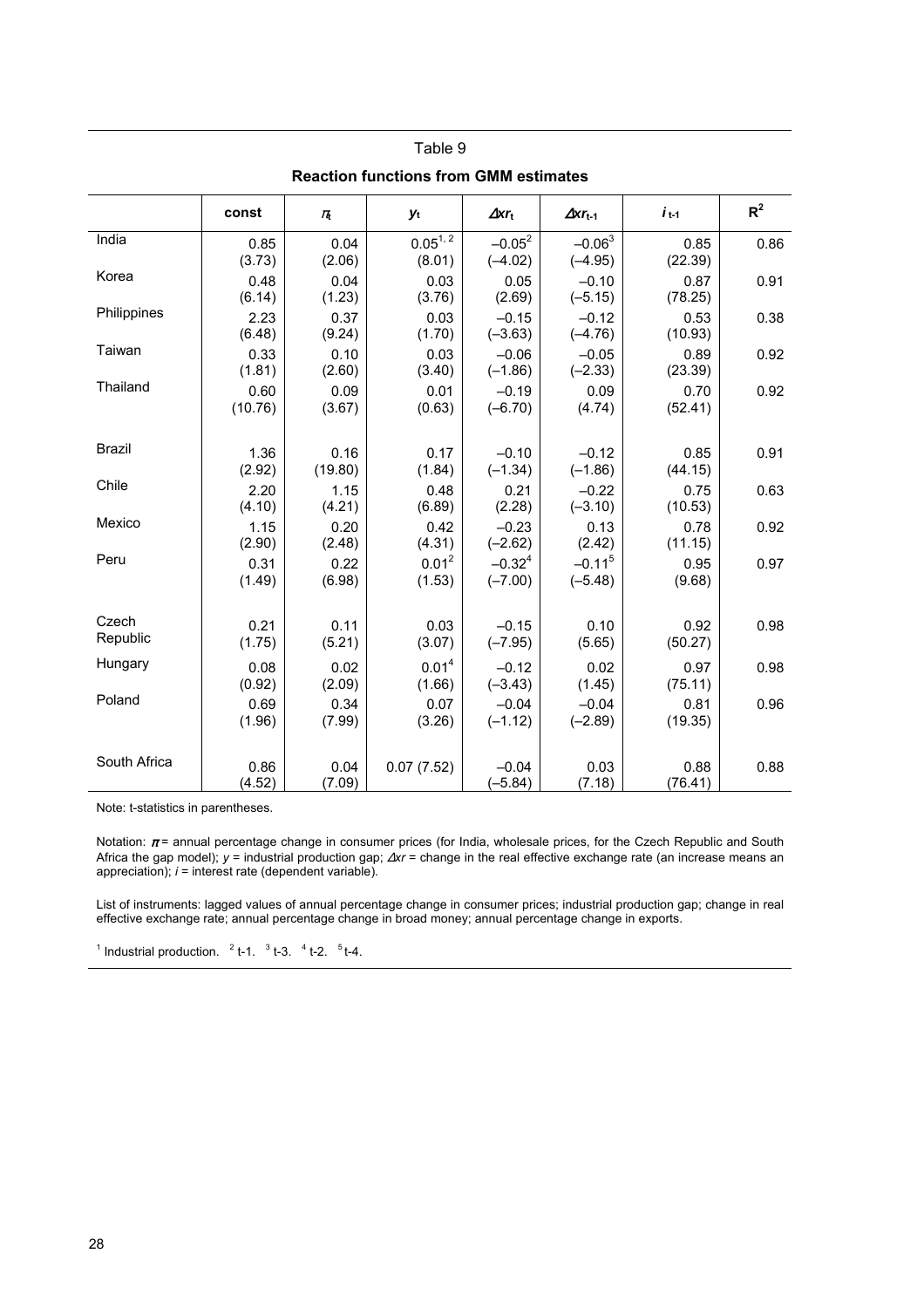| ישיט וטו טאטעט |           |                               |            |                          |                            |            |               |            |
|----------------|-----------|-------------------------------|------------|--------------------------|----------------------------|------------|---------------|------------|
|                | const     | $\pi_{\scriptscriptstyle{t}}$ | yt         | $\Delta$ xr <sub>t</sub> | $\Delta$ xr <sub>t-1</sub> | $ir_{t-1}$ | dum1* $\pi_t$ | $dum2*y_t$ |
| India          | 0.92      | 0.12                          | $0.14^{1}$ | $-0.09$                  | $-0.09$                    | 0.72       | 0.02          | 0.02       |
|                | (1.18)    | (1.56)                        | (2.71)     | $(-2.60)$                | $(-1.69)$                  | (5.77)     | (0.22)        | (0.41)     |
| Korea          | 2.73      | 0.46                          | 0.08       | $-0.20$                  | $-0.13$                    | 0.40       | $-0.66$       | $-0.65$    |
|                | (2.13)    | (1.31)                        | (0.24)     | $(-4.62)$                | $(-2.99)$                  | (3.13)     | $(-1.89)$     | $(-1.13)$  |
| Philippines    | 4.05      | 0.57                          | $-0.51$    | $-0.13$                  | 0.03                       | 0.19       | 0.07          | $-1.57$    |
|                | (2.21)    | (3.02)                        | $(-0.98)$  | $(-1.54)$                | (0.47)                     | (1.40)     | (0.32)        | $(-1.43)$  |
| Taiwan         | 0.62      | 0.24                          | 0.22       | $-0.04$                  | 0.02                       | 0.82       | $-0.12$       | 0.11       |
|                | (1.08)    | (1.75)                        | (1.24)     | $(-0.73)$                | (0.47)                     | (8.05)     | $(-0.55)$     | (0.43)     |
| Thailand       | 2.07      | 0.56                          | 0.54       | $-0.10$                  | $-0.18$                    | 0.59       | $-0.71$       | 0.35       |
|                | (2.48)    | (2.03)                        | (1.86)     | $(-3.19)$                | $(-2.15)$                  | (3.58)     | $(-1.74)$     | (0.93)     |
| <b>Brazil</b>  | 5.96      | 0.42                          | 0.98       | $-0.37$                  | 0.21                       | 0.49       | $-0.16$       | 0.71       |
|                | (1.36)    | (1.12)                        | (0.54)     | $(-2.18)$                | (1.44)                     | (3.52)     | $(-0.50)$     | (0.29)     |
| Chile          | 1.71      | 0.61                          | 0.96       | 0.35                     | $-0.36^{2}$                | $0.36^2$   | $-0.25$       | 1.00       |
|                | (0.92)    | (1.18)                        | (1.94)     | (2.68)                   | $(-2.05)$                  | (3.41)     | $(-0.75)$     | (1.30)     |
| Mexico         | 1.99      | 0.77                          | 1.43       | $-0.58$                  | $-0.17$                    | 0.43       | 0.12          | 1.15       |
|                | (0.95)    | (4.34)                        | (2.45)     | $(-3.05)$                | $(-2.53)$                  | (3.30)     | (0.84)        | (1.38)     |
| Peru           | 1.91      | 0.17                          | 0.02       | $-0.14$                  | $-0.24$                    | 0.87       | $-0.08$       | $-0.33$    |
|                | (0.89)    | (1.49)                        | (0.08)     | $(-1.87)$                | $(-4.00)$                  | (10.06)    | $(-0.34)$     | $(-0.62)$  |
| Czech          | 2.25      | 0.48                          | 0.14       | $-0.09$                  | $-0.03$                    | 0.47       | $-0.32$       | 0.07       |
| Republic       | (1.97)    | (3.25)                        | (0.42)     | $(-1.47)$                | $(-0.06)$                  | (2.65)     | $(-1.95)$     | (0.18)     |
| Hungary        | 2.13      | 0.08                          | $0.22^{3}$ | $-0.22$                  | $-0.04$                    | 0.74       | $-0.07$       | $-0.24$    |
|                | (1.82)    | (0.58)                        | (0.44)     | $(-1.98)$                | $(-0.07)$                  | (4.50)     | $(-1.75)$     | $(-0.33)$  |
| Poland         | 2.28      | 0.27                          | 0.49       | $-0.08$                  | 0.01                       | 0.63       | 0.18          | 0.23       |
|                | (2.23)    | (5.76)                        | (1.93)     | $(-1.58)$                | (0.23)                     | (8.39)     | (4.11)        | (0.47)     |
| South Africa   | $-0.10$   | 0.05                          | $0.10^{3}$ | $-0.07$                  | $-0.06$                    | 0.96       | $-0.03$       | $-0.28$    |
|                | $(-0.06)$ | (0.71)                        | (0.27)     | $(-2.62)$                | $(-2.11)$                  | (10.60)    | $(-0.45)$     | $(-0.59)$  |

**Tests for asymmetric response for sign of inflation deviation** 

Note: t-statistics in parentheses.

Abbreviations: π = annual percentage change in consumer prices (for India, wholesale price); *y* = output gap; ∆*xr* = change in the real effective exchange rate (an increase means an appreciation); *ir* = interest rate (dependent variable); dum1 = inflation dummy ( = 1 when the gap between the actual and the trend inflation rate is negative). dum2 = output gap dummy ( = 1 when output gap is negative).

<sup>1</sup> Industrial production.  $2t-4$ ,  $3t-1$ .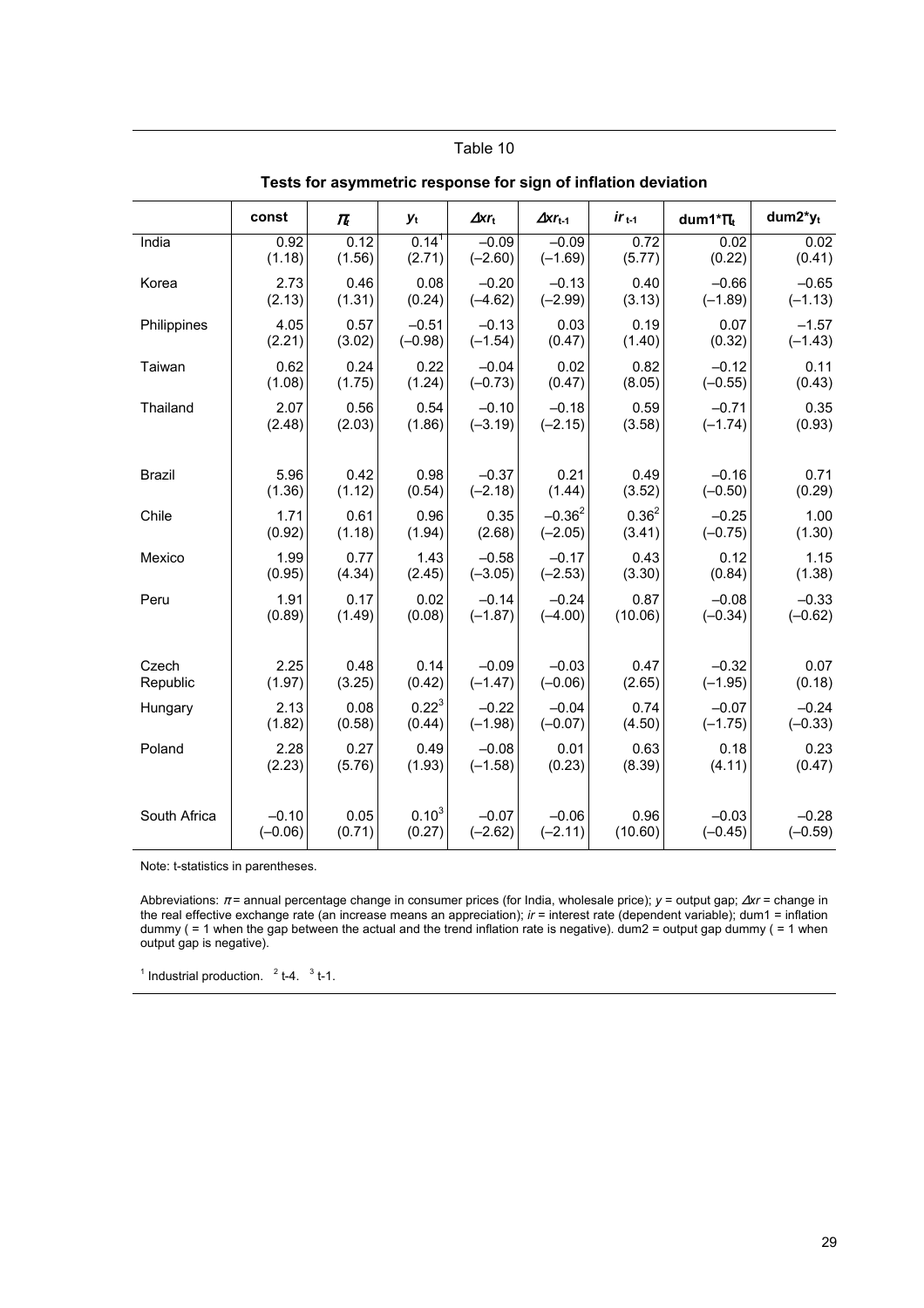| Tests of dependence of response to the size of inflation and output shocks |                      |                      |                        |                      |                            |                      |                      |                      |                                     |
|----------------------------------------------------------------------------|----------------------|----------------------|------------------------|----------------------|----------------------------|----------------------|----------------------|----------------------|-------------------------------------|
|                                                                            | const                | $\pi_t$              | yt                     | $\Delta$ xrt         | $\Delta$ xr <sub>t-1</sub> | $i_{t-1}$            | $\pi^2$ <sub>t</sub> | $y_t^2$              | <b>Wald</b><br>test<br>(p<br>value) |
| India                                                                      | 1.67<br>(2.32)       | $-0.20$<br>$(-0.90)$ | $0.10^{1}$<br>(1.90)   | $-0.11$<br>$(-3.27)$ | $-0.09$<br>$(-2.20)$       | 0.76<br>(7.04)       | 0.02<br>(1.48)       | $-0.02$<br>$(-0.44)$ | $0.107*$                            |
| Korea                                                                      | 0.66<br>(0.55)       | 0.75<br>(1.62)       | 0.43<br>(2.25)         | $-0.20$<br>$(-3.93)$ | $-0.12$<br>$(-2.00)$       | 0.49<br>(3.08)       | $-0.01$<br>$(-0.09)$ | 0.03<br>(0.43)       | $0.911*$                            |
| Philippines                                                                | 3.14<br>(1.60)       | 1.05<br>(1.22)       | 0.10<br>(0.38)         | $-0.13$<br>$(-1.79)$ | 0.06<br>(1.25)             | 0.21<br>(1.87)       | $-0.04$<br>$(-0.68)$ | 0.38<br>(2.17)       | $0.089*$                            |
| Taiwan                                                                     | 0.53<br>(1.23)       | $-0.13$<br>$(-0.94)$ | 0.22<br>(2.98)         | $-0.03$<br>$(-0.88)$ | 0.03<br>(1.17)             | 0.87<br>(2.78)       | 0.07<br>(2.45)       | $-0.05$<br>$(-1.60)$ | $0.636*$                            |
| Thailand                                                                   | 1.04<br>(1.06)       | 0.52<br>(1.17)       | 0.39<br>(2.49)         | $-0.10$<br>$(-2.76)$ | $-0.16$<br>$(-1.89)$       | 0.68<br>(2.93)       | $-0.01$<br>$(-0.14)$ | $-0.03$<br>$(-0.92)$ | 0.004                               |
| <b>Brazil</b>                                                              | 3.83<br>(1.21)       | 0.64<br>(3.03)       | 0.70<br>(0.74)         | $-0.39$<br>$(-2.19)$ | 0.22<br>(1.42)             | 0.54<br>(4.17)       | $-0.00$<br>$(-2.66)$ | $-0.27$<br>$(-0.61)$ | 0.029                               |
| Chile                                                                      | $-0.58$<br>$(-0.30)$ | 1.42<br>(2.08)       | 0.38<br>(1.44)         | 0.34<br>(2.88)       | $-0.34^{2}$<br>$(-2.43)$   | $0.33^{2}$<br>(3.73) | $-0.03$<br>$(-0.63)$ | $-0.15$<br>$(-2.29)$ | $0.062*$                            |
| Mexico                                                                     | 2.84<br>(1.25)       | 0.68<br>(2.63)       | 0.94<br>(2.35)         | $-0.57$<br>$(-2.36)$ | $-0.19$<br>$(-2.86)$       | 0.38<br>(2.81)       | 0.00<br>(0.02)       | $-0.12$<br>$(-1.36)$ | $0.293*$                            |
| Peru                                                                       | 3.68<br>(1.94)       | 0.85<br>(3.34)       | 0.09<br>(0.75)         | $-0.17$<br>$(-2.24)$ | $-0.21$<br>$(-3.90)$       | 0.78<br>(10.30)      | $-0.05$<br>$(-2.64)$ | $-0.03$<br>$(-0.45)$ | 0.025                               |
| Czech<br>Republic                                                          | 1.02<br>(1.48)       | 0.15<br>(0.65)       | 0.25<br>(2.38)         | $-0.09$<br>$(-1.22)$ | 0.04<br>(0.65)             | 0.67<br>(7.39)       | 0.01<br>(0.82)       | $-0.01$<br>$(-0.53)$ | 0.010                               |
| Hungary                                                                    | 1.54<br>(1.34)       | 0.21<br>(1.72)       | $0.18^{3}$<br>(0.59)   | $-0.19$<br>$(-1.82)$ | $-0.01$<br>$(-0.18)$       | 0.70<br>(5.27)       | 0.00<br>(0.05)       | 0.04<br>(0.14)       | $0.988*$                            |
| Poland                                                                     | 1.75<br>(1.76)       | 0.39<br>(2.87)       | 0.54<br>(3.65)         | $-0.08$<br>$(-1.35)$ | $-0.01$<br>$(-0.11)$       | 0.69<br>(7.51)       | $-0.00$<br>$(-1.75)$ | 0.04<br>(0.51)       | $0.109*$                            |
| South<br>Africa                                                            | 1.51<br>(1.04)       | 0.42<br>(2.69)       | $-0.04^3$<br>$(-0.14)$ | $-0.07$<br>$(-4.74)$ | $-0.06$<br>$(-2.87)$       | 0.91<br>(10.38)      | $-0.01$<br>$(-1.11)$ | 0.06<br>(0.27)       | $0.518*$                            |

Notes: (1) t-statistics in parentheses; (2) \* indicates that the Wald test failed to reject the null hypothesis of parameter of squared inflation = parameter of squared output gap = 0.

Notation: see Table 5.

<sup>1</sup> Industrial production.  $2 + 4$ ,  $3 + 1$ .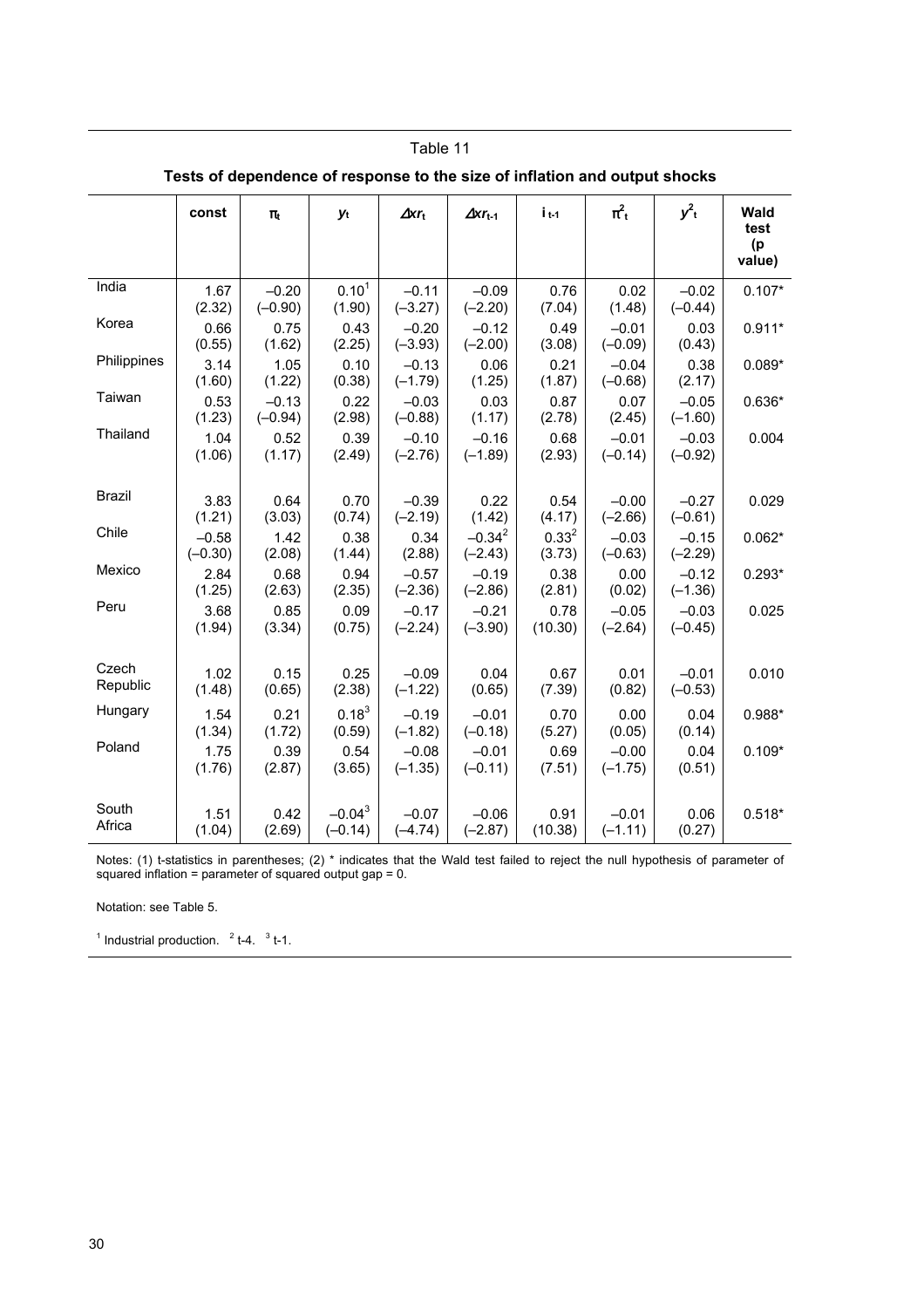

Graph A1 **Actual versus calculated rates (from the simple reaction function specification)<sup>1</sup>**

<sup>1</sup> The calculated rates are based on the Taylor rule estimates using the inflation rate.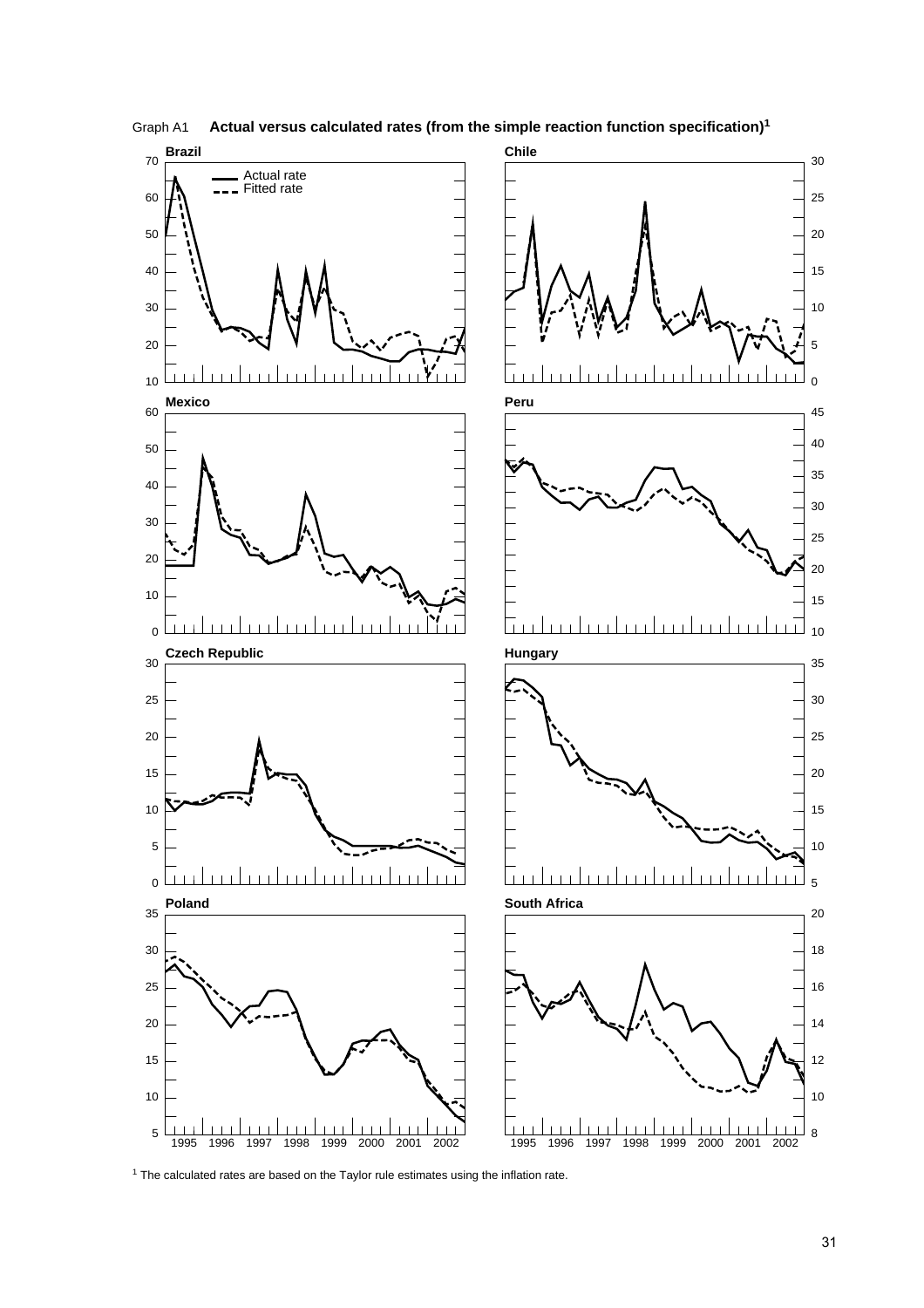

Graph A1 (cont) **Actual versus calculated rates (from the simple reaction function specification)<sup>1</sup>**

<sup>1</sup> The calculated rates are based on the Taylor rule estimates using the inflation rate.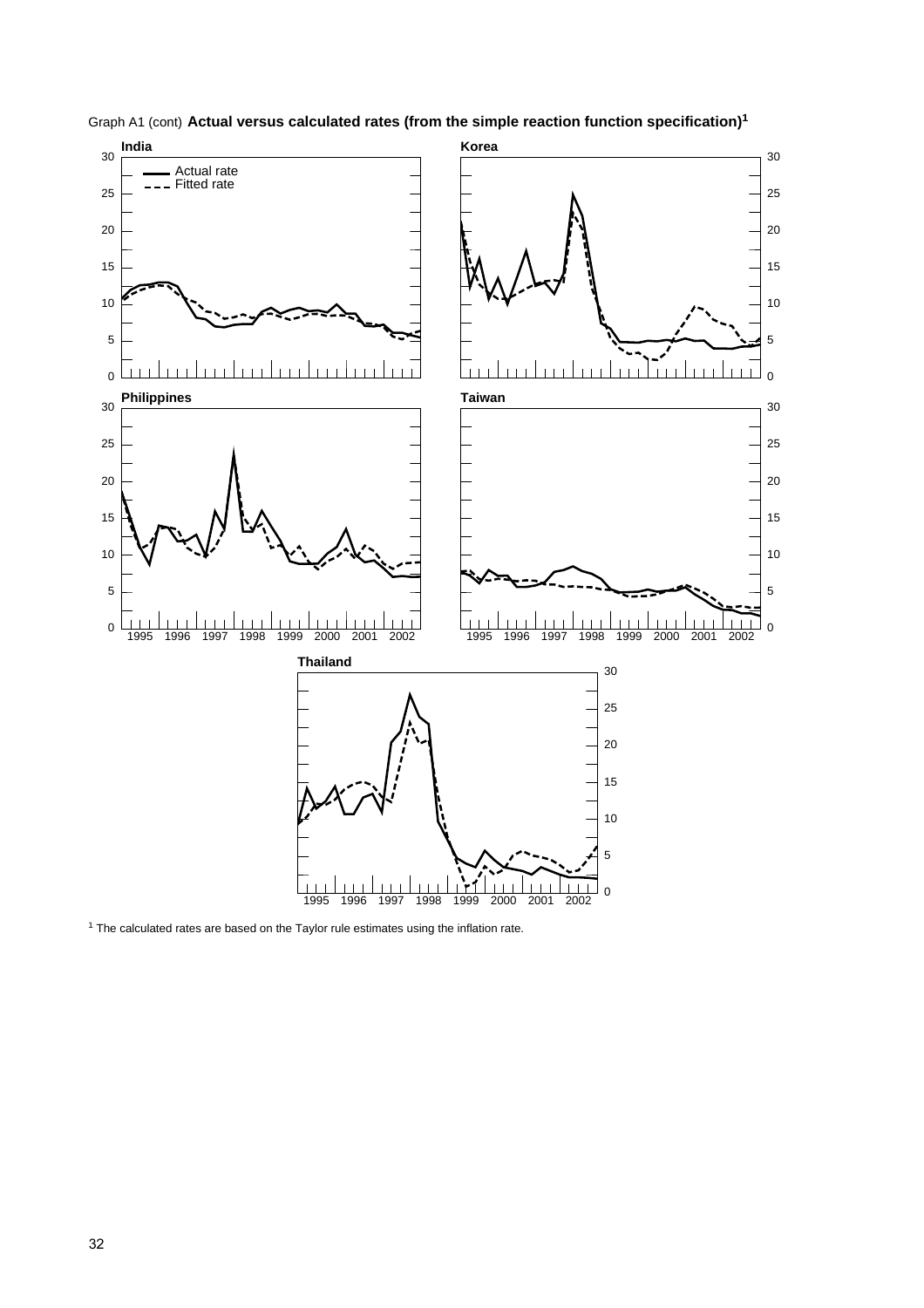#### **Recursive residuals for selected countries1**



– 4

97 98 99 00 01 02

1 Based on the specification of Table 5.